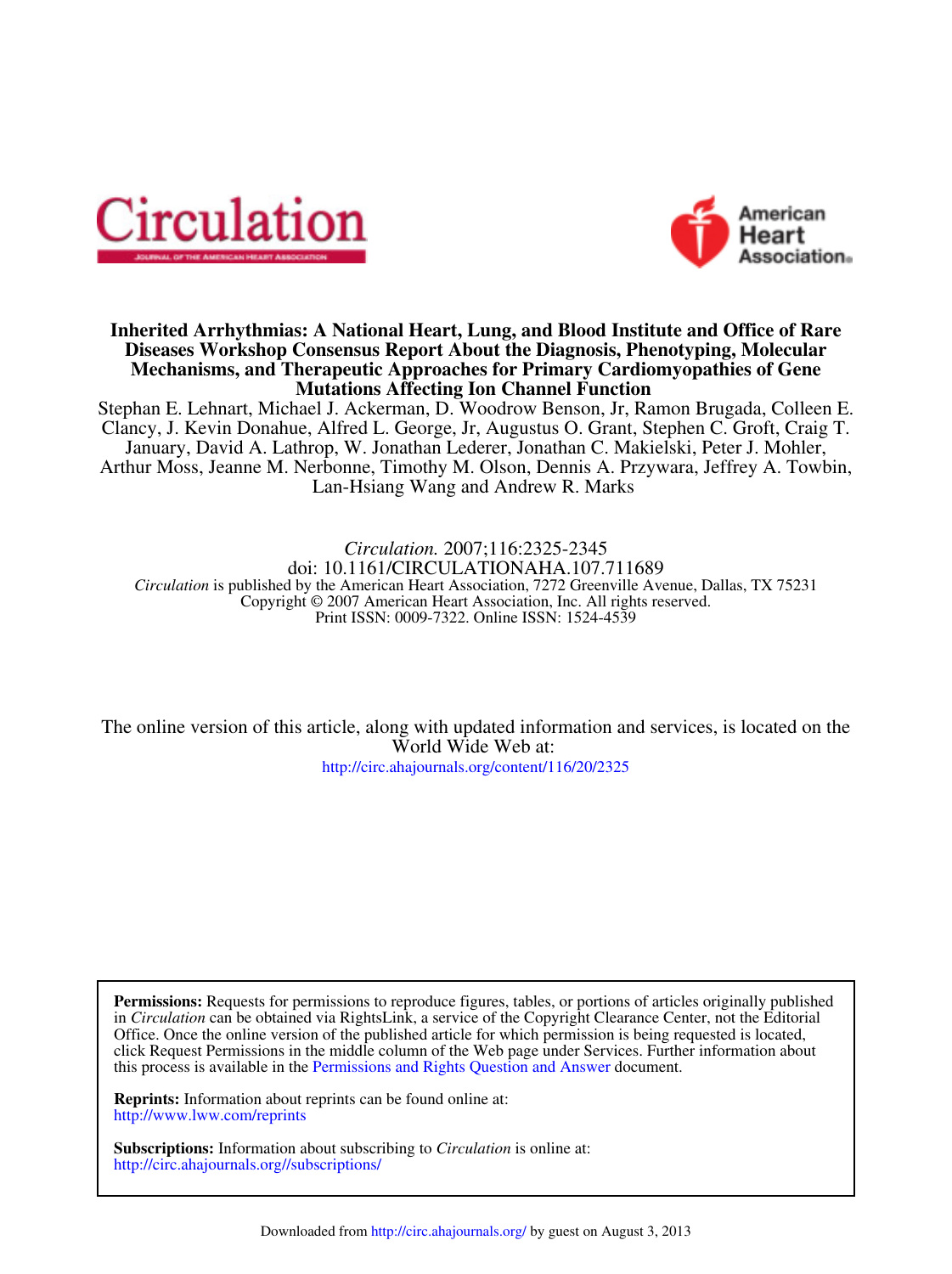# **Inherited Arrhythmias**

# **A National Heart, Lung, and Blood Institute and Office of Rare Diseases Workshop Consensus Report About the Diagnosis, Phenotyping, Molecular Mechanisms, and Therapeutic Approaches for Primary Cardiomyopathies of Gene Mutations Affecting Ion Channel Function**

Stephan E. Lehnart, MD, PhD; Michael J. Ackerman, MD, PhD; D. Woodrow Benson, Jr, MD, PhD; Ramon Brugada, MD; Colleen E. Clancy, PhD; J. Kevin Donahue, MD; Alfred L. George, Jr, MD; Augustus O. Grant, MD, PhD; Stephen C. Groft, PharmD; Craig T. January, MD, PhD; David A. Lathrop, PhD; W. Jonathan Lederer, MD, PhD; Jonathan C. Makielski, MD; Peter J. Mohler, PhD; Arthur Moss, MD; Jeanne M. Nerbonne, PhD; Timothy M. Olson, MD; Dennis A. Przywara, PhD; Jeffrey A. Towbin, MD; Lan-Hsiang Wang, PhD; Andrew R. Marks, MD

*Abstract*—The National Heart, Lung, and Blood Institute and Office of Rare Diseases at the National Institutes of Health organized a workshop (September 14 to 15, 2006, in Bethesda, Md) to advise on new research directions needed for improved identification and treatment of rare inherited arrhythmias. These included the following:  $(1)$  Na<sup>+</sup> channelopathies; (2) arrhythmias due to  $K^+$  channel mutations; and (3) arrhythmias due to other inherited arrhythmogenic mechanisms. Another major goal was to provide recommendations to support, enable, or facilitate research to improve future diagnosis and management of inherited arrhythmias. Classifications of electric heart diseases have proved to be exceedingly complex and in many respects contradictory. A new contemporary and rigorous classification of arrhythmogenic cardiomyopathies is proposed. This consensus report provides an important framework and overview to this increasingly heterogeneous group of primary cardiac membrane channel diseases. Of particular note, the present classification scheme recognizes the rapid evolution of molecular biology and novel therapeutic approaches in cardiology, as well as the introduction of many recently described diseases, and is unique in that it incorporates ion channelopathies as a primary cardiomyopathy in consensus with a recent American Heart Association Scientific Statement. **(***Circulation***. 2007;116:2325-2345.)**

**Key Words:** arrhythmia  $\blacksquare$  cardiomyopathies  $\blacksquare$  death, sudden  $\blacksquare$  electrophysiology  $\blacksquare$  genetics  $\blacksquare$  ion channels long-QT syndrome

The National Heart, Lung, and Blood Institute and Office<br>of Rare Diseases at the National Institutes of Health of Rare Diseases at the National Institutes of Health organized a workshop to advise on new research directions needed for improved identification and treatment of rare inherited arrhythmias. During the workshop, current levels of understanding and gaps in knowledge of "rare inherited arrhythmias" were presented in 3 areas: (1) inherited channelopathies; (2) other inherited arrhythmias; and (3) implica-

© 2007 American Heart Association, Inc.

From the Departments of Physiology and Cellular Biophysics, Clyde and Helen Wu Center for Molecular Cardiology (S.E.L., A.R.M.), and Medicine (A.R.M.), College of Physicians and Surgeons of Columbia University, New York, NY; Molecular Pharmacology and Experimental Therapeutics (M.J.A.), Medicine/Division of Cardiovascular Diseases (M.J.A.), and Pediatric and Adolescent Medicine/Division of Pediatric Cardiology (M.J.A.), Mayo Clinic, Rochester, Minn; Divisions of Cardiology and Molecular Cardiovascular Biology, Cincinnati Children's Hospital Medical Center, Cincinnati, Ohio (D.W.B.); Montréal Heart Institute and University of Montreal Clinical Cardiovascular Genetics Center, Montréal, Québec, Canada (R.B.); Physiology and Biophysics, Institute for Computational Biomedicine, Weill Medical College of Cornell University, New York, NY (C.E.C.); Heart and Vascular Research Center, MetroHealth Hospital, Case Western Reserve University, Cleveland, Ohio (J.K.D.); Medicine, Division of Genetic Medicine, Vanderbilt University, Nashville, Tenn (A.L.G.); Medicine, Duke University, Durham, NC (A.O.G.); Office of Rare Diseases at the National Institutes of Health, Bethesda, Md (S.C.G.); Section of Cardiology, University of Wisconsin Hospital and Clinics, Madison (C.T.J.); Division of Cardiovascular Diseases, National Heart, Lung, and Blood Institute, National Institutes of Health, Bethesda, Md (D.A.L., D.A.P., L.W.); Medical Biotechnology Center, University of Maryland Biotechnology Institute, and Physiology, University of Maryland, Baltimore (W.J.L.); Medicine, Cardiovascular Medicine Section, University of Wisconsin, Madison (J.C.M.); Internal Medicine, Division of Cardiology, and Molecular Physiology and Biophysics, University of Iowa Carver College of Medicine, Iowa City (P.J.M.); Medicine, Cardiology Division, University of Rochester Medical Center, Rochester, NY (A.M.); Center for Cardiovascular Research and Molecular Biology and Pharmacology, Washington University School of Medicine, St Louis, Mo (J.M.N.); Cardiovascular Genetics Laboratory, Division of Cardiovascular Diseases, Mayo Clinic, Rochester, Minn (T.M.O.); and Pediatrics (Cardiology), Baylor College of Medicine, Texas Children's Hospital, Houston (J.A.T.).

Correspondence to Andrew R. Marks, MD, (e-mail arm42@columbia.edu) or Stephan E. Lehnart, MD, PhD (e-mail sel2004@columbia.edu), Department of Physiology and Cellular Biophysics, Clyde and Helen Wu Center for Molecular Cardiology, and Department of Medicine, College of Physicians and Surgeons of Columbia University, P&S 9-401 box 22, 630 W 168 St, New York, NY 10032.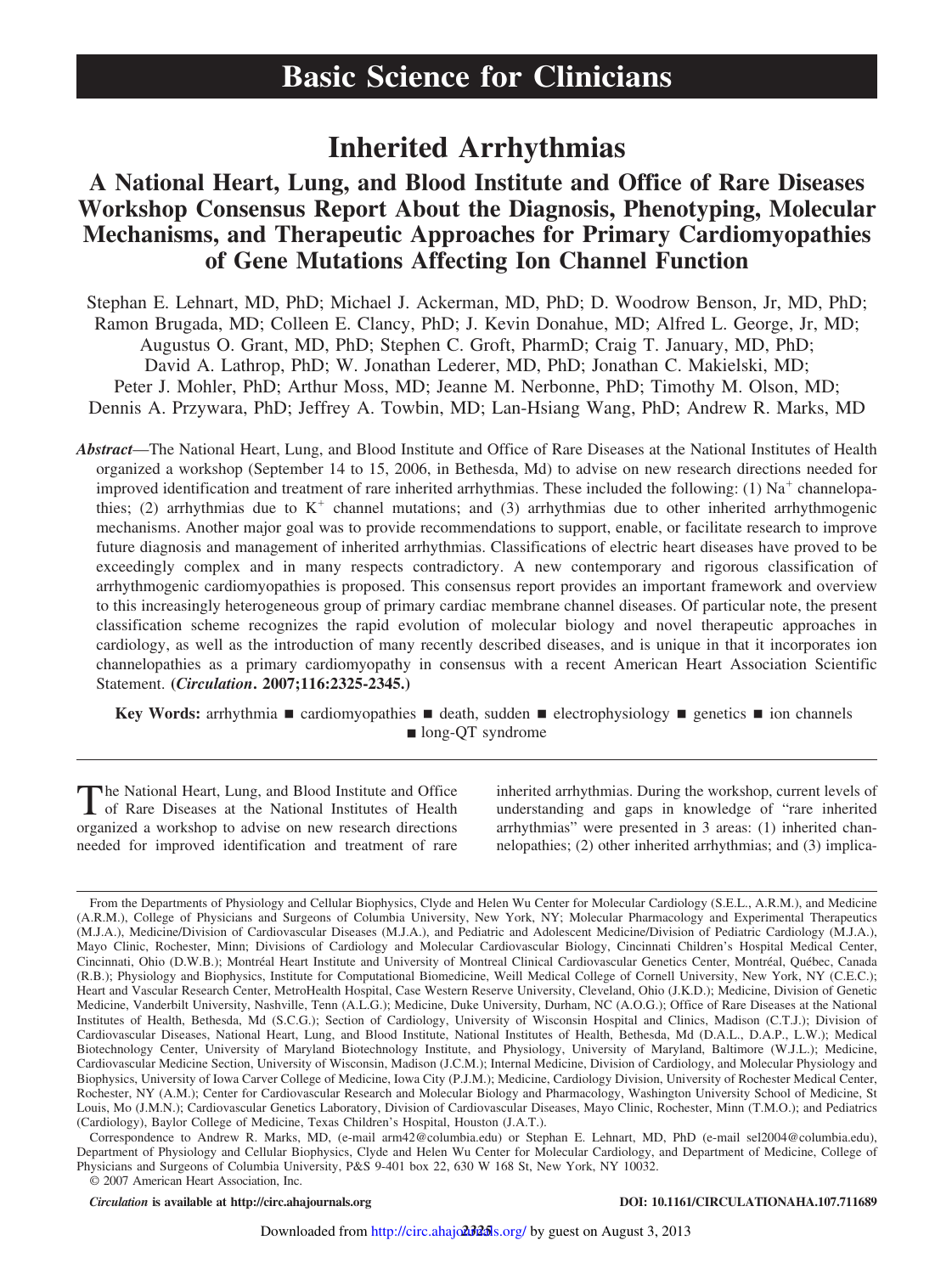tions for the future diagnosis and management of inherited arrhythmias. Elucidation of the basis of genetic diseases provides unique insights into the mechanisms responsible for more prevalent arrhythmias and sudden cardiac arrest (SCA) while also permitting the identification of therapeutic opportunities for treatment and prevention. From screening of larger patient cohorts, it has become clear that environmental and genetic modifiers play important roles for arrhythmia susceptibility and severity. Study of distinct forms of inherited arrhythmias requires evaluation in specific models to make accurate predictions of human pathophysiology. Appropriate in vivo arrhythmia models may vary from genetically engineered mouse or rabbit models to larger-animal models that more closely mimic human electrophysiological substrates. Workshop participants recommended multilevel translational approaches to identify and validate gene variations associated with arrhythmogenesis. Such approaches should span development of molecular and biophysical structure-function relationships and cellular mechanisms to examinations of organ and in vivo models. Integrated analysis by modeling approaches may aid in elucidation of arrhythmia mechanisms.

Opportunities to develop novel therapeutic approaches require comprehensive studies that characterize ion channel function and expression, regulation by intracellular signaling complexes, alterations in and cross talk of intracellular  $Ca^{2+}$ signals, and therapeutic interventions aimed at specific molecular defects. Future therapeutic and diagnostic approaches should include identification of novel surrogate clinical markers. It is also vital that training mechanisms be supported for young investigators in an integrated range of disciplines (including biology, medicine, computer modeling, bioengineering, information sciences) while providing scientific career opportunities.

Specific recommendations to the National Heart, Lung, and Blood Institute and Office of Rare Diseases to support, enable, or facilitate research in areas of key importance for the future understanding and treatment of inherited arrhythmic syndromes were as follows:

- Establish biological and computational models that appropriately reflect the molecular environment of the human heart and permit study of the functional effects of arrhythmogenic mutations. Biological models, including human stem cell–derived cardiomyocytes and genetically altered model organisms, should enhance the study of normal and mutant ion channel biosynthesis, assembly, macromolecular complexes, posttranslational regulation, trafficking, targeting (functional proteomics), and human arrhythmia mechanisms.
- Elucidate the molecular and physiological basis of arrhythmia triggers and substrates with the use of integrative animal, cell, and computational models.
- Identify new human arrhythmia-susceptibility genes, modifiers, and the mechanisms of their effects. Design and utilize more efficient (higher throughput) molecular, cellular, and integrative approaches to advance our understanding of genotype–phenotype interactions.
- Develop, test, and implement new therapeutic approaches to identify, treat, and prevent inherited arrhythmias based on genetic, molecular, and cellular mechanisms.
- Establish methods (including bioinformatics) to evaluate, integrate, and share structure-function genotype–phenotype relationships at the gene, protein, signaling complex, cell, organ, and in vivo levels to allow better prediction of the significance of specific genetic variants for arrhythmogenesis and to focus research efforts and therapy toward patient and family needs.

## **Cardiac Na<sup>+</sup> Channelopathies**

Mutations in  $SCN5A$ , the gene encoding the Na<sup>+</sup> channel  $\alpha$ -subunit expressed in the human heart, cause inherited susceptibility to ventricular arrhythmias (congenital long-QT syndrome [LQTS] including prolongation of ventricular action potentials, dispersion of repolarization, QT-interval and T-wave abnormalities in surface ECG recordings [LQTS3]; idiopathic ventricular fibrillation  $[VF]$ ),<sup>1–3</sup> cardiac conduction disease  $(CoD)$ ,<sup>4-6</sup> and dilated cardiomyopathy (DCM) with atrial arrhythmia (Genetic arrhythmia syndromes are numbered sequentially to identify and discriminate specific genotype–phenotype relationships; refer to Tables 1 through 3).7,8 Mutations in *SCN5A* may also present with more complex phenotypes representing combinations of LQTS, CoD, and Brugada syndrome (BrS1). Examples of LQTS3 combined with either  $BrS1<sup>9</sup>$  or congenital heart block,<sup>10,11</sup> cases of  $BrS1$ with impaired conduction,<sup>12</sup> or combinations of all 3 phenotypes have been documented.<sup>13</sup> Moreover, certain mutations may manifest different phenotypes in different individuals and families.

## **Novel Clinical and Genetic Aspects of** *SCN5A* **Phenotypes**

The voltage-gated  $Na^+$  channel (Na<sub>v</sub>1.5 encoded by *SCN5A*), responsible for the initial upstroke of the action potential, represents an important drug target for antiarrhythmic class Ia blockers. *SCN5A* was mapped to chromosome 3p21, identifying it as a candidate gene for LQTS3.<sup>27</sup> Subsequently, a mutation in *SCN5A* was found in families with 3p21-linked LQTS3 (Table 3).<sup>28</sup> After linkage of *SCN5A* to LQTS3 and abnormal cardiac repolarization, distinct disease phenotypes, including conduction slowing, have been linked to *SCN5A* mutations. A subgroup of idiopathic VF patients with a distinctive ECG pattern characterized by apparent right bundle-branch block, ST-segment elevation, and sudden death was described as a new clinical entity referred to as Brugada syndrome (BrS1) (Table 1).<sup>14</sup> Pharmacological Na<sup>+</sup> channel block elicits or worsens the ECG features associated with BrS1.<sup>29</sup> Screening of families with BrS1 has revealed distinct mutations in the *SCN5A* gene.<sup>3</sup> In a large Dutch family with a history of sudden death, mostly occurring at night, living members demonstrated ECG features compatible with BrS1 and LQTS3 corresponding to a novel mutation in the C-terminus of *SCN5A* (1795insD).<sup>19</sup> Subsequently, a Y1795H mutation in a patient with BrS1 and a Y1795C mutation in a patient with LQTS3 were identified, providing evidence of the close interrelationship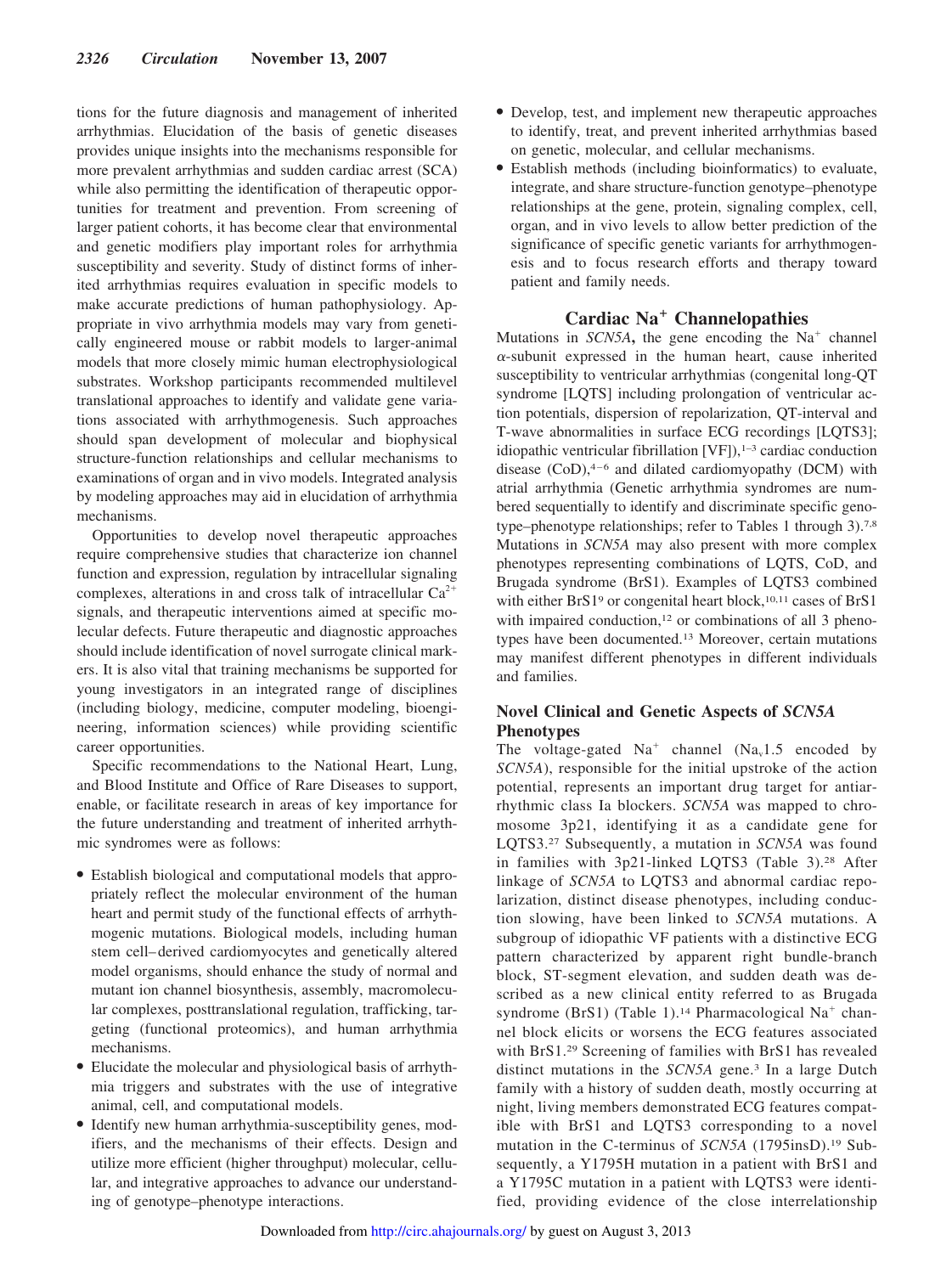| Brugada Syndrome (BrS), Conduction Disease (CoD), Atrial Arrhythmia (AA) |       |                                  |                              |                                      |                                  |                |  |
|--------------------------------------------------------------------------|-------|----------------------------------|------------------------------|--------------------------------------|----------------------------------|----------------|--|
| Gene                                                                     | Locus | <b>Syndrome</b>                  | Protein &<br>subunit         | <b>Function &amp;</b><br>abnormality | <b>Occurs</b><br>In <sup>T</sup> | Ref.           |  |
| SCN5A                                                                    | 3p21  | BrS1, CoD                        | Na <sub>v</sub> 1.5 $\alpha$ | $I_{\text{Na}}$                      | 20-30%                           | 3,14           |  |
| GPD1L <sup>+</sup>                                                       | 3p24  | BrS2, SIDS <sup>&amp;</sup>      | G3PD1L                       | $I_{\text{Na}}$                      | $< 1\%$                          | 15, 16, 25, 26 |  |
| SCN5A                                                                    | 3p21  | SUND <sup>*</sup>                | Na <sub>v</sub> 1.5 $\alpha$ | $I_{\text{Na}}$                      | common                           | 17             |  |
| SCN <sub>5</sub> A                                                       | 3p21  | Progressive CoD <sup>#</sup>     | Na <sub>v</sub> 1.5 $\alpha$ | $I_{\text{Na}}$                      | common                           | 4              |  |
| SCN5A                                                                    | 3p21  | BrS1, CoD, AA                    | Na <sub>v</sub> 1.5 $\alpha$ | $I_{\text{Na}}$                      | ?                                | 18<br>9,19,20  |  |
| SCN <sub>5</sub> A                                                       | 3p21  | <b>BrS1, LQTS3</b>               | Na <sub>v</sub> 1.5 $\alpha$ | $I_{\text{Na}}$                      | ?                                | 21             |  |
| SCN5A                                                                    | 3p21  | BrS1, LQTS3, CoD                 | Na <sub>v</sub> 1.5 $\alpha$ | $I_{\text{Na}}$                      | ?                                |                |  |
| SCN <sub>5</sub> A                                                       | 3p21  | $iVF§$ , $CoD$                   | Nav1.5 $\alpha$              | $I_{\text{Na}}$                      | ?                                | 22             |  |
| SCN5A                                                                    | 3p21  | DCM, CoD, AA (AF)                | Na <sub>v</sub> 1.5 $\alpha$ | $I_{\text{Na}}$                      | common                           | 7,8,23         |  |
| SCN5A                                                                    | 3p21  | BrS1, SIDS <sup>&amp;</sup>      | Na <sub>v</sub> 1.5 $\alpha$ | $I_{\text{Na}}$                      | ?                                | 24             |  |
| SCN5A                                                                    | 3p21  | BrS1, CoD, SIDS <sup>&amp;</sup> | Na <sub>v</sub> 1.5 $\alpha$ | $I_{\text{Na}}\downarrow$            | common                           | 11             |  |

#### **Table 1. Brugada and Related Arrhythmia Syndromes**

For a review of inherited conduction system abnormalities including mutations of genes not related to ion membrane transport, please see Wolf & Berul.<sup>183</sup> Genes contributing to distinct phenotypes are marked similarly for ease of comparison within and between tables 1 through 5.  $\downarrow$  indicates loss of function; ?, unknown. ¶Relative syndromic occurrence for a given genetic syndrome (in %).

Glycerol-3-phosphate dehydrogenase 1–like gene.

& Sudden infant death syndrome: An estimated 10 to 15% of SIDS stems from LQTS-, BrS-, and CPVT-causing mutations. Approximately 50% of ion channel–related SIDS involves defects in *SCN5A* or other components of the  $Na<sup>+</sup>$  channel macromolecular complex.

\*Sudden unexpected nocturnal death syndrome: estimated mortality rate 26 to 38/100 000 in young Thai men.

# Lenègre-Lev disease (fibrofatty atrophy of the His-Purkinje system).

\$ Idiopathic ventricular fibrillation without ECG signs of BrS1.

between BrS1 and LQTS3.<sup>20</sup> The effect of the 1795insD-SCN5A mutation during sinoatrial node pacemaking decreased the sinus rate by decreasing the diastolic depolarization rate, which may account for the bradycardia seen in LQTS3 patients, whereas sinoatrial node pauses or arrest may result from failure of sinoatrial nodal cells to repolarize.<sup>30</sup> In a large family with a Brugada-like phenotype, *SCN5A* could be excluded as a candidate gene indicating a distinct locus,<sup>15</sup> and BrS2 was subsequently linked to *GPD1L*, the glycerol-3-phosphate dehydrogenase 1–like gene.<sup>25</sup> Mutations in *GPD1L* have also been implicated in sudden infant death syndrome (SIDS).<sup>26</sup> Sudden unexplained nocturnal death syndrome, described in southeast Asia, resembles BrS1 and has been linked to mutations in the *SCN5A* gene.<sup>31</sup> It has also been suggested that BrS1 accounts for up to 60% of VF cases previously classified as idiopathic.<sup>32</sup> This seems to be particularly prevalent in Southeast Asia and Japan, with mortality rates as high as 38 per 100 000,<sup>17</sup> indicating that these arrhythmic syndromes may be much more common than previously thought.

Identification of *SCN5A* mutations in association with conduction system abnormalities has provided a major advance in our understanding of these disorders. Na<sup>+</sup> channel mutations have also been identified in patients with atrioventricular block and sick sinus syndrome (SSS). In a kindred with progressive conduction system disease (Lenègre-Lev disease), heterozygous *SCN5A* mutations were identified,<sup>4</sup> and additional *SCN5A* mutations have been associated with SSS (Table 2).5,33

## *Newly Recognized Phenotypes Associated With SCN5A Mutations*

Genome-wide linkage analyses led to identification of an *SCN5A* missense mutation (D1275N) that cosegregated among 22 family members with a "novel" phenotype of DCM and atrial fibrillation (AF) (Table 1).<sup>7,8,23,53</sup> Variably expressed phenotypic traits included defects in impulse generation (SSS) and conduction (atrioventricular node and bundle-branch block), previously linked to loss-offunction mutations in *SCN5A*. Electric dysfunction (sinus bradycardia and SSS) typically preceded clinically apparent myocardial disease, and relatively slow ventricular rates in mutation carriers with AF ruled out tachycardia-induced cardiomyopathy. Subsequent mutation scanning in 156 probands with idiopathic DCM identified additional heterozygous missense (T220I, R814W, D1595H) and truncation (2550–2551insTG) SCN5A mutations, segregating with cardiac disease or arising de novo in 2.2% of the DCM cohort.<sup>7</sup> Among probands and their relatives with an *SCN5A* mutation, 27% had early features of DCM (mean age at diagnosis, 20.3 years), 38% had DCM (47.9 years), and 43% had AF (27.8 years). The same T220I and D1275N substitutions were previously reported as recessive loss-of-function alleles in SSS and familial atrial standstill, respectively.<sup>5,33</sup> The link between cardiac Na<sup>+</sup> channel loss of function and structural heart disease is supported by fibrosis and cardiac myocyte degeneration occurring both in aging heterozygous *SCN5A<sup>+/-</sup>* mice and in patients with BrS1.<sup>54,55</sup> These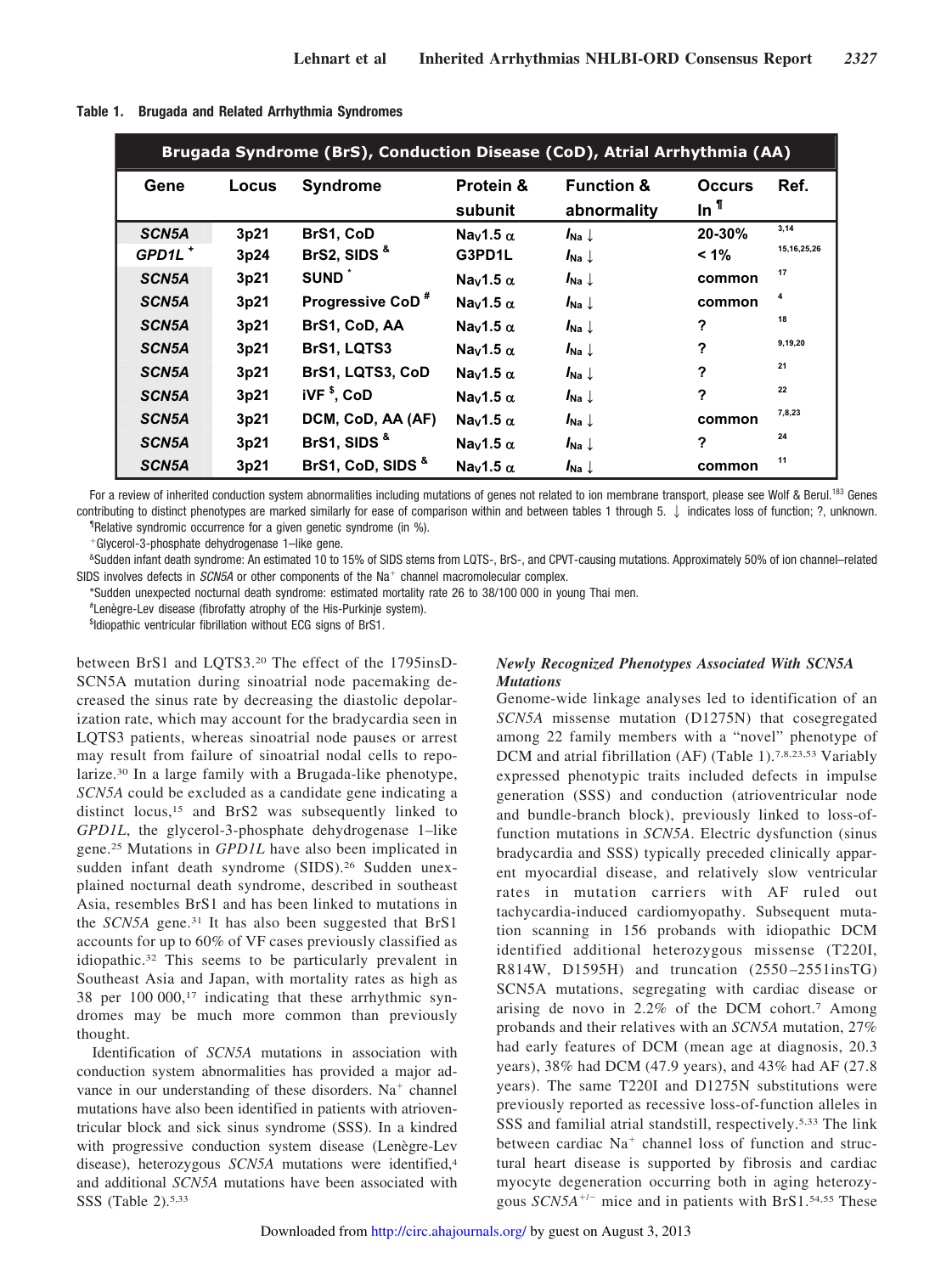| Atrial Fibrillation (AF), Atrial Tachycardia (AT), and Sick Sinus Syndrome (SSS) |         |                               |                              |                                                        |                                     |       |  |
|----------------------------------------------------------------------------------|---------|-------------------------------|------------------------------|--------------------------------------------------------|-------------------------------------|-------|--|
| Gene                                                                             | Locus   | <b>Syndrome</b>               | Protein &<br>subunit         | <b>Functional</b><br>abnormality                       | <b>Occurs</b><br>$\ln$ <sup>1</sup> | Ref.  |  |
| KCNQ1                                                                            | 11p15.5 | AF <sub>1</sub>               | $K_v 7.1 \alpha$             | $I_{\text{Ks}} \uparrow \text{KvLQT1}$                 | ?                                   | 34,35 |  |
| <b>KCNE2</b>                                                                     | 21q22.1 | AF <sub>2</sub>               | MiRP1 $\beta$                | $I_{\text{Ks}}$ $\uparrow$                             | ?                                   | 36    |  |
| <b>KCNJ2</b>                                                                     | 17q23   | AF <sub>3</sub>               | Kir2.1 $\alpha$              | $I_{\mathsf{K1}}$ $\uparrow$                           | ?                                   | 37    |  |
| GJA5                                                                             | 1q21.1  | AF4                           | <b>Connexin</b>              | <b>Cell coupling</b>                                   | ?                                   | 38,39 |  |
| <b>KCNE1</b>                                                                     | 21q22.1 | AF <sub>5</sub>               | minK $\beta$                 | $I_{\mathsf{Ks}}$                                      | ?                                   | 40,41 |  |
| KCNA5                                                                            | 12p13   | AF <sub>6</sub>               | $K_v1.5 \alpha$              | $I_{\text{Kur}}$                                       | ?                                   | 42    |  |
| ANK <sub>2</sub>                                                                 | 4q25    | AF7, Bradycardia, LQTS4       | Ankyrin-B                    | $I_{\text{Na,K}} \downarrow I_{\text{NCX}} \downarrow$ | ?                                   | 43-45 |  |
| <b>KCNH2</b>                                                                     | 7q35    | AF8, SQTS2                    | $K_v$ 11.1 $\alpha$          | $I_{Kr} \uparrow$ HERG                                 | ?                                   | 46    |  |
| ABCC9                                                                            | 12p12.1 | AF <sub>9</sub>               | SUR2A $\beta$                | $Ca2+$                                                 | ?                                   | 47    |  |
| SCN5A                                                                            | 3p21    | <b>AF10</b>                   | $Nav1.5 \alpha$              | $I_{\text{Na}} \uparrow \Omega$                        | ?                                   |       |  |
| HCN4                                                                             | 15q24   | SSS, AF, Bradycardia          | HCN4 $\alpha$                | $J_{\rm f}$                                            | ?                                   | 48-50 |  |
| SCN5A                                                                            | 3p21    | SSS, congenital               | Na <sub>v</sub> 1.5 $\alpha$ | $I_{\text{Na}}\downarrow$                              | ?                                   | 5     |  |
| SCN <sub>5</sub> A                                                               | 3p21    | <b>SSS, atrial standstill</b> | Na <sub>v</sub> 1.5 $\alpha$ | $I_{\text{Na}}$                                        | ?                                   | 33    |  |
| GJA5                                                                             | 1q21.1  | (coinheritance)               | <b>Connexin</b>              | Coupling ↓                                             |                                     |       |  |
| RyR <sub>2</sub>                                                                 | 1q42    | AT. CPVT1                     | $RvR2 \alpha$                | $SR Ca2+$ leak                                         | ?                                   | 51,52 |  |

#### **Table 2. Atrial Arrhythmia Syndromes**

Genes are highlighted by functional association and consistently throughout tables 1–5. AT indicates atrial tachycardia;  $\uparrow$ , gain-of-function;  $\downarrow$ , loss-of-function; and ?, unknown.

¶Relative syndromic occurrence has not been determined.

 $\Omega$ Not determined for novel SCN5A variants.

observations implicate *SCN5A* in the pathogenesis of both electric and myopathic heart disease and support a recent American Heart Association Scientific Statement that classifies ion channelopathies as a primary cardiomyopathy.<sup>56</sup>

#### *Unexplained Aspects: Variable Expressivity and Penetrance*

Although mutations in  $Na<sup>+</sup>$  channels may lead to DCM and arrhythmias, many unanswered questions remain. For instance, is *SCN5A* also a disease gene for isolated DCM? Earlier studies in European BrS1 patients have excluded mutation carriers with cardiomyopathy. Histology analysis of cardiac tissue from human mutation carriers or heterozygous  $SCN5A<sup>+/-</sup>$  knockout mice has demonstrated age-dependent fibrosis in conjunction with CoD.<sup>54,57</sup> What are the mechanisms for development of DCM and myocardial fibrosis, and do other proteins that interact with the  $Na<sup>+</sup>$  channel complex modulate phenotypic expression? Factors that underlie the chamber-specific manifestation of Na channel mutations may include interacting proteins. For instance, the dystrophin complex has been implicated in Na<sup>+</sup> channel interaction and plays a key role in preserving integrity of the myocellular membrane.<sup>58</sup> Moreover, common polymorphisms like H558R can (1) modify the phenotype of an existing SCN5A mutation and (2) produce a decrease in depolarization reserve through the differential function seen in the 2 ubiquitous alternatively spliced transcripts present in all humans. Thus, although not sufficient to cause BrS1 by itself, a quantitatively smaller loss-of-function defect associated with positive H558R status has been shown to confer susceptibility for AF.<sup>59-61</sup> Future studies will need to characterize the relationship between the SCN5A genotype, polymorphisms, and the cardiac phenotype.

#### **Biophysical Mechanisms of** *SCN5A* **Arrhythmias**

Mechanisms contributing to arrhythmias include loss of function by synthesis of nonfunctional  $Na<sup>+</sup>$  channels and mutations in functionally expressed  $Na<sup>+</sup>$  channels that either increase or decrease  $Na<sup>+</sup>$  current. One existing challenge is to understand the structure-function relationship of  $Na<sup>+</sup>$  channels under physiological conditions and in appropriate disease models. An important property of Na<sup>+</sup> channels is intrinsic modal gating, defined by the probability of a single channel residing in and switching between multiple and distinct modes. Cardiac Na<sup>+</sup> channels regularly exhibit 2 modes of gating, distinguished by short and long channel open times. Whereas fast modes account for 99% of Na channel gating, heart rate–dependent slow gating components are important in pathological states.<sup>62</sup> Models predict that maintained depolarization results in the passage of the channel into a series of inactivated states. In 1 in every 500 to 1000 depolarizations, inactivation fails, and channels open and shut by deactivation for several seconds. These opening bursts can contribute substantial inward current during the action potential plateau.  $Na<sup>+</sup>$  channel mutations may result in incomplete inactivation during maintained depolarization,<sup>28,63</sup>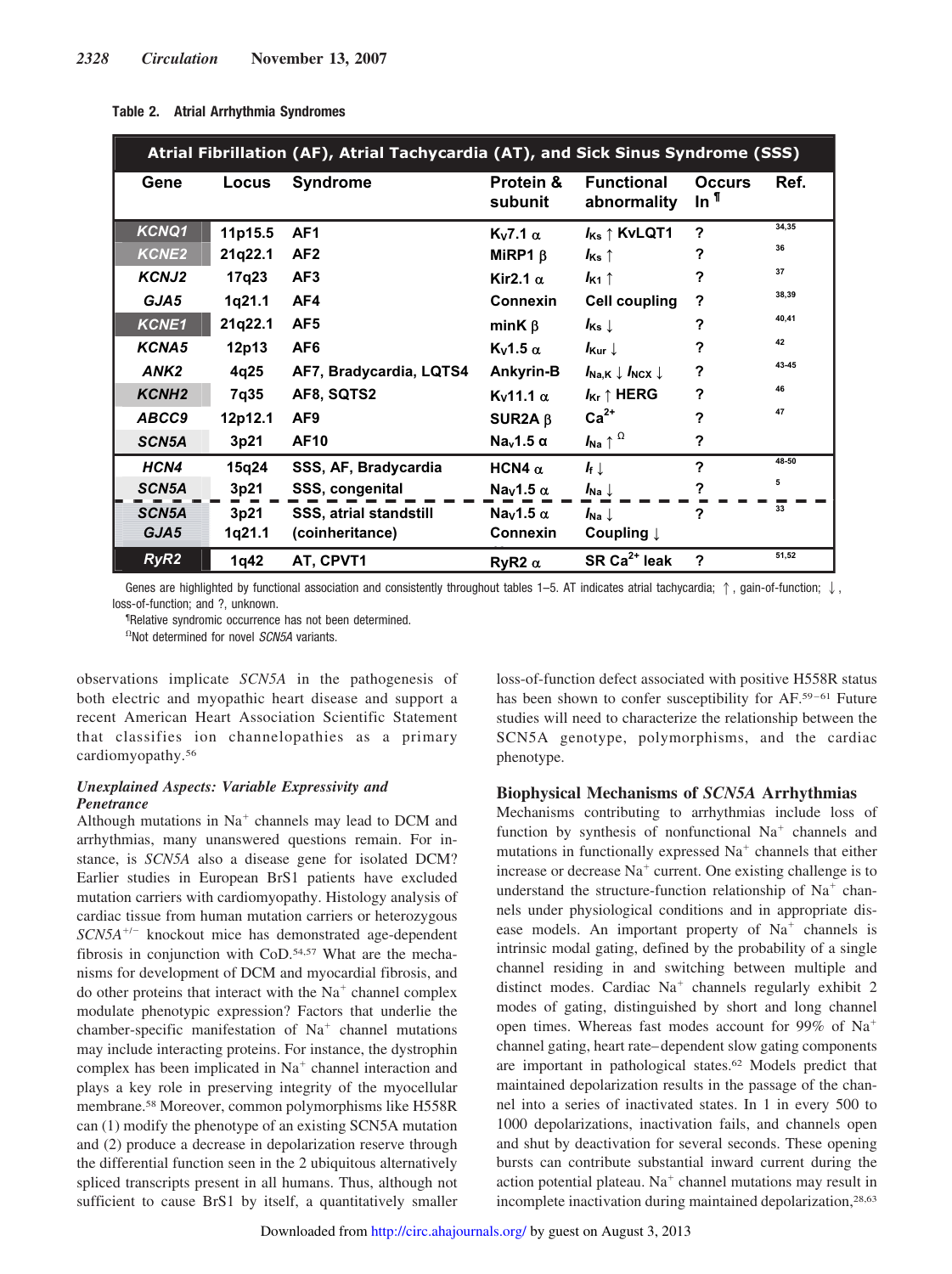| Long QT Syndrome (LQTS)* including Sudden Infant Death Syndrome (SIDS) $^{\rm f}$ |         |                            |                                      |                                                        |                                  |             |
|-----------------------------------------------------------------------------------|---------|----------------------------|--------------------------------------|--------------------------------------------------------|----------------------------------|-------------|
| Gene                                                                              | Locus   | <b>Syndrome</b>            | Protein &<br>subunit                 | <b>Function &amp;</b><br>abnormality                   | <b>Occurs</b><br>In $\mathbb{I}$ | Ref.        |
| KCNQ1                                                                             | 11p15.5 | LQTS1, SIDS $^{\epsilon}$  | $Kv7.1 \alpha$                       | $I_{\text{Ks}}$ $\downarrow$ KvLQT1                    | 30-35%                           | 74,77,165   |
| <b>KCNH2</b>                                                                      | 7q35    | LQTS2, SIDS $^{\epsilon}$  | $K_V$ 11.1 $\alpha$                  | $I_{Kr}$ $\downarrow$ HERG                             | 25-30%                           | 75          |
| SCN5A                                                                             | 3p21    | LQTS3, SIDS $£$            | Nav1.5 $\alpha$                      | $I_{\text{Na}}$ $\uparrow$                             | $5 - 10%$                        | 1,12,28,150 |
| ANK <sub>2</sub>                                                                  | 4q25    | LQTS4, ABS <sup>\$</sup>   | Ankyrin-B                            | $I_{\text{Na,K}} \downarrow I_{\text{NCX}} \downarrow$ | $1 - 2%$                         | 43-45       |
| <b>KCNE1</b>                                                                      | 21q22.1 | <b>LQTS5</b>               | minK $\beta$                         | $I_{\mathsf{Ks}}\downarrow$                            | 1%                               | 76,78       |
| KCNE2                                                                             | 21q22.1 | LQTS6, SIDS <sup>£</sup>   | MiRP1 $\beta$                        | $I_{\text{Kr}}$                                        | rare                             | 79          |
| <b>KCNJ2</b>                                                                      | 17q23   | LQTS7, ATS $*$             | Kir2.1 $\alpha$                      | $I_{K1}$                                               | rare                             | 80,81       |
| CACNA1C                                                                           | 12p13.3 | LQTS8, TS <sup>&amp;</sup> | Cay 1.2 $\alpha_{1c}$                | $I_{Ca,L}$ $\uparrow$                                  | rare                             | 82.83       |
| CAV <sub>3</sub>                                                                  | 3p25    | LQTS9, SIDS <sup>£</sup>   | Caveolin-3                           | $I_{\text{Na}}$ 1                                      | rare                             | 84,85       |
| <b>SCN4B</b>                                                                      | 11q23   | LQTS10                     | $\text{Na}_{\text{V}}$ 1.5 $\beta$ 4 | $I_{\text{Na}}$ 1                                      | rare                             | 86          |
| AKAP9                                                                             | 7q21    | LQTS11 $^{\Omega}$         | Yotiao $^{\Omega}$                   | $I_{\text{Ks}} \downarrow$ KvLQT1                      | rare                             | 159a        |
| KCNQ1                                                                             | 11p15.5 | JLNS1 <sup>+</sup>         | $K_v$ 7.1 $\alpha$                   | $I_{\text{Ks}} \downarrow$ KvLQT1                      | rare                             | 87,88       |
| <b>KCNE1</b>                                                                      | 21q22.1 | <b>JLNS2</b> **            | min $K \beta$                        | $I_{\mathsf{Ks}}\downarrow$                            | rare                             | 78          |

**Table 3. Long QT and Related Arrhythmia Syndromes**

Genes contributing to the same membrane currents and/or distinct phenotypes are marked similarly for ease of comparison within and between Tables 1 through 5.  $\uparrow$  indicates gain of function;  $\downarrow$ , loss of function.

\*LQTS indicates Romano-Ward (RW) syndrome resulting from autosomal-dominant heterozygous mutations, nomenclature is considered historical because of low average QTc penetrance of  $\approx$  60%;<sup>148</sup> mechanism-based classification by protein dysfunction is preferable.

 $E$ LQTS- and CPVT1-causing mutations probably account for  $\approx$ 10% to  $\approx$ 15% of SIDS.<sup>10, 184, 185</sup>

\$ Ankyrin-B syndrome (ABS) including sinus bradycardia, paroxysmal AF, VF, polyphasic T waves; see also Tables 2 and 5.

#Andersen Tawil syndrome (ATS): ≈50% to ≈60% are KCNJ2 mutation carriers including periodic muscle paralysis and developmental abnormalities. & See also Table 5.

 ${}^{\Omega}$ The A kinase anchoring protein (AKAP9) yotiao binds to a leucine zipper motif in the KCNQ1 C-terminus and to protein kinase A (PKA) and protein phosphatase-1, which mediate cAMP-dependent channel modulation by the sympathetic nervous system.159a

Jervelle and Lange-Nielsen syndrome type 1 (JLNS1) with autosomal-recessive inheritance resulting in homozygous loss-of-function mutations, congenital deafness, QTc prolongation, and ventricular tachyarrhythmias.

Jervelle and Lange-Nielsen syndrome type 2 (JLNS2) with compound heterozygous mutations; asymmetric T waves with rapid terminal configuration. ¶Relative syndromic occurrence for a given genetic syndrome (in %).

a decrease in the level of channel expression, or acceleration of inactivation.<sup>63</sup> The resulting clinical phenotypes include LQTS3, BrS1, and heart block. LQTS3-associated Na<sup>+</sup> channel mutations enhance slow gating components and increase late persistent inward current as the basis for early afterdepolarizations as triggers of ventricular tachycardia (VT)/VF, especially at slow heart rates. A delK1500 mutation in the Na<sup>+</sup> channel III-IV interdomain linker identified in a family with LQTS3, BrS1, and CoD resulted in reduction of inactivation and an increased late current component.<sup>21</sup> Deletion of amino acid residues 1505 to 1507 ( $\Delta$ KPQ) in the cardiac Na<sup>+</sup> channel cause autosomal dominant LQTS3 and excessive prolongation of the action potential at low heart rates that predispose to development of fatal arrhythmias, typically at rest or during sleep. Mice heterozygous for a knockin  $\Delta$ KPQ deletion resemble the LQTS3 phenotype and show an increased late  $Na<sup>+</sup>$  current during the plateau phase of the action potential.<sup>64</sup> SSS was identified as the first recessive disorder of *SCN5A*, and biophysical characterization of the Na channel mutants demonstrated loss of function or significant impairments in channel gating (inactivation) that predict reduced myocardial excitability.<sup>5</sup>

#### *Complex Biophysical Phenotypes*

Examples of LQTS3 combined with either BrS1<sup>19</sup> or congenital heart block<sup>65,66</sup> and cases of BrS1 with impaired conduction have been documented.<sup>67</sup> In 1 unique family, all 3 clinical phenotypes occur together.<sup>21</sup> The increase in the late Na<sup>+</sup> current component shifts the current-voltage relation during repolarization such that reactivation of  $Ca<sub>v</sub>1.2$  and early afterdepolarizations occur. The subgroup of patients with BrS1 Na<sup>+</sup> channel mutations has a conduction disturbance: Slow conduction delays endocardial-to-epicardial activation, resulting in paradoxical endocardial-to-epicardial repolarization (normal repolarization occurs in the epicardialto-endocardial direction) and ST-segment and T-wave changes. This subgroup of patients also has HV-interval prolongation during electrophysiological study, confirming the presence of conduction slowing. In 2007, we do not fully understand the reasons for interfamily and interindividual clinical variability association with *SCN5A* mutations. For some of the mixed arrhythmia phenotypes, the pattern of Na channel dysfunction suggests plausible mechanisms responsible for multiple manifestations. However, for most of these mixed disorders, we cannot exclude a role for other genetic or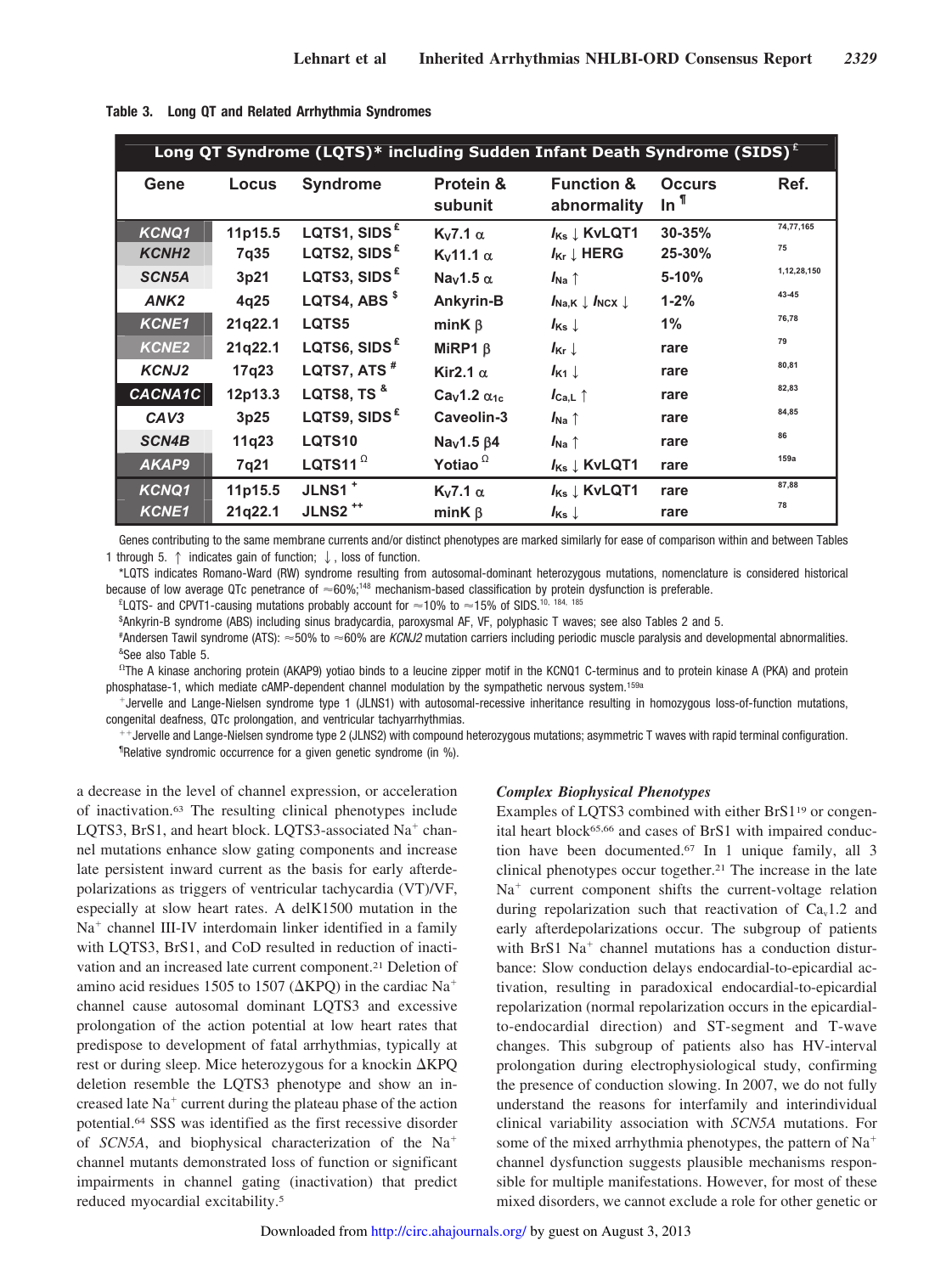environmental factors in determining the type of clinical disease associated with particular mutations.

## *Predicting Effects of Specific Na<sup>+</sup> Channel Kinetic Perturbations on Myocardial Dynamics*

Common single-scale approaches often fail to reveal the most sought after information: how disruptions in proteins due to mutations and consequently through complex interactions (behaviors of cells) lead to triggers that result in recurrent disorganized cardiac excitation, an arrhythmia hallmark. Computational approaches permit utilization and integration of experimentally and clinically obtained information gathered at individual system scales to understand arrhythmogenesis. Simulations can be undertaken to relate the integrated electrophysiological behavior of the cell to state-specific single-channel events. Such approaches may allow prediction of the effect of a mutation that alters a single voltagedependent transition or, even more complex, multiple discrete transitions on the whole-cell behavior due to multiple nonlinear interactions within the cellular environment and cellto-cell coupling in cardiac tissue.

An absolute requirement for using computational methods to make connections between  $Na<sup>+</sup>$  channel defects and disease is the development of sufficiently detailed models that accurately recapitulate all the basic features of Na channel gating. Numerous experimental studies have shown that arrhythmia-linked mutations tend to affect single or specific multiple discrete transitions. Virtual transgenic cardiomyocytes have been used to demonstrate how specific defects disrupt channel-gating kinetics and underlie likely cellular arrhythmogenic mechanisms. Several investigations showed how modal gating of the  $Na<sup>+</sup>$  channel contributes to LQTS3.68,69 Modeling approaches have also been used to investigate dynamics of channel gating under conditions of changing voltage, so-called nonequilibrium gating, to identify the mechanism of rate dependence of slow-gating, noninactivating current and to reveal a possible mechanism of conduction slowing.70–72 Modeling studies have helped to explain the propensity to drug-induced arrhythmia in blacks who carry a common *SCN5A*-S1103Y polymorphism.<sup>12</sup>

## **Unanswered Questions and Opportunities for Future Research**

In addition to its role in impulse transmission in the specialized conduction system, atria, and ventricles, Na<sup>+</sup> channel function contributes to maintenance of the action potential plateau and excitation-contraction coupling. As a result of the complex physiological roles, Na<sup>+</sup> channelopathies may result in multiple distinct or overlapping phenotypes, including mixed arrhythmic phenotypes, primary CoD, and DCM. *SCN5A* mutations in CoD are characterized by depolarization/repolarization abnormalities and the extent and site of conduction block. The most profound phenotype is atrial standstill, with loss of atrial excitability and prolonged ventricular depolarization. Heterozygous mutation carriers exhibit mild conduction abnormalities and no evidence of sudden death or Brugada-like symptoms. In congenital SSS, compound heterozygous pairing of *SCN5A* mutations and biophysical characterization showed defects consistent with impaired inactivation and slowed recovery from inactivation but no persistent late currents. The combination of SCN5A-D1275N with a Cx40 promoter polymorphism was associated with late-onset SSS (Table 2). The challenge of lowpenetrance alleles is to identify silent carriers with loss-offunction *SCN5A* mutations that develop a phenotype later in life and to explain mechanisms that rescue heart rhythm in early childhood. It is important that future studies investigate associated fibrosis mechanisms in patient tissues and develop a rationale for SSS treatment in the elderly.

## *Factors Accounting for Chamber-Specific Phenotype Expression*

Na<sup>+</sup> channels interact with multiple proteins, are targeted to specific membrane locations, and are regulated by a multitude of mechanisms. Therefore, genetic, functional, and modulatory mechanisms may all contribute to chamber-specific phenotype expression.43,73 Mutations that affect any of these associated mechanisms may cause alterations in  $Na<sup>+</sup>$  channel expression within the atria, ventricles, or conduction system. An important future research question will be to identify factors that underlie chamber-specific manifestation of Na channel mutations and their interaction with modulatory molecules.

An additional challenge is to understand the variable phenotype expression associated with the same or similar SCN5A mutations, the identification of Na<sup>+</sup> channel interactions with other molecular and cellular proteins, and genetic modifiers. For instance, the functional consequences of phosphorylation by protein kinases A and C are controversial. The controls of trafficking and channel expression localization are unresolved questions. Few high-resolution data are available to support structure-function correlations. Nuclear magnetic resonance and circular dichroism studies have been performed on small segments of the protein. The high structural resolution afforded by x-ray crystallography has not been applied to the Na<sup>+</sup> channel, and structural data from  $K^+$ channels suggest that the motifs inferred from sequence data are simplistic.

The understanding of channel modulation by age-related factors and by sex hormones is limited, which may explain why some arrhythmia triggers are gender mediated. Therefore, it seems important to develop models of age- and environment-dependent factors to understand arrhythmia syndromes. Although  $Na<sup>+</sup>$  channel behavior appears to be consistent throughout species, the common mouse models show important phenotypic differences from human disease. Ideally, animal or computational models need to replicate all electrophysiological abnormalities seen in the human heart.

Understanding how *SCN5A* mutations confer arrhythmia susceptibility and other phenotypes should proceed to appropriate animal models. Such studies will be guided by predictions made with the use of computational modeling approaches and in vitro studies with recombinant Na<sup>+</sup> channels expressed in their native environment. Studies in transgenic models provide additional insights not readily predictable from heterologous expression. The LQTS3-associated Na channel mutations enhance the slow components of gating observed in the normal phenotype. The resulting increase in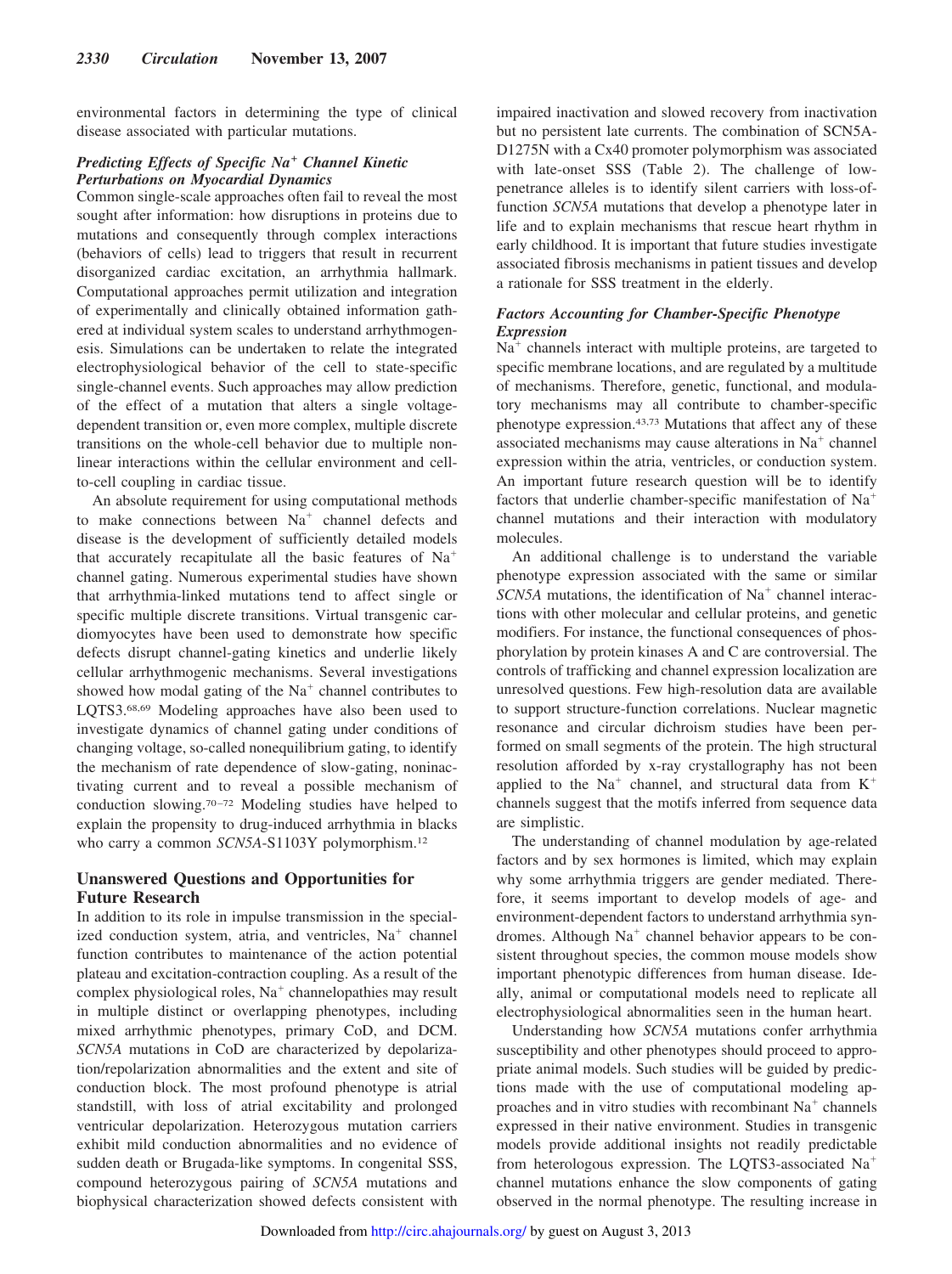| <b>Short QT Syndrome (SQTS)</b> |         |                 |                      |                                  |                                  |          |
|---------------------------------|---------|-----------------|----------------------|----------------------------------|----------------------------------|----------|
| Gene                            | Locus   | <b>Syndrome</b> | Protein &<br>subunit | <b>Functional</b><br>abnormality | <b>Occurs</b><br>In <sup>¶</sup> | Ref.     |
| <b>KCNH2</b>                    | 7a35    | SQTS1           | $Kv11.1\alpha$       | $I_{Kr} \uparrow$ HERG           | ?                                | 46,91,92 |
| <b>KCNQ1</b>                    | 11p15.5 | SQTS2           | $K_v$ 7.1 $\alpha$   | $I_{\text{Ks}} \uparrow$ KvLQT1  | ?                                | 35,93    |
| <b>KCNJ2</b>                    | 17a23   | SQTS3           | Kir2.1 $\alpha$      | $I_{K1}$ 1                       | ?                                | 94       |

|  | Table 4. |  |  | <b>Short-QT Syndromes</b> |
|--|----------|--|--|---------------------------|
|--|----------|--|--|---------------------------|

1 indicates gain of function; ?, unknown.

¶Relative syndromic occurrence for a given syndrome has not been determined.

the late current shifts the current-voltage trajectory in the inward direction and causes membrane oscillations that are the basis for early afterdepolarizations. The challenge will reside in developing novel therapeutic approaches that are tailored to precise genotypes or are capable of correcting specific  $Na<sup>+</sup>$  channel dysfunctions.

# Cardiac K<sup>+</sup> Channelopathies

# *Normal Cardiac K Channel Function*

Multiple  $K^+$  channels, with distinct physiological roles, have been identified in the heart. Myocardial  $K^+$  channels function, for example, to control resting membrane potentials, action potential plateau potentials, and both the initiation and the duration of membrane repolarization. Available evidence suggests that cardiac  $K^+$  channels reflect the homomeric or heteromeric assembly of 4 voltage-gated  $(K_v)$  or inward rectifier (Kir) pore-forming  $\alpha$ -subunits, together with accessory subunits and regulatory proteins. Heterologous expression of *KCNQ1* (KvLQT1) alone yields rapidly activating  $K_v$ currents, whereas coexpression with *KCNE1* (minK) produces slowly activating currents that resemble the slow component of cardiac delayed rectification,  $I_{Ks}$ , suggesting that cardiac  $I_{Ks}$  channels reflect the coassembly of the KCNQ1 and minK proteins. Although expression of *KCNH2* (HERG) reveals currents that are similar to the rapid cardiac delayed rectifier,  $I_{\text{Kr}}$ , both *KCNE1* (minK) and *KCNE2* (MiRP1) have been suggested to function in the generation of cardiac  $I_{\text{Kr}}$  channels (Table 3).

#### *Dysfunction in K<sup>+</sup> Channel–Based Cellular Pathways and LQTS*

LQTS is associated with increased risk of syncope and sudden death from ventricular tachyarrhythmias, including torsades des pointes and VF. Several LQTS genes have been identified, and most encode the subunits of repolarizing voltage-gated  $K_v$  channels. LQTS-linked mutations in the  $K^+$ channel pore-forming  $\alpha$ -subunit genes *KCNQ1* (LQTS1) and *KCNH2* (LQTS2) account for the majority of inherited cases (multigenetic arrhythmia syndromes are numbered sequentially to identify and discriminate specific genotype–phenotype relationships; refer to Table 3). Mutations in  $K^+$  channel accessory subunits *KCNE1* (LQTS5) and *KCNE2* (LQTS6) occur in  $\leq 1\%$ . Mutations in *KCNJ2*, encoding the inward rectifier  $K^+$  channel  $\alpha$ -subunit Kir2.1, a component of cardiac  $I_{K1}$ , have been linked to LQTS7 or Andersen Tawil syndrome.

In  $\approx$ 25% of LQTS families, the genetic link remains to be established.

Heterozygous mutations in *KCNQ1* and *KCNH2* were first linked to the autosomal dominant inherited LQTS (Romano-Ward). Numerous *KCNQ1* (LQTS1) and *KCNH2* (LQTS2) mutations have been identified throughout the (KvLQT1 and HERG) protein sequences, and expression studies have suggested that all are loss-of-function mutations due to haploinsufficiency or to the generation of dominant negative subunits, which result in reduction in functional cell surface expression of  $I_{Ks}$  or  $I_{Kr}$  channels. In addition, many *KCNH2* mutations affect the processing of the channel proteins and the trafficking of assembled  $K^+$  channels to the cell surface. LQTS7 mutations in *KCNJ2* are also loss-of-function mutations that result in reduced  $I_{K1}$  density. Computer simulations confirm that reduced  $I_{Ks}$ ,  $I_{Kr}$ , or  $I_{K1}$  densities will result in prolongation of ventricular action potentials. Given the intrinsic heterogeneities in channel densities and action potential waveforms in the ventricular myocardium, KCNQ1, KCNH2, KCNE1, KCNE2, and KCNJ2 mutations result in heterogeneous dispersion of repolarization. Patients with autosomal recessive (Jervelle and Lange-Nielsen) LQTS are homozygous for loss-of-function mutations in either *KCNQ1* or *KCNE1* (Table 3). These patients have a more severe cardiac phenotype and complete loss of  $I_{Ks}$  in the hair cells and endolymph of the inner ear, resulting in congenital deafness.

## *Dysfunction in K Channel–Based Cellular Pathways and Short-QT Syndrome*

Short-QT syndrome (SQTS) is a more recently described syndrome characterized by ECG shortening of the QT interval and episodes of syncope, paroxysmal AF, and lifethreatening cardiac arrhythmias. SQTS usually affects young and otherwise healthy individuals with no structural heart disease; it may be expressed as sporadic cases as well as in families. SQTS was originally identified in a family with short QT and AF, including a member who suffered SCA.<sup>89</sup> Families with a high incidence of SCA<sup>90</sup> and missense mutations in *KCNH2* were linked to SQTS1 (Table 4).<sup>46,91–94</sup>

The biophysical analysis showed a gain-of-function defect in *KCNH2* (HERG). Shortly thereafter, a mutation in *KCNQ1* responsible for SQTS2 was identified in a 70-year-old individual who suffered VF and had a QTc interval of 302 ms after resuscitation.<sup>93</sup> Similar to SQTS1, biophysical analysis showed a gain-of-function defect in *KCNQ1* (KvLQT1). A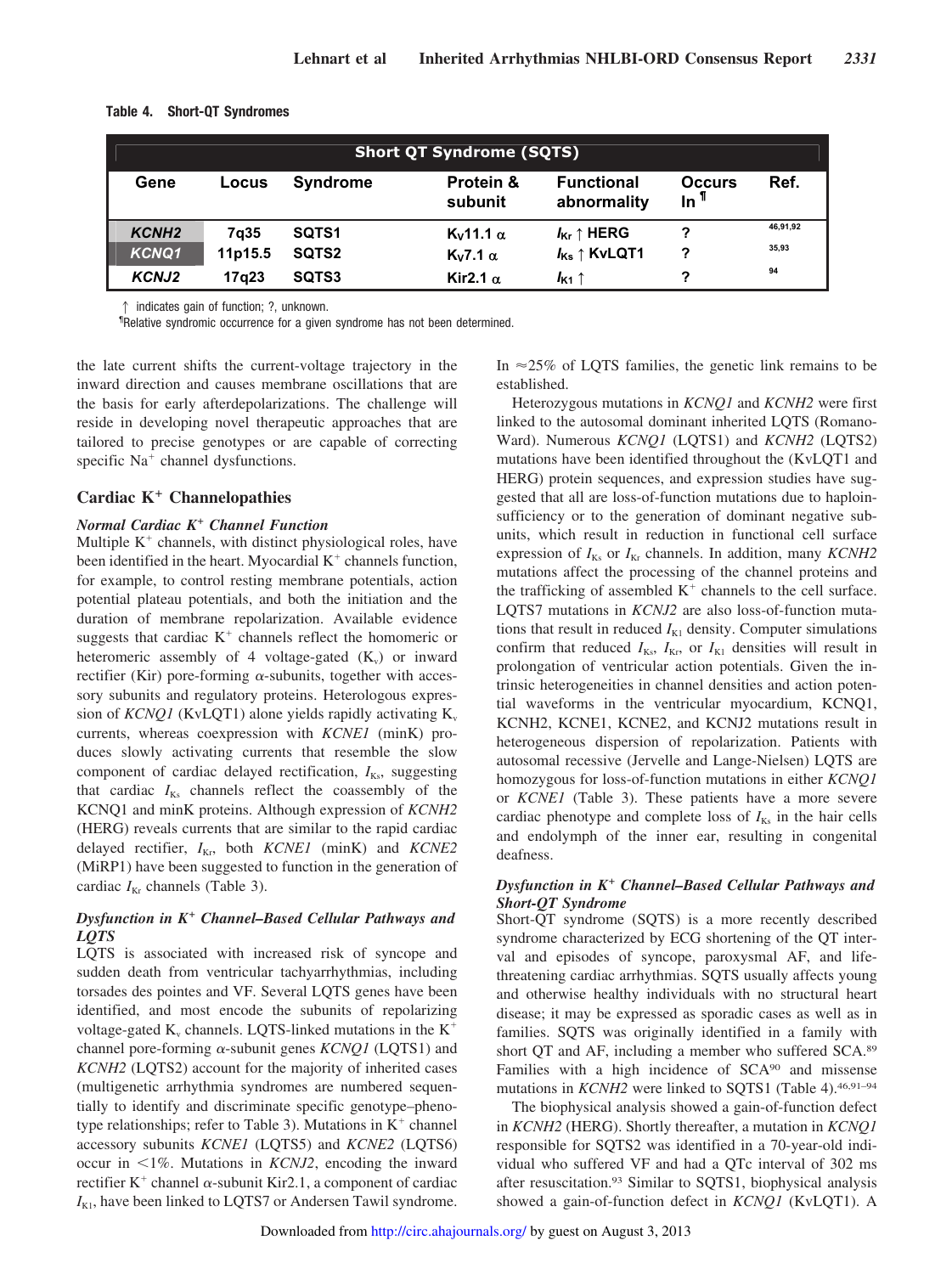second gain-of-function mutation in *KCNQ1* has been associated with SQTS2 and AF in a newborn patient.<sup>35</sup> An additional form, SQTS3, has been linked to mutations in *KCNJ2* underlying  $I_{\text{KL}}$ .<sup>94</sup> When expressed in CHO cells, the mutant Kir2.1 subunits generated  $I_{K1}$ -like channels that did not rectify as much as the wild-type channels, resulting in larger outward  $K^+$  currents in the physiological range of membrane potentials. Gain-of-function defects in 3 different K channel genes have therefore now been identified in SQTS; there will likely be more. Clinical and biophysical research efforts have enabled the investigation of possible therapeutic interventions, such as quinidine, which was found to improve (prolong) the QT interval in mutation carriers and which is presently recommended in patients who cannot receive a defibrillator or who have received multiple implantable cardioverter-defibrillator (ICD) shocks.<sup>90,95</sup>

*Metabolism-Sensing ATP-Sensitive K<sup>+</sup> Channel Variants* Heart failure (HF) is a disease with a high prevalence of SCA and arrhythmias. The significance of the sarcolemmal ATPsensitive  $K^+$  ( $K_{ATP}$ ) channel for cardiac protection from HF is indicated by mutations that produce abnormal channel phenotypes with compromised metabolic signaling in patients with inherited cardiomyopathy.<sup>96</sup> A causal relationship between KATP channel dysfunction and the development of HF has been shown in models of experimental hypertension in which knockout of the *KCNJ11* gene, encoding the Kir6.2 pore-forming subunit of the KATP channel, predisposed to HF and sudden death.<sup>97</sup> In the heart,  $K_{ATP}$  channel activity has been linked to homeostatic shortening of the action potential under stress and a deficit in repolarization reserve, as demonstrated in Kir6.2-knockout hearts with an increased risk for triggered activity and ventricular arrhythmia.<sup>98</sup> Defects in hypertension-induced metabolic distress signals via the  $K_{ATP}$ channel may cause pathological  $Ca^{2+}$  overload, aggravated cardiac remodeling, and arrhythmias that could potentially be targeted by novel pharmacological approaches.

The significance of  $K_{ATP}$  channels in human disease is further underscored by an *ABCC9* missense mutation (T1547I) in the SUR2A nucleotide sensing channel subunit conferring risk for adrenergic-mediated AF originating from the vein of Marshall, a recognized source for adrenergic AF (Table 2).<sup>47</sup> Targeted knockout of the  $K_{ATP}$  channel verified the pathogenic link between channel dysfunction and predisposition to adrenergic AF. *ABCC9* mutation–induced AF susceptibility was cured by radiofrequency ablation disrupting the substrate for arrhythmia conferred by  $K_{ATP}$ channelopathy.<sup>47</sup>

#### *Current Challenges and Important Issues for Future Studies*

Since identification of the LQTS-causing genes *KCNQ1* and *KCNH2*, considerable progress has been made in the characterization of specific gene mutations in affected families, the discovery of additional LQTS genes, and linkage of novel phenotypes such as SIDS (Table 3). Refined clinical phenotyping of LQTS families has led to improved, diseasespecific, therapeutic paradigms. Nevertheless, important problems remain such as the identification of the genetic and environmental factors that affect the well-documented indi-

vidual variations in disease susceptibility, induction (onset), presentation, and severity. Studies focused on the identification and characterization of gene modifiers and proteins will provide new insights into cellular and systemic disease mechanisms while facilitating the development of improved paradigms for risk assessment and therapeutic intervention. Although AF is the most common arrhythmia, genetic defects responsible for AF and their molecular mechanisms remain incompletely understood (Table 2).

Phenotypic characterization of SQTS is in its early stages (Table 4), although it is now well accepted that a QT interval 320 ms indicates increased SCA risk. It also appears that a gradient of phenotypic severity likely exists according to QTinterval length similar to LQTS.<sup>99</sup> From a therapeutic point of view, the first line of therapy in individuals recovered from SCA or with a history of syncope is the implantation of an ICD.<sup>90</sup> Although some of the class III antiarrhythmic agents appear suitable for SQTS1,91,95,100 no specific pharmacological treatment for SQTS2 and SQTS3 is yet known. Similar to LQTS, SQTS is a polygenetic disease highlighting the need to characterize each individual form to specifically direct therapeutic approaches.

Apart from the identification of novel LQTS genes, mutations, modifier genes, and proteins, delineation of protein trafficking mechanisms and regulatory pathways has emerged as an important area. Proteomics of ion channel macromolecular complexes is increasingly recognized as important. Genetically engineered large-animal models of LQTS will be necessary to help to translate basic sciences into the human context. An improved transitioning process into clinical medicine will be necessary to translate complex genotype– phenotype relations from the basic sciences. Renaming and realignment of disease entities based on improved genotype– phenotype characterization according to channel and modifier dysfunction are important to facilitate comprehensive characterization beyond preliminary or early phenotype description. Current recommendations suggest that "inclusive" phenotype classification systems such as "cardiomyopathy" are preferable to more exclusive ones such as "electric heart disease," which tend to underestimate phenotype expression.<sup>56</sup> Finally, continuous improvement of risk assessment and stratification in mutation carriers together with development of targeted, gene, or mutation-specific therapies is necessary to provide more effective and specific therapeutic options.

## **Arrhythmias Linked to Ca<sup>2</sup> Transport Mechanisms**

## *Dynamic Roles of Ca<sup>2</sup> in Arrhythmogenesis*

Changes in intracellular  $Ca^{2+}$  cycling within macroscopic cardiac regions contribute to an unstable conduction substrate and the development of ectopic electric activity.101,102 Underlying this change in electric activity are characteristic changes in intracellular  $Ca^{2+}$  signals and  $Ca^{2+}$  storage organelle (sarcoplasmic reticulum [SR]) content occurring in subcellular compartments in a tissue-specific manner.103–105 The primary feature of  $Ca^{2+}$ -dependent arrhythmias is an unstable state of SR  $Ca^{2+}$ storage, which may be rate dependent and sensitive to hormonal and pharmacological modulation. Thus, cellular and molecular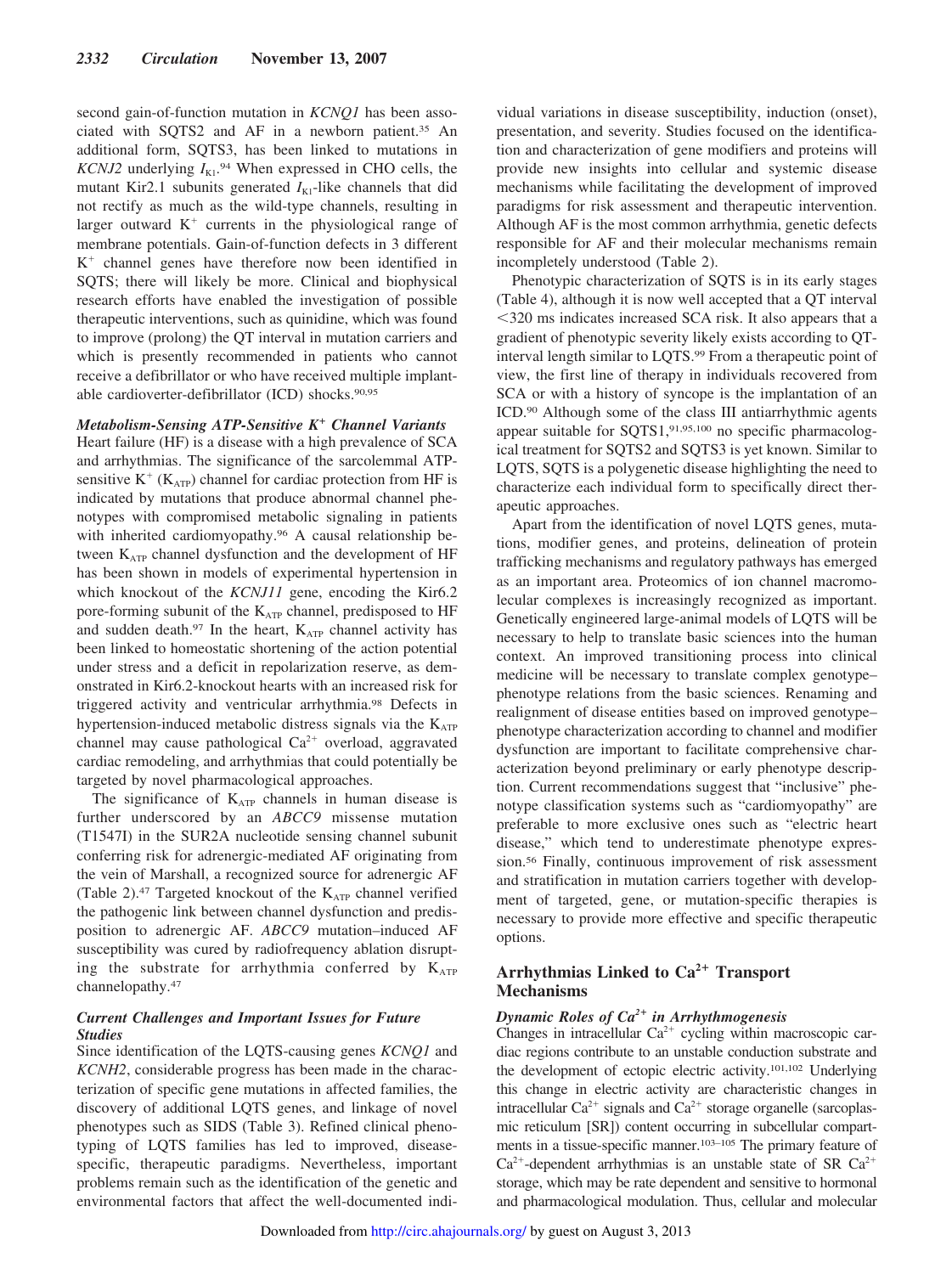|                                                              |         | Timothy Syndrome (TS) and Autism Spectrum Disorder (ASD) |                      |                                     |                          |              |  |
|--------------------------------------------------------------|---------|----------------------------------------------------------|----------------------|-------------------------------------|--------------------------|--------------|--|
| Gene                                                         | Locus   | <b>Syndrome</b>                                          | Protein &<br>subunit | <b>Functional</b><br>abnormality    | <b>Occurs</b><br>In $1$  | Ref.         |  |
| CACNA1CA                                                     | 12p13.3 | TS1, ASD <sup>*</sup>                                    | Cav1.2 $\alpha_{1c}$ | $I_{\text{Ca.L}}$                   | 2                        | 82           |  |
| CACNA1C                                                      | 12p13.3 | TS1, ASD <sup>*</sup>                                    | $Cav1.2 \alpha10$    | $I_{Ca,L} \uparrow$                 | ?                        | 83           |  |
| Catecholaminergic Polymorphic Ventricular Tachycardia (CPVT) |         |                                                          |                      |                                     |                          |              |  |
| Gene                                                         | Locus   | <b>Syndrome</b>                                          | Protein &<br>subunit | <b>Functional</b><br>abnormality    | <b>Occurs</b><br>In $\P$ | Ref.         |  |
| RyR2                                                         | 1q42    | CPVT1, SIDS $^{\epsilon}$                                | $RvR2 \alpha$        | SR Ca <sup>2+</sup> leak $\uparrow$ | 50-60%                   | 115-117      |  |
| RyR2                                                         | 1q42    | CPVT1, LQTS <sup>#</sup>                                 | $RvR2 \alpha$        | SR Ca <sup>2+</sup> leak $\uparrow$ | $\overline{\mathbf{r}}$  | 51,118       |  |
| RyR2                                                         | 1q42    | CPVT1, ARVC2                                             | $RvR2 \alpha$        | SR Ca <sup>2+</sup> leak $\uparrow$ | $\overline{\mathbf{z}}$  | 119          |  |
| CASQ2                                                        | 1p13.3  | CPVT <sub>2</sub>                                        | Calsequestrin        | SR Ca <sup>2+</sup> leak $\uparrow$ | $< 5\%$                  | 120,121      |  |
| <b>KCNJ2</b>                                                 | 17q23   | CPVT $?$ $^{\Omega}$                                     | Kir2.1 $\alpha$      | $I_{K1}$                            | 2                        | 80.123.156   |  |
| ANK <sub>2</sub>                                             | 4q25    | CPVT $2^{\dagger}$                                       | Ankyrin-B            | SR Ca <sup>2+</sup> leak $\uparrow$ | ?                        | 43,44,45,122 |  |
| <b>Dilated Cardiomyopathy (DCM)</b>                          |         |                                                          |                      |                                     |                          |              |  |
| Gene                                                         | Locus   | <b>Syndrome</b>                                          | Protein &<br>subunit | <b>Functional</b><br>abnormality    | <b>Occurs</b><br>In $1$  | Ref.         |  |
| ABCC9                                                        | 12p12.1 | DCM, VT                                                  | SUR2A <sub>B</sub>   | $Ca2+$ overload $\uparrow$          | $\mathbf{\hat{z}}$       | 47.96        |  |
| <b>PLN</b>                                                   | 6q22.1  | DCM, HF, LVH                                             | $PLN\beta$           | $Ca2+$ overload $\uparrow$          | ?                        | 124,132      |  |

## Table 5. Ca<sup>2+</sup>-Dependent Arrhythmia Syndromes

AT indicates atrial tachycardia; LVH, left ventricular hypertrophy; black boxes, genes directly involved in Ca<sup>2+</sup> transport function;  $\uparrow$ , gain of function;

2, loss of function; ARVC2, Arrhythmogenic Right Ventricular Cardiomyopathy type 2 (atypical form of ARVC); and ATS, Andersen Tawil syndrome. ¶ Estimated occurrence within a given syndrome.

\*Timothy syndrome (TS): multisystem disorder including congenital heart disease, AF, VT, autism, syndactyly in 100%, musculoskeletal disease, immune dysfunction; CACNA1C has been associated with more severe arrhythmia risk, absence of syndactyly, and nemaline rod myopathy.

 $E$ LQTS- and CPVT1-causing mutations may account for  $\approx$  10% to  $\approx$  15% of SIDS.

#QTc intervals of select groups of RYR2 mutation carriers were reported as slightly but significantly longer (for comparison to LTQS, see Tester et al<sup>186</sup>).  ${}^{\Omega}$ Some KCNJ2 mutation carriers exhibit CPVT-like symptoms including bidirectional VT and/or normal QT intervals.

† Some ANK2 mutation carriers exhibit CPVT-like symptoms, including stress-induced VT, syncope, sudden cardiac arrest, and/or normal-to-borderline QT intervals.

studies have linked inherited arrhythmias (eg, LQTS4 or CPVT1) to arrhythmogenic mechanisms that are similar to those seen in more common disease forms such as HF.43,105–109 Changes in the subcellular spatial organization of heart cells may further contribute to abnormal  $Ca^{2+}$  signaling.<sup>109–111</sup> Additionally, changes in the  $Ca^{2+}$  sensitivity of excitation-contraction coupling and  $Ca^{2+}$  cycling proteins can directly contribute to arrhythmogenesis.107,112,113

Under resting, diastolic conditions, spontaneous elementary Ca<sup>2+</sup> release events (sparks) occur at a rate of  $\approx$ 100 s<sup>-1</sup> per cardiomyocyte, each representing the activity of a single functional SR  $Ca^{2+}$  release complex containing tens to hundreds of cardiac RyR2 channels. Each  $Ca^{2+}$  spark produces a local SR  $Ca^{2+}$  depletion within the SR lumen visualized as  $Ca^{2+}$  "blinks."<sup>114</sup> SR  $Ca^{2+}$  overload produces higher spark rates that may form abnormal intracellular  $Ca^{2+}$  waves that alter the electric properties of cardiomyocytes. In HF, T-tubule remodeling results in signaling changes affecting SR  $Ca^{2+}$  release structures. The consequence of T-tubule remod-

eling is dyssynchronous SR  $Ca^{2+}$  release that may disrupt  $Ca<sub>v</sub>1.2-R<sub>V</sub>R2$  signaling and contribute to arrhythmogenesis.

## *Timothy Syndrome and Ca<sub>V</sub><sup>1</sup>.2 Mutations*

Timothy syndrome (TS) is a multisystem disorder characterized by congenital heart disease including LQTS8 (Tables 3 and 5) and cardiac arrhythmias including bradycardia, atrioventricular block, torsades de pointes, VT, and VF contributing to early mortality.<sup>82</sup>

Common features include syndactyly, dysmorphic facial features, myopia, immunodeficiency with recurrent infections, intermittent hypoglycemia, and hypothermia. Children with TS show developmental delay, autism, and generalized cognitive impairment. TS results from a de novo, gain-offunction missense mutation in splice exon 8A of *CACNA1C* that encodes the pore-forming  $\alpha$ -subunit (Ca<sub>v</sub>1.2) of the cardiac L-type  $Ca^{2+}$  channel, a key protein in excitationcontraction coupling in the heart that is also expressed in the brain, smooth muscle, immune system, teeth, and testes.<sup>125</sup> Heterologous expression of mutant and wild-type channels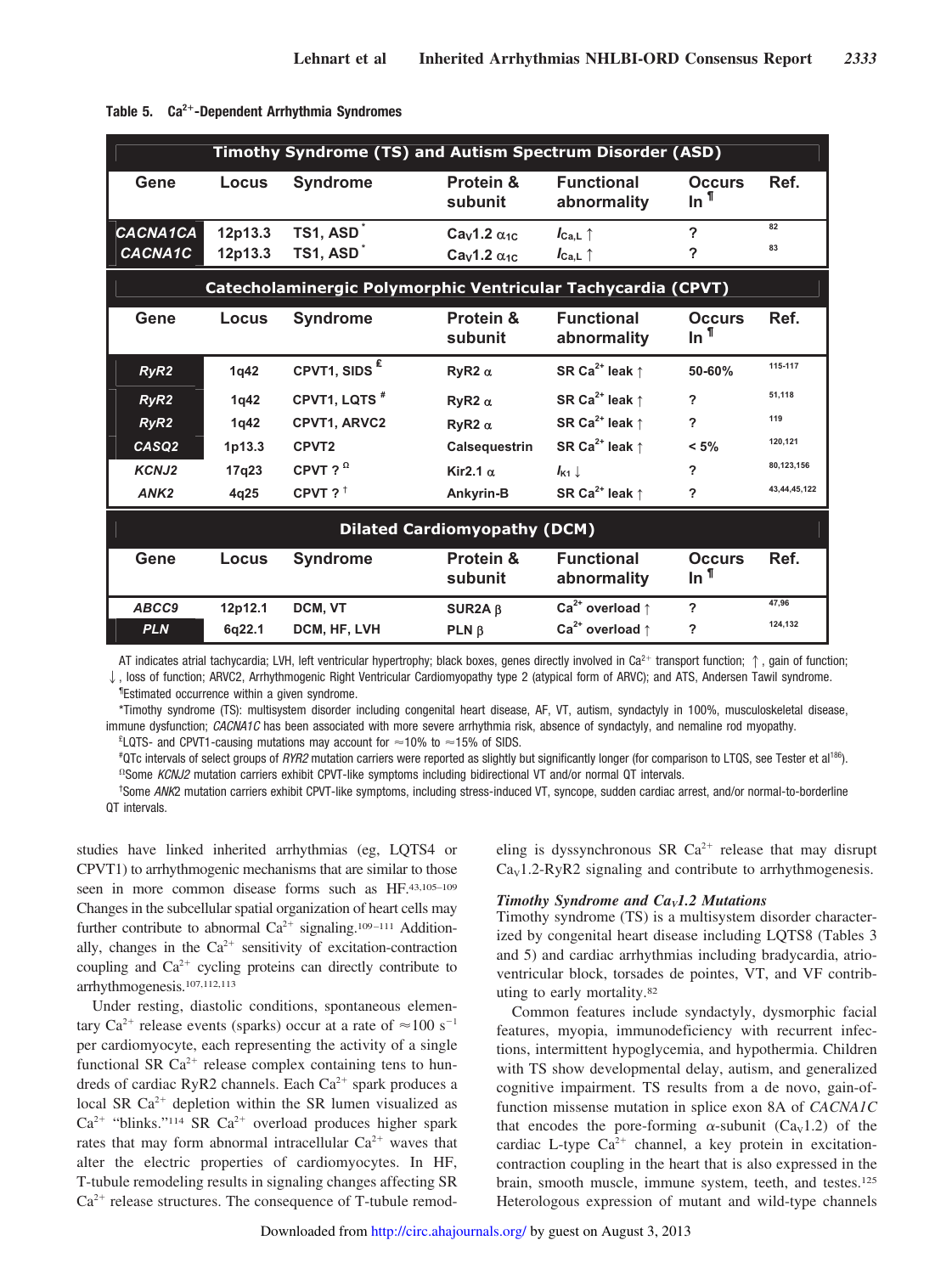demonstrated that the causative mutation, G406R, results in loss of voltage-dependent channel inactivation likely to induce intracellular  $Ca^{2+}$  overload in multiple cell types. In an atypical case of TS with severe QT-interval prolongation, skeletal nemaline myopathy, but no syndactyly, a de novo missense mutation was found that was affecting the dominant cardiac splice exon 8. One analogous TS-associated mutation, G406R, and another, G402S, both cause loss of voltagedependent channel inactivation, leading to maintained inward  $Ca^{2+}$  currents possibly by affecting a gating hinge mechanism.<sup>83</sup> *CACNA1C* mutations in TS include cardiac and autism spectrum phenotypes, indicating the importance of including the central nervous system in the disease characterization (Table 5).

#### *Catecholaminergic Polymorphic VT Resulting From* **RYR2** *and* **CASQ2** *Mutations*

Catecholaminergic polymorphic VT (CPVT) is a familial cardiomyopathy characterized by stress-induced ventricular arrhythmias that result in syncope and sudden death in children or young adults. Two major genetic variants have been identified: The majority of cases have been linked to missense mutations in the *RYR2* gene encoding the ryanodine receptor, the principal intracellular  $Ca^{2+}$  release channel of the heart (CPVT1)115,116; additionally, unrelated cases have been linked to a recessive form caused by homozygous mutations in the *CASQ2* gene encoding calsequestrin2 (CPVT2), a low-affinity, high-capacity  $Ca^{2+}$  buffering protein of the SR  $Ca^{2+}$  storage organelle.<sup>120,126</sup> Recently, mutations in *RYR2* associated with a CPVT1-like phenotype were discovered as an uncommon cause of SIDS.<sup>117</sup>

Different *RYR2* missense mutations resulted in a gain-offunction defect characterized by high channel open probability during sympathetic stimulation consistent with a "leaky" channel phenotype.107,112 The inability of CPVT-mutant RyR2 to achieve stable channel closure is amplified by protein kinase A phosphorylation of RyR2-Serine-2808 (S2808) and was associated with abnormally decreased calstabin2 (FKBP12.6) binding compared with wild-type RyR2 channels.107,112 Accordingly, RyR2-S2808A knockin prevented VT and sudden death, indicating that protein kinase A phosphorylation of Ser2808 is a key mediator of RyR2 dysfunction during catecholaminergic VT.<sup>127</sup> The mechanism of stress-induced arrhythmias in the calstabin2-deficient background appears to be triggered activity, as evidenced by intracellular  $\text{Ca}^{2+}$  leak causing a transient inward current  $(I_{\text{u}})$ and delayed afterdepolarizations.<sup>107,108</sup> Intracellular  $Ca^{2+}$  leak and delayed afterdepolarizations have been confirmed in HL-1 cells expressing mutant RyR2 and in a CPVT1 knockin mouse model.128,129 Neutralizing a charge in a mutant calstabin2-D37S increases binding to and rescues mutant RyR2 channel function and prevents SR  $Ca^{2+}$  leak in vitro and in vivo.107,130 JTV519, a 1,4-benzothiazepine derivative, normalized mutant RyR2 channel function.<sup>112</sup> Because all CPVT mutant RyR2 channels showed a reduced calstabin2 binding affinity, the arrhythmogenic consequences of calstabin2 deficiency were investigated in a knockout mouse. Stress testing by treadmill exercise followed by epinephrine injection resulted in polymorphic sustained VT in

calstabin2<sup>-/-</sup>-deficient mice, which could not be prevented by JTV519 treatment.107,131 However, JTV519 prevented sustained VT in haploinsufficient *calstabin2<sup>+/-</sup>* mice, consistent with in vivo rebinding of calstabin2 to RyR2 and normalization of single-channel function.<sup>131</sup>

## *Phospholamban Mutations*

Heart muscle relaxation occurs from SR  $Ca^{2+}$  reuptake mediated by SERCA2a Ca<sup>2+</sup> pumps. Phospholamban (PLN), a 52–amino acid transmembrane SR protein, inhibits SERCA2a in its dephosphorylated state. SERCA2a activity is decreased in human HF, potentially contributing to intracellular Ca<sup>2+</sup> overload and arrhythmias. A PLN-R9C mutation in the cytosolic PLN domain occurs in inherited, rapidly progressive DCM (Table 5), and transgenic mice expressing the mutant  $PLN^{R9C}$  protein resemble the human phenotype.<sup>132</sup> PLN<sup>R9C</sup> traps protein kinase A, preventing PLN phosphorylation and resulting in chronic SERCA2a inhibition. A homozygous PLN mutation (L39stop) results in PLN deficiency and progressive DCM, indicating that lack of PLN expression is detrimental to humans.<sup>124</sup> The PLN-Arg14del mutation in the human *PLN* gene results in superinhibition of SERCA2a activity, indicating that a gain of inhibitory PLN function predisposes to DCM and potentially early death from arrhythmias.<sup>133</sup> Whether PLN mutations and SERCA2a dysregulation directly cause cardiac arrhythmias needs to be addressed by future research.

## *Arrhythmias Linked to Accessory, Regulatory, and Scaffolding Proteins*

## *Dysfunction in Ankyrin-B*

How do defects in proteins not comprising membrane ion transporters result in arrhythmias? Ion channels and transporters in higher vertebrates function within specialized cellular microdomains (compartments) and depend on local regulation by protein complexes. Ankyrins are membraneadaptor proteins that link structurally unrelated ion channels, transporters, and cell adhesion molecules with the spectrinand actin-based cytoskeleton<sup>134</sup> in many cell types.<sup>135</sup> Two unique ankyrin gene products, ankyrin-B (*ANK2*) and ankyrin-G (*ANK3*), target ion channels and transporters to distinct cardiomyocyte membranes. Human *ANK2* variants resulting in ankyrin-B loss of function cause the "ankyrin-B syndrome" (including LQTS4) originally identified in E1425G carriers (prolonged QTc not common in all variant carriers), including bradycardia, AF, CoD, and increased risk for catecholaminergic sudden death (Tables 3 and 5).43,122 Heterozygous mice with reduced ankyrin-B expression resemble the LQTS4 phenotype and implicate aberrant intracellular  $Ca^{2+}$  homeostasis in the generation of stress-induced arrhythmias.<sup>43</sup> Loss-of-function ankyrin-B mutations result in loss of cellular targeting and expression of the ankyrinbinding proteins  $\text{Na}^{\text{+}}/\text{K}^{\text{+}}$  ATPase, IP<sub>3</sub> receptor, and  $\text{Na}^{\text{+}}/\text{Ca}^{\text{2+}}$ exchanger to their appropriate membrane microdomains.<sup>43,136</sup> With the use of a combined neonatal cardiomyocyte overexpression and rescue strategy, distinct functional classes of *ANK2* loss-of-function variants have been identified that correspond with the severity of arrhythmia expression in the respective mutation carriers.<sup>45</sup> Importantly, variants with less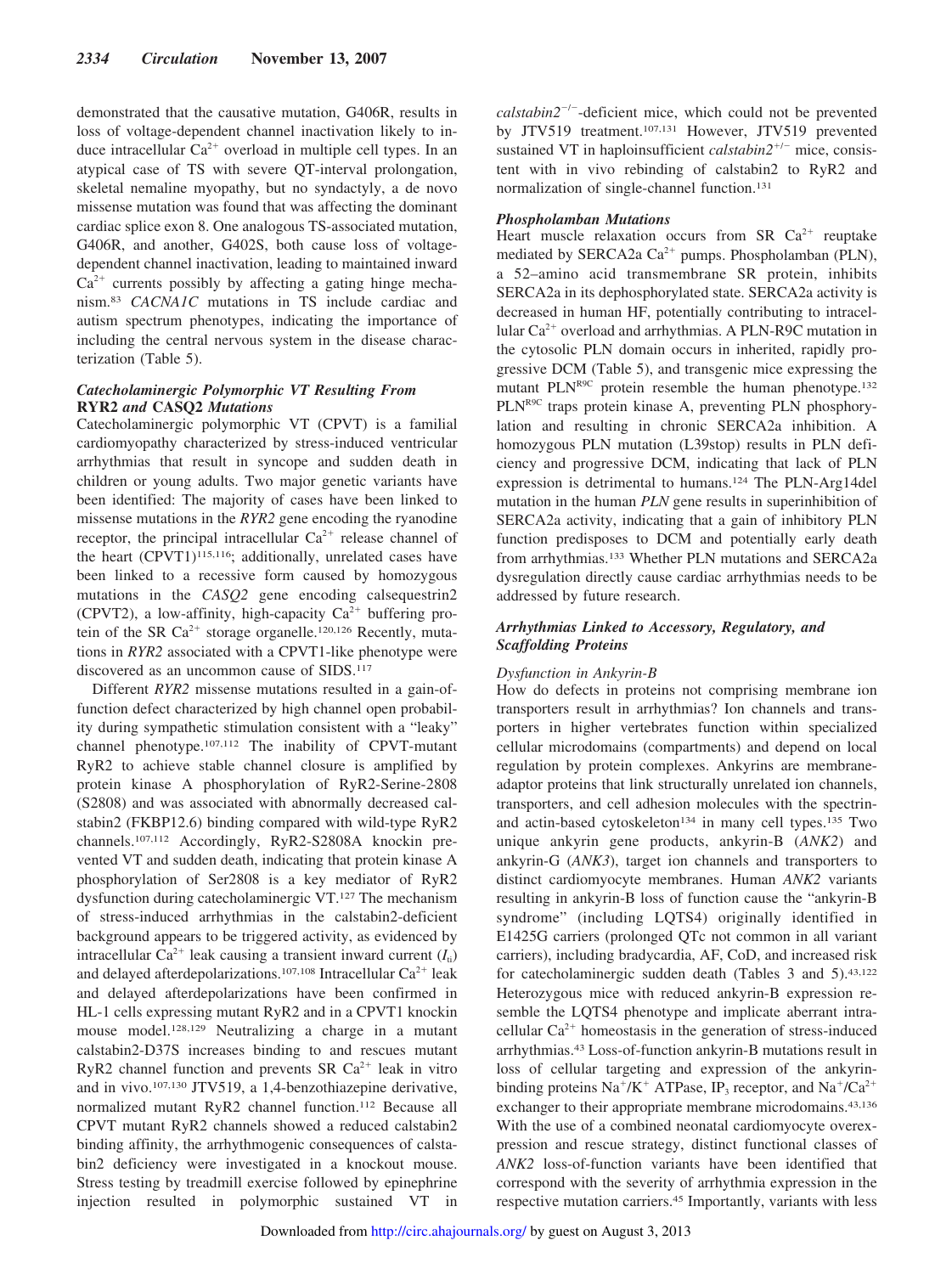severe in vitro phenotypes (eg, L1622I) appear to be present in a small percentage of the population.44,45 The principal voltage-gated  $Na<sup>+</sup>$  channel in the heart,  $Na<sub>v</sub>1.5$ , is directly associated with ankyrin-G (encoded by *ANK3*) required for correct  $Na<sub>v</sub>1.5$  targeting and expression.<sup>137</sup> Human variants in *SCN5A* that disrupt interaction between ankyrin-G and  $Na<sub>v</sub>1.5$ result in decreased  $Na<sub>v</sub>1.5$  expression at the cardiomyocyte intercalated disc and cause BrS1.<sup>137</sup> Dysfunction in ankyrinbased pathways in human arrhythmias clearly demonstrates the importance of precise ion channel and transporter targeting and localization pathways.

## *Caveolin-3 Mutations Cause LQTS9*

Caveolin-3 (Cav-3) is a muscle-specific isoform and principal protein component of caveolae, 50 to 100 nm invaginations that represent subcompartments of the plasma membrane. Cav-3 contains a 20–amino acid scaffolding domain (residues 54 to 73) that is critical for interaction with associated signaling molecules. Cav-3 copurifies with dystrophin and dysferlin, and mutations in these 3 proteins have been linked to inherited muscular dystrophies. In Japanese brothers with hypertrophic cardiomyopathy whose father with hypertrophic cardiomyopathy had died suddenly, a T63S substitution in *CAV3* was identified.<sup>138</sup> Four novel mutations in *CAV3* were found recently that result in increased late Na<sup>+</sup> current and LQTS9 arrhythmias<sup>84</sup> similar to LQTS3-associated *SCN5A* mutations (Table 3). Cav-3 and  $\text{Na}_{\text{V}}1.5$  colocalize to caveolae in human myocardium. More recently, missense mutations in Cav-3 were discovered in a small subset of black infants dying from apparent SIDS. Similar to the patients with LQTS, the SIDS-associated Cav-3 mutations accentuated the late  $Na<sup>+</sup>$  current attributed to the otherwise intact  $Na<sup>+</sup>$  channel  $\alpha$ -subunit.<sup>85</sup> Future studies are needed to address the molecular mechanisms that result in the gain-of-function defects associated with these mutations.

#### *SCN4B Mutations Cause LQTS10*

Akin to the  $K^+$  channel  $\beta$ -subunits responsible for LQTS5 and LQTS6, the Na<sup>+</sup> channel  $\beta$ 4 subunit encoded by *SCN4B* has been established as a novel, albeit rare, LQTSsusceptibility gene (LQTS10; Table 3). Identified in a multigenerational Mexican-mestizo family, the missense mutation conferred a secondary gain of function on the Na channel such that the accentuated late Na<sup>+</sup> current mimicked that of classic LQTS3-associated mutations in *SCN5A*. 86

#### *Intracellular Targeting and Signaling Defects Indicate Common Mechanisms*

Overlap between genetic defects responsible for cardiomyopathies and arrhythmias is important in the understanding of complex disease phenotypes.<sup>56</sup> Interactions between ion channels and structural proteins of the cardiomyocyte cytoskeleton and sarcomere, as well as nuclear proteins, need to be evaluated. For instance, DCM may occur because of disruption of the link between the sarcolemma and sarcomere, and young male dystrophin mutation carriers and their mothers develop both cardiomyopathy and arrhythmias. Interactions between cytoskeletal proteins, such as dystrophin, with Na<sup>+</sup> (and other ion) channels may provide an explanation for how structural defects translate into arrhythmic mechanisms.

Interactions with the dystrophin-sarcoglycan complex indicate that a monogenetic disruption may cause a multitude of distinct defects.<sup>139</sup> In arrhythmogenic right ventricular cardiomyopathy, desmosome function is disturbed, leading to disruption of intercalated discs and fibrofatty replacement of the myocardium. Arrhythmias may result after disruption of membrane-bound channels from the desmosome apparatus. At least 6 of the LQTS-susceptibility genes (*ANK2*, *KCNE1*, *KCNE2*, *CAV3*, *SCN4B*, and *AKAP9*) do not encode poreforming ion channel  $\alpha$ -subunits, and these findings strongly support the notion that defective protein-protein interactions or targeting mechanisms contribute to arrhythmogenesis (Table 3). Specific animal models are required along with cellular studies to elucidate mechanisms and dissect proteinprotein interactions and their specific regulation.

#### *Summary and Future Directions*

Arrhythmia mechanisms caused by defective targeting and expression of ion transporters (eg, ankyrin mutations) may depend critically on the native cardiac cellular environment, which differs from heterologous expression systems because of proteome- and cell type–specific expression characteristics. Moreover, specific genetic defects in ion transporters may cause structural pathology (eg, fibrosis), implicating an important role of fibroblasts or other cell types that may directly contribute to the arrhythmogenic substrate. Important unresolved questions include the following: How does spatial remodeling influence  $Ca^{2+}$ -dependent arrhythmogenesis? How does microdomain signaling influence cellwide function? How do ion channels and transporters interact with cytoskeletal, regulatory, and other effector proteins? How do changes in the spatial organization of heart cells influence the ability of the conductive medium to generate and support altered signal propagation? In addition, how does this cellular architecture differ among the various types of electrically excitable cell types, as well as with the nonexcitable cells of the heart?

Arrhythmias are a common cause of death and morbidity in cardiomyopathies associated with HF and abnormalities of the conduction system. Intracellular  $Ca^{2+}$  leak from protein kinase A hyperphosphorylated RyR2 channels may represent an important defect contributing to arrhythmias and disease progression.140,141 Current evidence supports stress-induced intracellular  $Ca^{2+}$  leak as the trigger mechanism of CPVT.107,108,142 In CPVT1, mortality in *RYR2* mutation carriers at 35 years of age reaches  $35\%$  to  $50\%,$ <sup>112,115</sup> indicating that stress-induced RyR2  $Ca^{2+}$  leak represents a very aggressive arrhythmia mechanism. Molecular determinants of the RyR2 channel closed state instability include RyR2 protein kinase A phosphorylation, calstabin2 depletion, and decreased sensitivity to  $Mg^{2+}$  inhibition.<sup>107,112</sup> Future studies are needed to characterize the mechanisms of RyR2 channel leak and cytoplasmic regulation at the structural level. Intracellular Ca<sup>2+</sup> leak has been recognized as a pathogenic mechanism that activates a  $Ca^{2+}$ -dependent transient inward current  $(I_{ii})$ and delayed afterdepolarizations, leading to triggered activity.<sup>108,143,144</sup> Overlap between intracellular  $Ca^{2+}$  changes and altered plasma membrane ion currents occurs also in other genetic forms of arrhythmias. Thus, characterization of  $Ca^{2+}$ -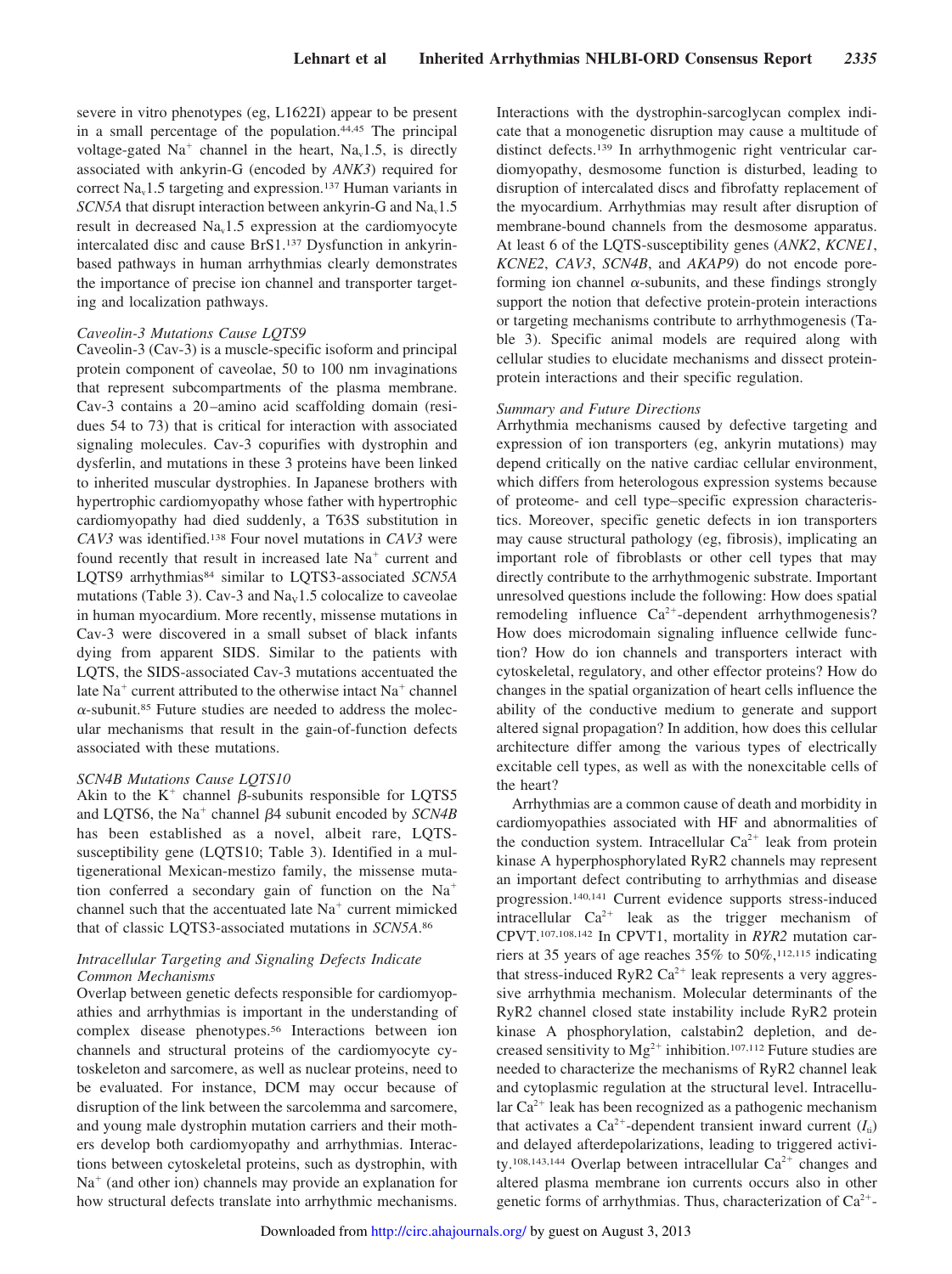dependent mechanisms contributing to arrhythmogenic membrane instabilities will aid in conceptualizing arrhythmia triggers versus substrates, as well as in developing rational therapeutic interventions.

## **Implications for Diagnosis and Management of Inherited Arrhythmias**

More than 400 different mutations have been reported among the 11 LQTS-susceptibility genes, yet only a small amount of patient-related data exists on the relationship of specific ion channel mutations, their coding characteristics, and the influence of the biophysical dysfunction on patients' clinical course.<sup>145</sup>

## *State of Genetic Testing for Cardiac Channelopathies*

## *Arrhythmia Susceptibility Genes*

LQTS is a potentially lethal, heritable arrhythmia syndrome affecting  $\approx$  1 in 2500 people. To date, 11 LQTS-susceptibility genes have been identified (Table 3); 5 of these genes encode critical ion channel pore-forming  $\alpha$ -subunits, and 3 of them encode  $\beta$ -subunits. The other 3 genes encode the adapter proteins ankyrin-B, caveolin-3, and AKAP9 (yotiao). Mutations in the genes responsible for LQTS1–3 account for  $\approx$ 75%, and the rest of the known susceptibility genes collectively account for  $\langle 3\% \rangle$  of LQTS. The concept that inherited arrhythmia syndromes like LQTS may originate from defects in scaffolding or adaptor proteins points to a new class of candidate genes possibly responsible for the  $\approx$ 20% to 25% of unexplained LQTS cases. Tables 1 to 5 summarize genetic arrhythmia syndromes, susceptibility genes, and their relative frequency within a syndrome and provide an overview of concealed versus overlapping or complex phenotypes.

Identification of mutations in the *KCNQ1*-, *KCNH2*-, and *SCN5A*-encoded  $K^+$  and  $Na^+$  channel  $\alpha$ -subunits as the cause of LQTS1–3, respectively (Table 3), in concert with a growing body of evidence implicating ion channels in episodic syndromes of excitable tissues, defined a new class of diseases, channelopathies.<sup>146</sup> Genetic testing has indicated that LQTS is a common risk factor in arrhythmogenesis. Over the past decade, LQTS genetic testing was performed in research laboratories while genotype–phenotype relationships were being determined.<sup>147</sup> Today, genetic testing is commercially available, and clinical diagnostic screening consists of comprehensive open reading frame sequence analysis (60 translated exons) of 5 LQTS-susceptibility genes: *KCNQ1* (LQTS1), *KCNH2* (LQTS2), *SCN5A* (LQTS3), *KCNE1* (LQTS5), and *KCNE2* (LQTS6).<sup>148</sup> Hundreds of mutations have been reported within these 5 genes, with the vast majority yielding LQTS1–3 (Table 3).149,150 Among patients with definitive clinical evidence of LQTS, the yield of genetic testing is  $\approx 75\%$ : LQTS1 (30% to 35%), LQTS2 (25% to 30%), LQTS3 (5% to 10%), LQTS5 (1%), and LQTS6  $(1\%)$ .<sup>151,152</sup> The majority of known mutations are missense mutations, and approximately half are unique, novel mutations. Thus, conversion from a sequencing-based genetic test to a chip-based genetic test containing prespecified mutations is not yet possible. Besides these 5 LQTS genes, there are now 6 additional susceptibility genes for LQTS-related syndromes, including the following:  $ANK2$  (LQTS4,  $\leq 1\%$ ), *KCNJ2* (LQTS7,  $\leq 1\%$  and 50% to 65% of Andersen Tawil syndrome), *CACNA1C* (LQTS8 or TS1 <1%), *CAV3* (LQTS9, 1%), *SCN4B* (LQTS10, 1%), and *AKAP9*  $(LQTS11, \leq 1\%)$ . Clinical genetic testing for the rare subtypes of LQTS is not yet available. Still, the pathogenesis for 20% to 25% of LQTS remains unexplained. Possible reasons for this include (1) missed regions and false-negative results within the currently explored gene regions of interest, (2) disease-causing mutations in noncoding sequence (eg, promoters, introns) of the known LQTS-susceptibility genes, and (3) novel or unknown LQTS genes. "Allelic dropout" is a mechanism responsible for some previous false-negative genetic test results,<sup>153</sup> and the new discovery of *CAV3*- LQTS9, *SCN4B*-LQTS10, and *AKAP9*-LQTS11 indicates that all 3 reasons are likely.

Genetic testing has to be combined with clinical evaluation and management of patients and is now most available for LQTS. In contrast to LQTS loss-of-function  $K^+$  channel mutations, gain-of-function mutations in *KCNH2*, *KCNQ1*, and *KCNJ2* confer susceptibility for SQTS (Table 4). It is unclear what percentage of SQTS is explained by mutations in these 3 genes because a specific genetic test is not currently available. In contrast to gain-of-function, LQTS3-causing Na<sup>+</sup> channel mutations, loss-of-function mutations in *SCN5A* cause BrS1 (Table 1). A *SCN5A*-only gene test is available clinically.<sup>154</sup> However, mutations in *SCN5A* account for only 20% to 30% of BrS1. Recently, a mutation in *GPD1L*encoded glycerol-3-phosphate dehydrogenase 1-like gene has been implicated as a novel cause of BrS2 and SIDS (Table 1).<sup>25,26</sup> Finally, mutations in *RYR2* and *CASQ2* cause  $\approx$  50% to 60% of CPVT (Table 5). A targeted examination of 38 of the 105 *RYR2* translated exons has been released recently as a commercially available clinical genetic test for CPVT.

## *Genotype–Phenotype Relationships*

Understanding the pathogenetic link between genotype and clinical phenotype is vital to the diagnosis and treatment of inherited arrhythmias. This includes the biophysical phenotype of abnormal protein function (eg, effects on currents), the cellular phenotype caused by this abnormal function (eg, effects on action potential,  $Ca^{2+}$  loading), and the tissue and organ phenotype (eg, ECG change, type of arrhythmia) that characterizes the clinical phenotype (eg, syncope, sudden death) (Figure). At each phenotype level, environmental factors (eg, acidosis, autonomic nerve activity, ion concentrations) and other genetic factors (genetic background and modifier genes) may affect the phenotypes.<sup>155</sup> Better understanding of these complex interrelations is especially important for inherited arrhythmia syndromes and has immediate implications for the discovery of new mutations and for cost-effective screening. Most importantly, insights into these relationships may point the way to improved treatment.

In inherited arrhythmia, the relationship between a genotype and a clinical phenotype is not necessarily linear. As an example, mutations in the cardiac Na<sup>+</sup> channel gene *SCN5A* may lead to different arrhythmia syndromes, including BrS1 and/or LQTS3 (Tables 1 and 3). Even if one restricts consideration to loss-of-function mutations for *SCN5A*, mul-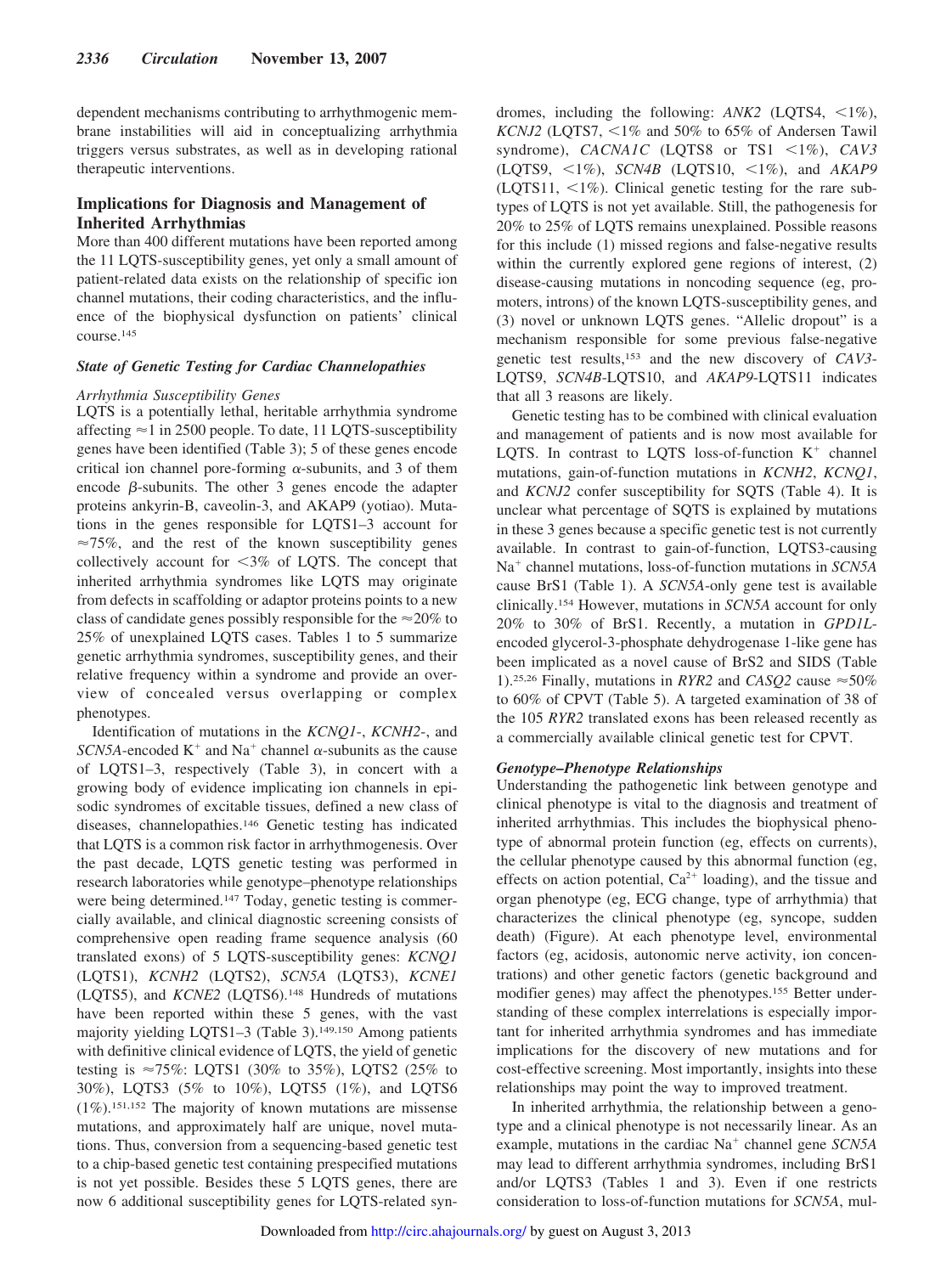

**Figure.** Integrative study of arrhythmic cardiomyopathies (refer to Implications for the Diagnosis and Management of Inherited Arrhythmias for conceptual discussion).

tiple clinical phenotypes such as BrS1, idiopathic VF without BrS1, AF, SSS, and CoD can result (Table 2). Finally, even single *SCN5A* mutations can exhibit multiple phenotypes.<sup>5,21</sup> Incomplete penetrance and variability of the clinical phenotype present additional challenges, as seen commonly with Andersen Tawil syndrome mutations in *KCNJ2*. <sup>156</sup> Conversely, an apparently single clinical phenotype can result from  $>1$  genotype. For example, CPVT may result from mutations in the different  $Ca^{2+}$ -handling genes including *RYR2*116,157,158 or *CASQ2*, <sup>120</sup> and perhaps *ANK2*<sup>43</sup> or *KCNJ2*. 80,123

Several approaches are used to study the link between genotype and clinical phenotype (Figure). The first is the careful definition of the clinical syndrome and classic genetic linkage study. This makes the connection but does not fill in the pathogenetic gaps of the biophysical phenotype, cellular phenotype, and tissue phenotype. In addition, the large families required for linkage analysis are not always available. Cohort analyses depend more heavily on defining the biophysical phenotype of mutations to make the pathogenetic claim. When the specific gene and mutation are located, a second model and standard way to study an arrhythmia mutation is to take the gene of interest and express it in heterologous systems for functional characterization. This technique has yielded important insights into genotype–phenotype pathogenesis. However, the characterization is inherently limited to the molecular level (eg, currents, trafficking). In addition, these systems lack constituents of cardiac ion channel macromolecular complexes that might be required to accurately show the molecular "cardiac-specific" phenotype of the mutation.<sup>159</sup> This is important because mutations causing inherited arrhythmia syndromes may occur in genes encoding non–pore-forming channel subunits such as *SCN4B* as well as in genes encoding more general structural proteins such as *ANK2*, <sup>43</sup> *CAV3*, 84,85 and *AKAP9*. 159a

A third model is overexpression of the mutation of interest in vivo (Figure), for example, in the transgenic mouse as successfully used for the LQTS3  $\Delta$ KPQ mutation.<sup>64</sup> Expressing the mutation in a transgenic mouse has the major advantage of allowing studies at all phenotypic levels. Nevertheless, in noninducible transgenic systems the gene of interest is overexpressed throughout organ development, and phenotypic distinction between overexpression effects on heart development and specific defects causing arrhythmias in the mature heart can be difficult. Mouse models are also costly and time consuming and are not practical for highthroughput screening of rare inherited arrhythmia mutations. Furthermore, the mouse may be of limited usefulness for the development of arrhythmia models for mechanistic studies given the short-duration action potentials and the high resting heart rates. A fourth approach is computer simulations that can help to integrate, predict, and project to the cellular and tissue level on the basis of biophysical data (Figure). Such simulations may be valuable heuristic, integrative, and predictive devices but are not a substitute for experimental data and need to be confirmed, validated, and informed by experimental data. Moreover, the LQTS phenotype in older patients may be influenced by variable expression rather than by genotype, indicating that nongenetic variables may play important roles.

A fifth approach, overexpression of mutations in native cardiomyocytes, allows for the investigation of a cellular phenotype in an environment in which the components of the full macromolecular complex are present and in which interventions such as adrenergic stimulation may be evaluated. No suitable immortalized ventricular cell culture lines are available, and freshly isolated adult cells dedifferentiate significantly during day-long culture. Neonatal cells are easier to culture and transfect but differ significantly from adult electrophysiology. Rodent cells are relatively inexpensive but have a different electrophysiology, and ideally one would use a human cell model. Human embryonic stem cell–derived cardiomyocytes may provide suitable cells for such studies if issues of differentiation and culturing conditions are overcome.<sup>160</sup>

#### *Therapy of Arrhythmias*

#### *Current Treatment Options and Limitations*

 $\beta$ -Blockers represent the mainstay of current drug therapy for most patients with either LQTS or CPVT. The rationale, to inhibit catecholaminergic stimulation, seeks to inhibit arrhythmia trigger mechanisms. However, although  $\beta$ -blocker treatment is effective for syncope prevention,<sup>161</sup> SCA prevention with  $\beta$ -blockers is not universal or complete throughout all LQTS genotypes or patient subpopulations.<sup>162</sup> A recent study found that risk reduction from  $\beta$ -blocker therapy may be most successful in high-risk adolescent LQTS patients who have experienced recent syncope.<sup>162</sup> The limitations of --blocker treatment are due to nonspecific mechanisms, and significant side effects may result in noncompliance. ICD therapy is considered an effective primary and secondary therapy in high-risk patients with a strong personal history of syncope and marked QT prolongation. However, significant ICD device–specific risks exist, and arrhythmia treatment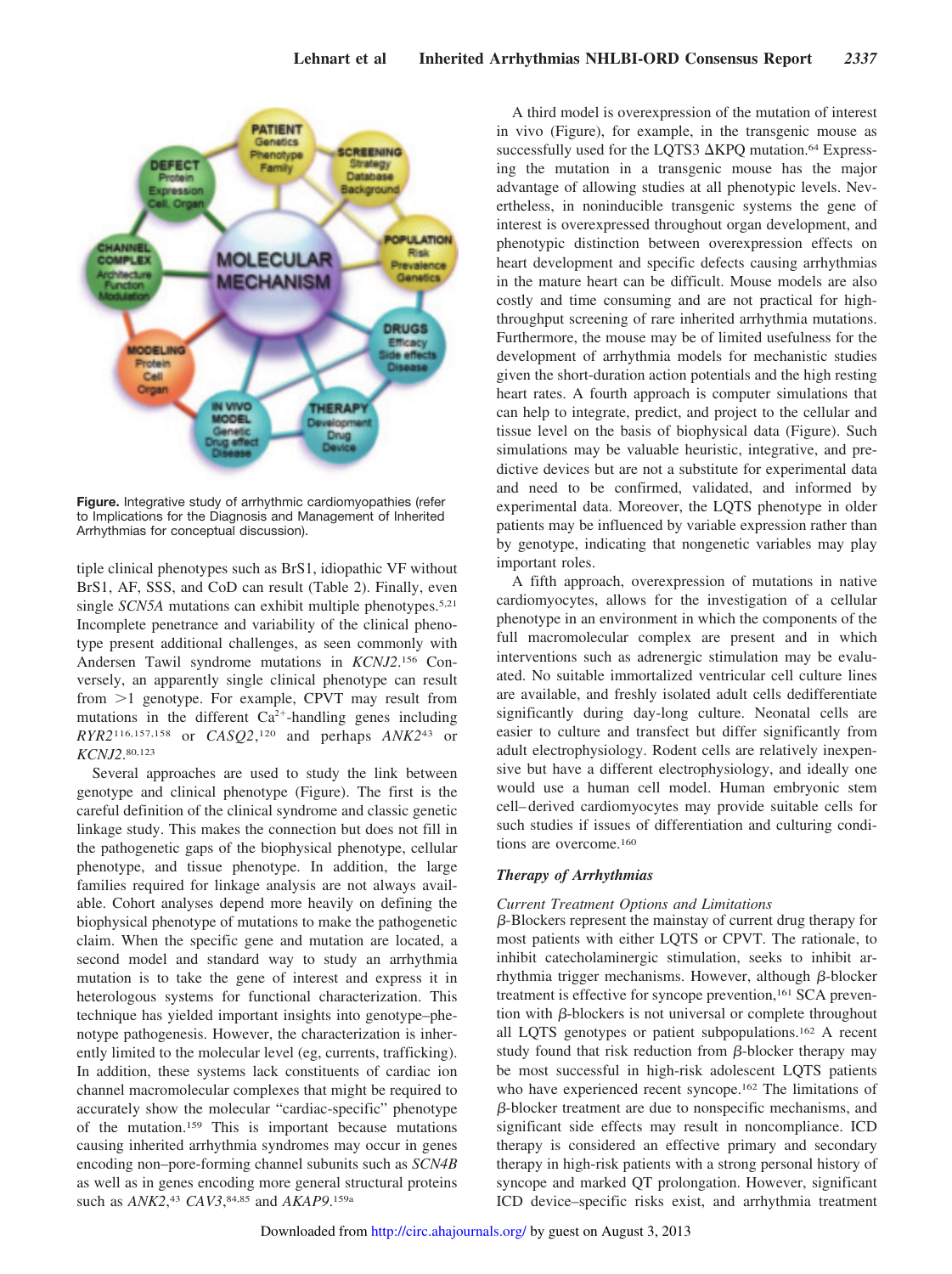may not be effective in some cases, eg, in CPVT1-mutation carriers.<sup>163</sup> Moreover, nonspecific resuscitation pharmacotherapy in SCA victims and ICD discharge causing patient emotional distress may aggravate catecholamine-dependent arrhythmias. Although ICD therapy in high-risk patients must be considered, many LQTS patients are at relatively low risk for sudden death and require careful risk stratification to justify ICD treatment.<sup>164</sup> Thus, it is highly desirable to develop novel mechanism-based therapeutic strategies that do not interfere with adrenergic regulation of the heart and avoid the risks and limitations of ICD device therapy.

#### *Future Mechanism- and Risk-Based Antiarrhythmic Treatment Strategies: General Considerations*

Genetic information contributes increasingly to the understanding of channelopathy, phenotype expression, and arrhythmia severity. For example, a particular mutation may result in a 50% reduction of ion channel function from a trafficking defect (haploinsufficiency) or in a  $>50\%$  reduction because of a dominant negative mechanism affecting the function of a multimeric ion channel complex. Dominant negative defects cause approximately a doubling of arrhythmogenic risk, and mutations in transmembrane portions of KCNQ1 constitute an additional, independent risk factor.<sup>165</sup> A combined approach of genetic and biophysical electrophysiological characterization of ion-channel mutations for channelopathy-related inherited disorders may greatly aid therapy orientation for patients.166,167 It is important to identify the patient and family members at high risk for tachyarrhythmias resulting in syncope or SCA, particularly when they are young. Although treating asymptomatic mutation carriers is controversial, LQTS mutation carriers require a primary or secondary prevention therapy based on a 10% risk of a major cardiac event by age 40 years.<sup>168</sup> On the other hand, 40% of LQTS mutation carriers are not detected by clinical testing, arguing strongly for the need of more comprehensive approaches including genotyping, risk assessment, and evaluation of preventive therapeutic strategies.<sup>148</sup> In other words, variable penetrance of the LQTS or CPVT phenotype may result in false-negative diagnosis, and genotyping can add predictive information needed to implement specific SCA prevention strategies.

## *Pharmacological Options for BrS1 and SQTS*

The ECG manifestation of BrS1 may be transient or concealed but can be unmasked with  $Na<sup>+</sup>$  channel blockers (ajmaline, flecainide, procainamide), with vagotonic stimulation, or during fever. For the high-risk patient with BrS1, the current treatment of choice is ICD therapy. However, pharmacotherapy with quinidine has been tried.169,170 Other pharmacological approaches use ranolazine or derivatives that selectively inhibit late  $I_{\text{Na}}$ , reduce  $[\text{Na}^+]_i$ -dependent intracellular  $Ca^{2+}$  overload, and attenuate the abnormalities of ventricular repolarization and contractility that are associated with ischemia/reperfusion injury and/or HF. Future studies will have to determine whether inhibition of late  $I_{N_a}$  reduces proarrhythmogenic  $Ca^{2+}$  overload.

SQTS1 was treated initially with the class III antiarrhythmic sotalol or with sotalol and ibutilide, both of which were ineffective at prolonging the QT interval in SQTS1 patients.

The class Ia antiarrhythmic drug quinidine normalized the QT interval in SQTS1 and rendered arrhythmias noninducible. A N588K mutation was later identified in *KCNH2* that results in decreased HERG channel blocking potency for quinidine in SQTS1. At present, however, quinidine is the only drug shown to have the potential to restore normal QT intervals in SQTS1 patients, and disopyramide has been suggested as an inhibitor of N588K-HERG channels. The challenge will be to develop mechanism-based therapeutic options in the future. Additionally, *KCNA5* mutations have been linked to reduced quinidine sensitivity in the  $I_{Kur}$  current,<sup>171</sup> and therefore future studies will need to address mechanisms of altered drug sensitivity in other genetic forms of arrhythmic cardiomyopathies.

#### *Proteome-Based Therapy*

For several of the inherited arrhythmia syndromes, the central arrhythmogenic principle for arrhythmia generation is a loss of the normal current. The mechanisms proposed for loss-offunction phenotypes are (1) abnormalities in gene transcription or protein translation, (2) abnormalities in protein maturation and trafficking, (3) abnormalities in channel gating, and (4) abnormalities in channel permeation. Thus, potential therapeutic approaches may aim at normalizing any one or combinations of these defects. In the last decade, abnormalities in protein maturation/trafficking have been linked to several diseases (cystic fibrosis, hereditary childhood emphysema, type 2 diabetes mellitus, familial amyloidosis, LQTS, BrS). These abnormalities can be classified broadly as membrane protein trafficking diseases because a defect in protein folding at some stage of the cell secretory pathway may result in intracellular protein retention, causing a loss of activity or, in some cases, protein aggregation. A key goal of future work is to determine compartments and components of exocytic and endocytic pathways that provide the chemical landscapes in which protein function and folding are modulated in eukaryotic cells as part of a "quality control system" that prevents mutant ion channel expression.172,173

Transport of ion channel proteins through the secretory pathway involves a selective mechanism in which cargo molecules are concentrated into carrier vesicles. Adding complexity to the importance of protein trafficking abnormalities is the recognition that this can be corrected. An early example was the observation that culturing cells expressing the key trafficking-deficient cystic fibrosis mutation  $\Delta$ F508 at reduced temperature could restore the cellular processing of the CFTR protein and Cl<sup>-</sup> transport. This has resulted in an intense search for chemical chaperones that can act as ligands to cause pharmacological correction of trafficking-deficient CFTR mutations. It is estimated that as little as a 10% to 20% improvement in protein trafficking would ameliorate most of the clinical syndrome. Compared with a monogenetic defect in cystic fibrosis (1:2000) that occurs at a frequency similar to that in LQTS (1:2500), LQTS is a multigenetic syndrome  $(>10$  genes), each LQTS form has been associated with multiple mutations (Table 3), and, probably because of the complexity of mechanisms and defects, industry interest in LQTS mechanism–specific drug development has been limited. However, recent studies have indicated that channel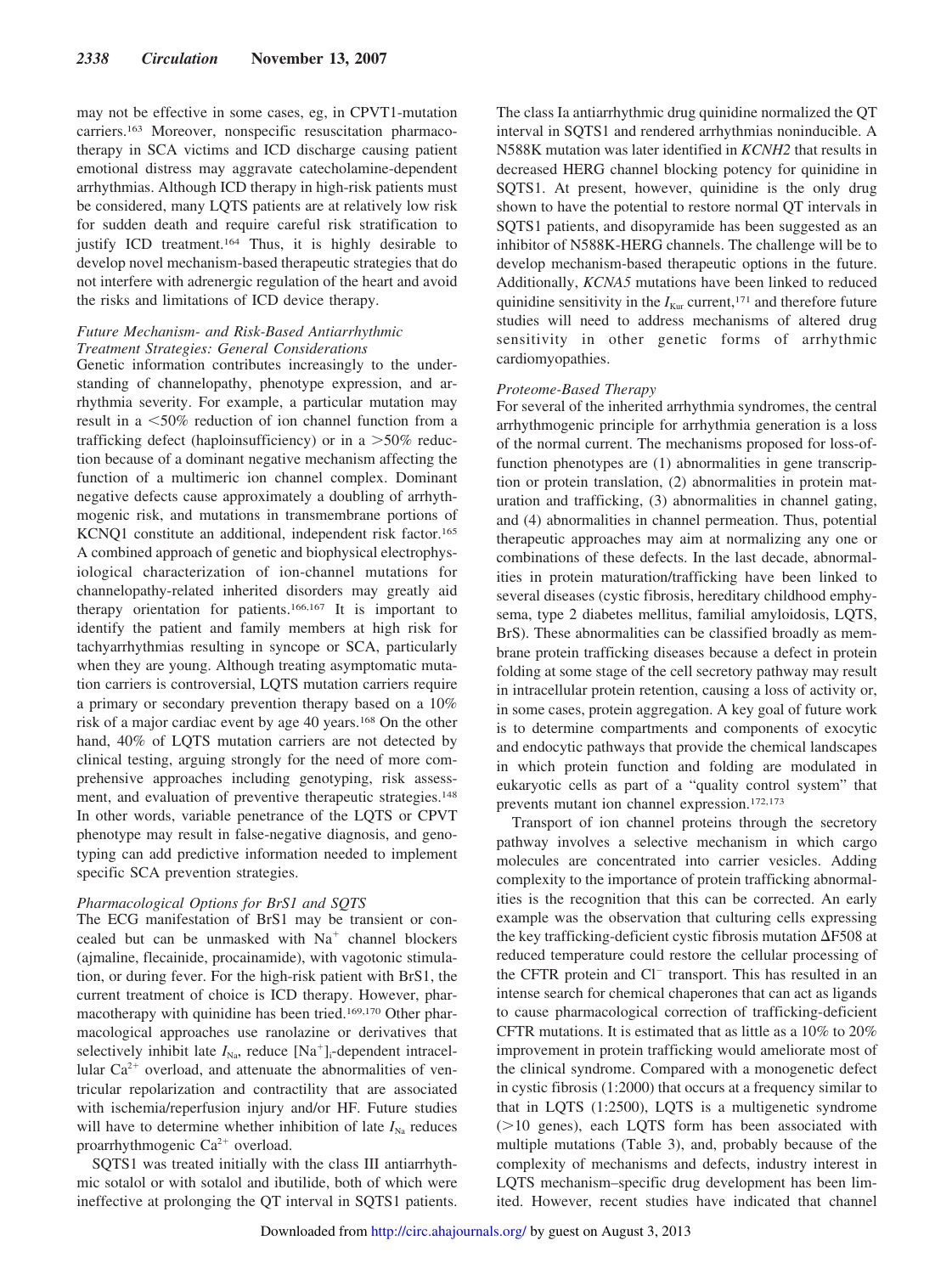trafficking defects are common in LQTS2,<sup>173</sup> and therefore pharmacological or other trafficking rescue approaches are promising therapeutic rationales.

Specific to LQTS2, most human mutations in *KCNH2* (*HERG*) are single nucleotide changes that typically result in single amino acid substitutions (missense mutations). These *KCNH2* mutations result in the generation of full-length HERG protein subunits that can assemble with wild-type subunits to form trafficking-deficient heteromeric channels that are retained in the endoplasmic reticulum. Correction of the trafficking defect is possible for many, but not all, *KCNH2* missense mutations.<sup>173</sup> Several approaches to improving trafficking have now been demonstrated, including (1) cell culture at reduced temperature; (2) culture in drugs that cause high-affinity block of the HERG channel pore (E4031, astemizole, cisapride, quinidine); (3) culture with drug metabolites that cause high-affinity block of HERG (terfenadine carboxylate); (4) culture with drugs that alter intracellular  $Ca^{2+}$  (thapsigargin); and (5) introduction of a second mutation into the drug-binding region (intragenic suppression).<sup>173</sup> These "rescued" channels increase HERG current by exhibiting either normal or abnormal biophysical function, and this has led to the concept that for most LQTS2 mutations the biogenic impact dominates biophysical changes in channel function. Conversely, in SQTS1 a small number of drugs have been identified that appear to reduce protein trafficking of the gain-of-function HERG channel into the cell membrane. A *KCNA5* mutation has been successfully corrected in culture with drugs that promote translational read-through (aminoglycosides).<sup>42</sup> Thus, the development of drugs that modulate protein trafficking may have clinical utility in LQTS, SQTS, and AF. However, pharmacological rescue of channel trafficking defects by channel blockers in *SCN5A* mutation carriers may result in drug-induced LQTS and torsades de pointes VT.<sup>174</sup> Thus, careful evaluation of the consequences after correction of abnormal channel expression will be necessary.

#### *Gene and Cell Therapies*

Gene and cell-based therapies depend greatly on successful delivery strategies and comprehensive knowledge of potentially therapeutic cell or protein function. Delivery to myocardial targets may employ local injection, coronary perfusion, or epicardial painting methods. Gene expression can be targeted (eg, to certain cell types). Gene therapy approaches have been used in proof-of-principle experiments to suppress atrioventricular nodal conduction,175,176 to enhance myocyte automaticity,<sup>177</sup> and to alter myocyte repolarization.178–180 Cell therapy approaches for altering automaticity and repolarization have been described.181,182 Certain therapeutic approaches (atrioventricular node modification, focal alterations in repolarization, automaticity) are currently developed and require preclinical evaluation of efficacy and toxicity.

#### *Need for Novel Disease Gene and Modifier Discovery*

The current challenges for genetic testing for cardiac channelopathies include discovery of novel disease susceptibility genes, translation to a clinical diagnostic test, and distinguishing disease-causing mutations from innocuous genetic variants. The difficulty in distinguishing pathogenic mutations

from rare background variants has thus far prevented the incorporation of *ANK2*-LQTS4 into genetic tests. Currently,  $\approx$ 25% of LQTS, 35% of Andersen Tawil syndrome, 75% of BrS, and 40% of CPVT elude genetic explanation. Approximately 3% to 5% of healthy subjects have rare genetic variants in the genes that underlie the 3 major subtypes LQTS1–3. Consequently, some of the presumed LQTS/BrScausing mutations could be false-positive test results. This argues for the need for ongoing functional analyses of "yet another" mutation in a known LQTS-susceptibility gene. In contrast, except for 1 common nonsynonymous single nucleotide polymorphism in *RYR2*, genetic variation in the gene responsible for CPVT1 is extremely uncommon. As such, a high probability exists that a rare genetic variant in *RYR2* confers susceptibility for CPVT1. The size of *RYR2* poses a significant challenge, and efforts are needed to determine the best targeted examination toward a clinical diagnostic test. An important issue is to determine the influence of modifier genes (polymorphic variants) on the biophysical electrophysiological dysfunction of specific ion-channel mutations. This information should permit the development and/or direction of more effective electrophysiologically targeted therapy. The anticipated advances include (1) new fundamental insights into arrhythmogenesis, (2) new insights into channel structure-function domains, (3) new antiarrhythmic therapeutic targets, (4) expanded genotype–phenotype relationships, and (5) more comprehensive clinical genetic tests.

#### *Need for New Therapeutic Approaches*

In the field of symptomatic and life-threatening cardiac arrhythmias, over the last 20 years, drug therapy has moved from primary intervention to mainly an adjunctive role and has been replaced by device therapy (ICD and pacemaker) and procedural interventions (ablation). The recognition that protein trafficking disorders may be common has led to attempts in several diseases to develop novel therapies utilizing correcting strategies, in addition to gene therapy (either gene augmentation or replacement). Limitations in the protein trafficking correction are evident: Not every diseasecausing mutation results in a trafficking defect, not all trafficking-deficient mutations are correctable, and for some mutations (eg, truncation near the channel pore), correction would be predicted to result in a nonfunctional channel. The extent of correction may be difficult to regulate, and overcorrection (to shorten the QT interval) could produce new arrhythmias. Some "corrected" channels will still have biophysical abnormalities. Some diseases are likely to be better candidates for these approaches than others. Finally, the funding of new therapies for uncommon and/or very complex inherited arrhythmias will be an added challenge. Nonetheless, in diseases in which gene mutation produces protein trafficking abnormalities, the correction or improvement of protein trafficking may offer an approach to novel human therapies.

#### *Summary: Need for Integration Back to Bedside for Treatment and Management of Patients With Heritable Arrhythmia Syndromes*

Arrhythmias are responsible for the majority of deaths in patients with heart disease. Alhtough we face an increasing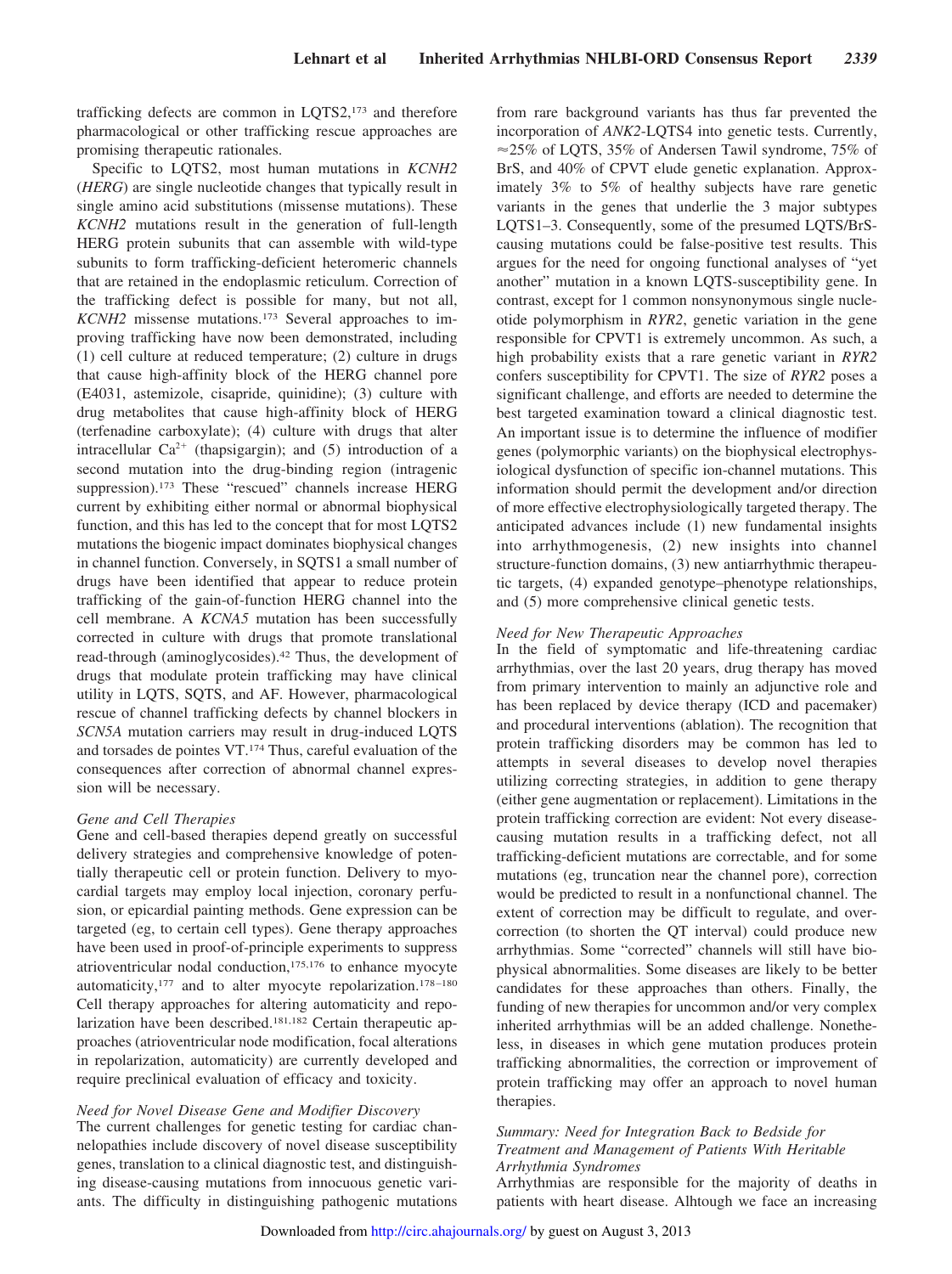number of genetic defects, the molecular mechanisms of arrhythmia initiation and important modifiers of these events are incompletely understood. Thus, the concept of a channelopathy leading to electric heart disease has been extended to defective macromolecular signaling complex dysfunction leading to a specific cardiomyopathy with a dominant arrhythmogenic phenotype expression. We would like to emphasize that integrative and systematic approaches involving several disciplines and experimental approaches will be necessary to understand complex arrhythmogenic syndromes (Figure). For instance, a monogenetic defect can be conceptualized into a multigenetic, cell-specific, and tissue-specific context at an increasing number of investigative levels. Although population studies try to identify genetic defects, their occurrence, environmental modulators, and specific risk, experimental studies aim to characterize biophysical defects, arrhythmogenic mechanisms, and targeted therapeutic approaches. Thus, continuous integration, review, discussion, and refinement of information through a collaborative approach focused on molecular pathophysiological mechanisms, including careful mutation carrier phenotyping, is needed (Figure). Modeling studies may integrate information at all levels and predict and test specific mechanisms, which may be verified by experiments and vice versa. The complexity of inherited arrhythmic cardiomyopathies will continue to be increasingly challenging at both the basic sciences and clinical levels, and progress toward understanding and treatment rationales will depend greatly on information exchange within interdisciplinary networks and continuity of research groups.

## **Acknowledgments**

The participants of the workshop wish to thank the National Heart, Lung, and Blood Institute and Office of Rare Diseases for the opportunity to freely exchange ideas and interact at the workshop. This article summarizes the views of the participants and does not reflect National Heart, Lung, and Blood Institute perspectives.

#### **Disclosures**

Dr Ackerman is a consultant for PGxHealth with respect to its FAMILION genetic test for cardiac channel mutations. Dr Donahue has stock, a consulting agreement, and a board position in Excigen, Inc, a start-up company that is developing gene therapy for clinical use in arrhythmias. Dr January is a cofounder of Cellular Dynamics International, Inc, a start-up biotech company providing ion channel and human embryonic stem cell cardiomyocyte toxicology screening services and related products. Dr Marks is on the scientific advisory board of and owns shares in ARMGO Pharma, Inc, a start-up company that is developing RyR2-targeted drugs for clinical use in the treatment of HF and sudden death. The other authors report no conflicts.

#### **References**

- 1. Wang Q, Shen J, Splawski I, Atkinson D, Li Z, Robinson JL, Moss AJ, Towbin JA, Keating MT. SCN5A mutations associated with an inherited cardiac arrhythmia, long QT syndrome. *Cell*. 1995;80:805–811.
- 2. Wang Q, Shen J, Li Z, Timothy K, Vincent GM, Priori SG, Schwartz PJ, Keating MT. Cardiac sodium channel mutations in patients with long QT syndrome, an inherited cardiac arrhythmia. *Hum Mol Genet*. 1995; 4:1603–1607.
- 3. Chen Q, Kirsch GE, Zhang D, Brugada R, Brugada J, Brugada P, Potenza D, Moya A, Borggrefe M, Breithardt G, Ortiz-Lopez R, Wang Z, Antzelevitch C, O'Brien RE, Schulze-Bahr E, Keating MT, Towbin JA, Wang Q. Genetic basis and molecular mechanism for idiopathic ventricular fibrillation. *Nature*. 1998;392:293–296.
- 4. Schott JJ, Alshinawi C, Kyndt F, Probst V, Hoorntje TM, Hulsbeek M, Wilde AA, Escande D, Mannens MM, Le Marec H. Cardiac conduction defects associate with mutations in SCN5A. *Nat Genet*. 1999;23:20–21.
- 5. Benson DW, Wang DW, Dyment M, Knilans TK, Fish FA, Strieper MJ, Rhodes TH, George AL Jr. Congenital sick sinus syndrome caused by recessive mutations in the cardiac sodium channel gene (SCN5A). *J Clin Invest*. 2003;112:1019–1028.
- 6. Wang DW, Viswanathan PC, Balser JR, George AL Jr, Benson DW. Clinical, genetic, and biophysical characterization of SCN5A mutations associated with atrioventricular conduction block. *Circulation*. 2002; 105:341–346.
- 7. Olson TM, Michels VV, Ballew JD, Reyna SP, Karst ML, Herron KJ, Horton SC, Rodeheffer RJ, Anderson JL. Sodium channel mutations and susceptibility to heart failure and atrial fibrillation. *JAMA*. 2005;293: 447–454.
- 8. McNair WP, Ku L, Taylor MR, Fain PR, Dao D, Wolfel E, Mestroni L. SCN5A mutation associated with dilated cardiomyopathy, conduction disorder, and arrhythmia. *Circulation*. 2004;110:2163–2167.
- 9. Makita N, Horie M, Nakamura T, Ai T, Sasaki K, Yokoi H, Sakurai M, Sakuma I, Otani H, Sawa H, Kitabatake A. Drug-induced long-QT syndrome associated with a subclinical SCN5A mutation. *Circulation*. 2002;106:1269–1274.
- 10. Schwartz PJ, Priori SG, Dumaine R, Napolitano C, Antzelevitch C, Stramba-Badiale M, Richard TA, Berti MR, Bloise R. A molecular link between the sudden infant death syndrome and the long-QT syndrome. *N Engl J Med*. 2000;343:262–267.
- 11. Ackerman MJ, Siu BL, Sturner WQ, Tester DJ, Valdivia CR, Makielski JC, Towbin JA. Postmortem molecular analysis of SCN5A defects in sudden infant death syndrome. *JAMA*. 2001;286:2264–2269.
- 12. Splawski I, Timothy KW, Tateyama M, Clancy CE, Malhotra A, Beggs AH, Cappuccio FP, Sagnella GA, Kass RS, Keating MT. Variant of SCN5A sodium channel implicated in risk of cardiac arrhythmia. *Science*. 2002;297:1333–1336.
- 13. Grant AO, Carboni MP, Neplioueva V, Starmer CF, Memmi M, Napolitano C, Priori S. Long QT syndrome, Brugada syndrome, and conduction system disease are linked to a single sodium channel mutation. *J Clin Invest*. 2002;110:1201–1209.
- 14. Brugada P, Brugada J. Right bundle branch block, persistent ST segment elevation and sudden cardiac death: a distinct clinical and electrocardiographic syndrome: a multicenter report. *J Am Coll Cardiol*. 1992;20: 1391–1396.
- 15. Weiss R, Barmada MM, Nguyen T, Seibel JS, Cavlovich D, Kornblit CA, Angelilli A, Villanueva F, McNamara DM, London B. Clinical and molecular heterogeneity in the Brugada syndrome: a novel gene locus on chromosome 3. *Circulation*. 2002;105:707–713.
- 16. London B, Sanyal S, Michalec M, Pfahnl AE, Shang LL, Kerchner R, Lagana S, Aleong RG, Mehdi H, Gutmann R, Weiss R, Dudley SC Jr. A mutation in the glycerol-3-phosphate dehydrogenase 1-like gene (GPD1L) causes Brugada syndrome. *Heart Rhythm*. 2006;3:S32.
- 17. Nademanee K, Veerakul G, Nimmannit S, Chaowakul V, Bhuripanyo K, Likittanasombat K, Tunsanga K, Kuasirikul S, Malasit P, Tansupasawadikul S, Tatsanavivat P. Arrhythmogenic marker for the sudden unexplained death syndrome in Thai men. *Circulation*. 1997;96: 2595–2600.
- 18. Smits JP, Koopmann TT, Wilders R, Veldkamp MW, Opthof T, Bhuiyan ZA, Mannens MM, Balser JR, Tan HL, Bezzina CR, Wilde AA. A mutation in the human cardiac sodium channel (E161K) contributes to sick sinus syndrome, conduction disease and Brugada syndrome in two families. *J Mol Cell Cardiol*. 2005;38:969–981.
- 19. Bezzina C, Veldkamp MW, van Den Berg MP, Postma AV, Rook MB, Viersma JW, van Langen IM, Tan-Sindhunata G, Bink-Boelkens MT, van Der Hout AH, Mannens MM, Wilde AA. A single Na<sup>+</sup> channel mutation causing both long-QT and Brugada syndromes. *Circ Res*. 1999;85:1206–1213.
- 20. Rivolta I, Abriel H, Tateyama M, Liu H, Memmi M, Vardas P, Napolitano C, Priori SG, Kass RS. Inherited Brugada and long QT-3 syndrome mutations of a single residue of the cardiac sodium channel confer distinct channel and clinical phenotypes. *J Biol Chem*. 2001;276: 30623–30630.
- 21. Grant AO, Carboni MP, Neplioueva V, Starmer CF, Memmi M, Napolitano C, Priori S. Long QT syndrome, Brugada syndrome, and conduction system disease are linked to a single sodium channel mutation. *J Clin Invest*. 2002;110:1201–1209.
- 22. Akai J, Makita N, Sakurada H, Shirai N, Ueda K, Kitabatake A, Nakazawa K, Kimura A, Hiraoka M. A novel SCN5A mutation asso-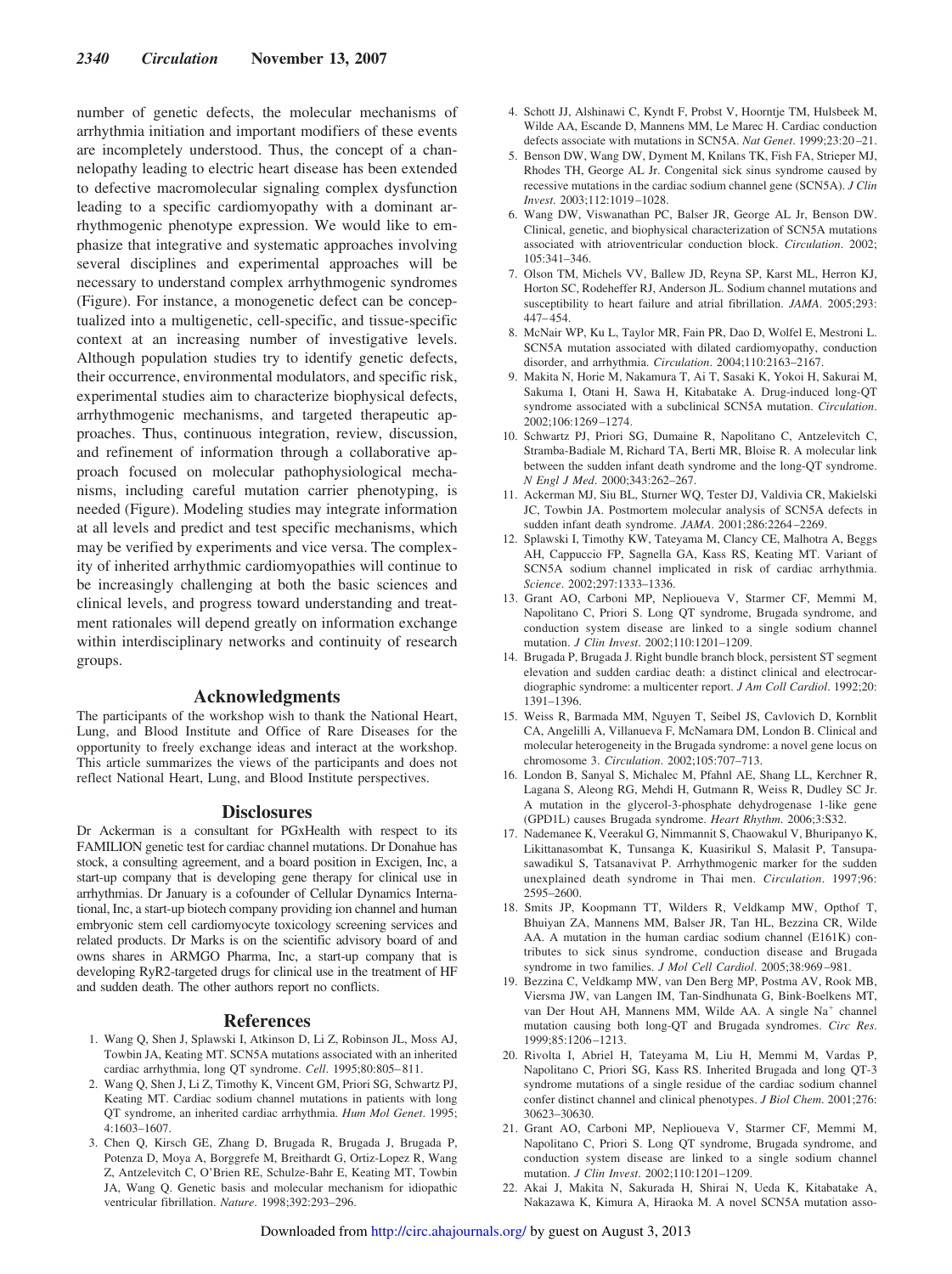ciated with idiopathic ventricular fibrillation without typical ECG findings of Brugada syndrome. *FEBS Lett*. 2000;479:29–34.

- 23. Olson TM, Keating MT. Mapping a cardiomyopathy locus to chromosome 3p22-p25. *J Clin Invest*. 1996;97:528–532.
- 24. Priori SG, Napolitano C, Giordano U, Collisani G, Memmi M. Brugada syndrome and sudden cardiac death in children. *Lancet*. 2000;355: 808–809.
- 25. London B, Michalec M, Mehdi H, Zhu X, Kerchner L, Sanyal S, Viswanathan PC, Pfahnl AE, Shang LL, Madhusudanan M, Baty CJ, Lagana S, Aleong R, Gutmann R, Ackerman MJ, McNamara DM, Weiss R, Dudley SC Jr. Mutation in glycerol-3-phosphate dehydrogenase 1–like gene (*GPD1-L*) decreases cardiac Na<sup>+</sup> current and causes inherited arrhythmias. *Circulation*. 2007;116:2260–2268.
- 26. Van Norstrand DW, Valdivia CR, Tester DJ, Ueda K, London B, Makielski JC, Ackerman MJ. Molecular and functional characterization of novel glycerol-3-phosphate dehydrogenase 1–like gene (*GPD1-L*) mutations in sudden infant death syndrome. *Circulation.* 2007;116: 2253–2259.
- 27. George AL Jr, Varkony TA, Drabkin HA, Han J, Knops JF, Finley WH, Brown GB, Ward DC, Haas M. Assignment of the human heart tetrodotoxin-resistant voltage-gated Na+ channel alpha-subunit gene (SCN5A) to band 3p21. *Cytogenet Cell Genet*. 1995;68:67–70.
- 28. Bennett PB, Yazawa K, Makita N, George AL Jr. Molecular mechanism for an inherited cardiac arrhythmia. *Nature*. 1995;376:683–685.
- 29. Rook MB, Bezzina Alshinawi C, Groenewegen WA, van Gelder IC, van Ginneken AC, Jongsma HJ, Mannens MM, Wilde AA. Human SCN5A gene mutations alter cardiac sodium channel kinetics and are associated with the Brugada syndrome. *Cardiovasc Res*. 1999;44:507–517.
- 30. Veldkamp MW, Wilders R, Baartscheer A, Zegers JG, Bezzina CR, Wilde AA. Contribution of sodium channel mutations to bradycardia and sinus node dysfunction in LQT3 families. *Circ Res*. 2003;92: 976–983.
- 31. Vatta M, Dumaine R, Varghese G, Richard TA, Shimizu W, Aihara N, Nademanee K, Brugada R, Brugada J, Veerakul G, Li H, Bowles NE, Brugada P, Antzelevitch C, Towbin JA. Genetic and biophysical basis of sudden unexplained nocturnal death syndrome (SUNDS), a disease allelic to Brugada syndrome. *Hum Mol Genet*. 2002;11:337–345.
- 32. Alings M, Wilde A. "Brugada" syndrome: clinical data and suggested pathophysiological mechanism. *Circulation*. 1999;99:666–673.
- 33. Groenewegen WA, Firouzi M, Bezzina CR, Vliex S, van Langen IM, Sandkuijl L, Smits JP, Hulsbeek M, Rook MB, Jongsma HJ, Wilde AA. A cardiac sodium channel mutation cosegregates with a rare connexin40 genotype in familial atrial standstill. *Circ Res*. 2003;92:14–22.
- 34. Chen YH, Xu SJ, Bendahhou S, Wang XL, Wang Y, Xu WY, Jin HW, Sun H, Su XY, Zhuang QN, Yang YQ, Li YB, Liu Y, Xu HJ, Li XF, Ma N, Mou CP, Chen Z, Barhanin J, Huang W. KCNQ1 gain-of-function mutation in familial atrial fibrillation. *Science*. 2003;299:251–254.
- 35. Hong K, Piper DR, Diaz-Valdecantos A, Brugada J, Oliva A, Burashnikov E, Santos-de-Soto J, Grueso-Montero J, Diaz-Enfante E, Brugada P, Sachse F, Sanguinetti MC, Brugada R. De novo KCNQ1 mutation responsible for atrial fibrillation and short QT syndrome in utero. *Cardiovasc Res*. 2005;68:433–440.
- 36. Yang Y, Xia M, Jin Q, Bendahhou S, Shi J, Chen Y, Liang B, Lin J, Liu Y, Liu B, Zhou Q, Zhang D, Wang R, Ma N, Su X, Niu K, Pei Y, Xu W, Chen Z, Wan H, Cui J, Barhanin J, Chen Y. Identification of a KCNE2 gain-of-function mutation in patients with familial atrial fibrillation. *Am J Hum Genet*. 2004;75:899–905.
- 37. Xia M, Jin Q, Bendahhou S, He Y, Larroque MM, Chen Y, Zhou Q, Yang Y, Liu Y, Liu B, Zhu Q, Zhou Y, Lin J, Liang B, Li L, Dong X, Pan Z, Wang R, Wan H, Qiu W, Xu W, Eurlings P, Barhanin J, Chen Y. A Kir2.1 gain-of-function mutation underlies familial atrial fibrillation. *Biochem Biophys Res Commun*. 2005;332:1012–1019.
- 38. Gollob MH, Jones DL, Krahn AD, Danis L, Gong XQ, Shao Q, Liu X, Veinot JP, Tang AS, Stewart AF, Tesson F, Klein GJ, Yee R, Skanes AC, Guiraudon GM, Ebihara L, Bai D. Somatic mutations in the connexin 40 gene (GJA5) in atrial fibrillation. *N Engl J Med*. 2006;354: 2677–2688.
- 39. Juang JM, Chern YR, Tsai CT, Chiang FT, Lin JL, Hwang JJ, Hsu KL, Tseng CD, Tseng YZ, Lai LP. The association of human connexin 40 genetic polymorphisms with atrial fibrillation. *Int J Cardiol*. 2007;116: 107–112.
- 40. Ehrlich JR, Zicha S, Coutu P, Hebert TE, Nattel S. Atrial fibrillationassociated minK38G/S polymorphism modulates delayed rectifier current and membrane localization. *Cardiovasc Res*. 2005;67:520–528.
- 41. Lai LP, Su MJ, Yeh HM, Lin JL, Chiang FT, Hwang JJ, Hsu KL, Tseng CD, Lien WP, Tseng YZ, Huang SK. Association of the human minK gene 38G allele with atrial fibrillation: evidence of possible genetic control on the pathogenesis of atrial fibrillation. *Am Heart J*. 2002;144: 485–490.
- 42. Olson TM, Alekseev AE, Liu XK, Park S, Zingman LV, Bienengraeber M, Sattiraju S, Ballew JD, Jahangir A, Terzic A. Kv1.5 channelopathy due to KCNA5 loss-of-function mutation causes human atrial fibrillation. *Hum Mol Genet*. 2006;15:2185–2191.
- 43. Mohler PJ, Schott JJ, Gramolini AO, Dilly KW, Guatimosim S, duBell WH, Song LS, Haurogne K, Kyndt F, Ali ME, Rogers TB, Lederer WJ, Escande D, Le Marec H, Bennett V. Ankyrin-B mutation causes type 4 long-QT cardiac arrhythmia and sudden cardiac death. *Nature*. 2003; 421:634–639.
- 44. Sherman J, Tester DJ, Ackerman MJ. Targeted mutational analysis of ankyrin-B in 541 consecutive, unrelated patients referred for long QT syndrome genetic testing and 200 healthy subjects. *Heart Rhythm*. 2005; 2:1218–1223.
- 45. Mohler PJ, Le Scouarnec S, Denjoy I, Lowe JS, Guicheney P, Caron L, Driskell IM, Schott JJ, Norris K, Leenhardt A, Kim RB, Escande D, Roden DM. Defining the cellular phenotype of "ankyrin-B syndrome" variants: human ANK2 variants associated with clinical phenotypes display a spectrum of activities in cardiomyocytes. *Circulation*. 2007; 115:432–441.
- 46. Hong K, Bjerregaard P, Gussak I, Brugada R. Short QT syndrome and atrial fibrillation caused by mutation in KCNH2. *J Cardiovasc Electrophysiol*. 2005;16:394–396.
- 47. Olson TM, Alekseev AE, Moreau C, Liu XK, Zingman LV, Miki T, Seino S, Asirvatham SJ, Jahangir A, Terzic A. KATP channel mutation confers risk for vein of Marshall adrenergic atrial fibrillation. *Nat Clin Pract Cardiovasc Med*. 2007;4:110–116.
- 48. Milanesi R, Baruscotti M, Gnecchi-Ruscone T, DiFrancesco D. Familial sinus bradycardia associated with a mutation in the cardiac pacemaker channel. *N Engl J Med*. 2006;354:151–157.
- 49. Schulze-Bahr E, Neu A, Friederich P, Kaupp UB, Breithardt G, Pongs O, Isbrandt D. Pacemaker channel dysfunction in a patient with sinus node disease. *J Clin Invest*. 2003;111:1537–1545.
- 50. Ueda K, Nakamura K, Hayashi T, Inagaki N, Takahashi M, Arimura T, Morita H, Higashiuesato Y, Hirano Y, Yasunami M, Takishita S, Yamashina A, Ohe T, Sunamori M, Hiraoka M, Kimura A. Functional characterization of a trafficking-defective HCN4 mutation, D553N, associated with cardiac arrhythmia. *J Biol Chem*. 2004;279:27194–27198.
- 51. Swan H, Piippo K, Viitasalo M, Heikkila P, Paavonen T, Kainulainen K, Kere J, Keto P, Kontula K, Toivonen L. Arrhythmic disorder mapped to chromosome 1q42-q43 causes malignant polymorphic ventricular tachycardia in structurally normal hearts. *J Am Coll Cardiol*. 1999;34: 2035–2042.
- 52. Sumitomo N, Harada K, Nagashima M, Yasuda T, Nakamura Y, Aragaki Y, Saito A, Kurosaki K, Jouo K, Koujiro M, Konishi S, Matsuoka S, Oono T, Hayakawa S, Miura M, Ushinohama H, Shibata T, Niimura I. Catecholaminergic polymorphic ventricular tachycardia: electrocardiographic characteristics and optimal therapeutic strategies to prevent sudden death. *Heart*. 2003;89:66–70.
- 53. Greenlee PR, Anderson JL, Lutz JR, Lindsay AE, Hagan AD. Familial automaticity-conduction disorder with associated cardiomyopathy. *West J Med*. 1986;144:33–41.
- 54. Royer A, van Veen TA, Le Bouter S, Marionneau C, Griol-Charhbili V, Leoni AL, Steenman M, van Rijen HV, Demolombe S, Goddard CA, Richer C, Escoubet B, Jarry-Guichard T, Colledge WH, Gros D, de Bakker JM, Grace AA, Escande D, Charpentier F. Mouse model of SCN5A-linked hereditary Lenegre's disease: age-related conduction slowing and myocardial fibrosis. *Circulation*. 2005;111:1738–1746.
- 55. Frustaci A, Priori SG, Pieroni M, Chimenti C, Napolitano C, Rivolta I, Sanna T, Bellocci F, Russo MA. Cardiac histological substrate in patients with clinical phenotype of Brugada syndrome. *Circulation*. 2005;112:3680–3687.
- 56. Maron BJ, Towbin JA, Thiene G, Antzelevitch C, Corrado D, Arnett D, Moss AJ, Seidman CE, Young JB. Contemporary definitions and classification of the cardiomyopathies: an American Heart Association Scientific Statement from the Council on Clinical Cardiology, Heart Failure and Transplantation Committee; Quality of Care and Outcomes Research and Functional Genomics and Translational Biology Interdisciplinary Working Groups; and Council on Epidemiology and Prevention. *Circulation*. 2006;113:1807–1816.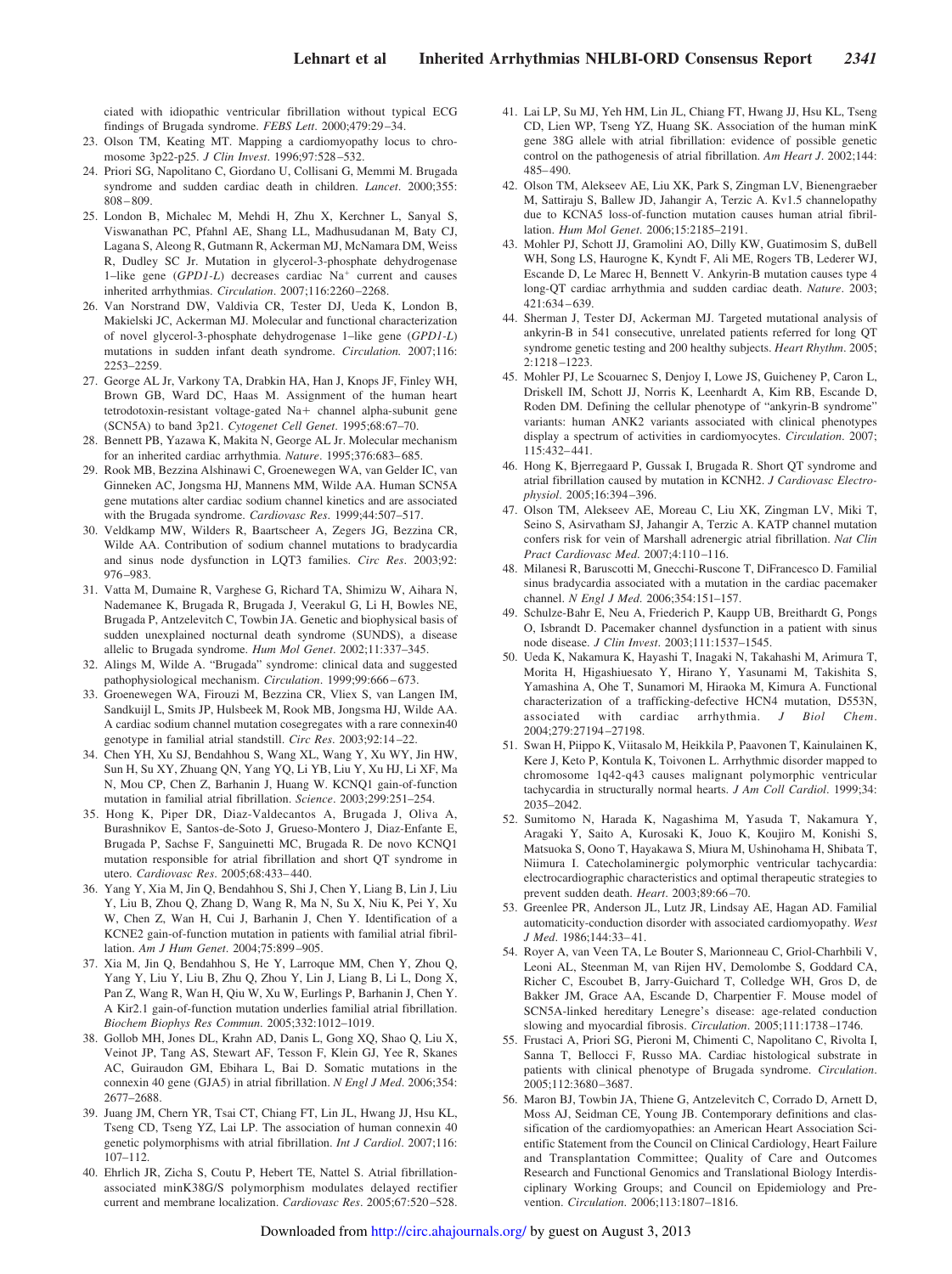- 57. Coronel R, Casini S, Koopmann TT, Wilms-Schopman FJ, Verkerk AO, de Groot JR, Bhuiyan Z, Bezzina CR, Veldkamp MW, Linnenbank AC, van der Wal AC, Tan HL, Brugada P, Wilde AA, de Bakker JM. Right ventricular fibrosis and conduction delay in a patient with clinical signs of Brugada syndrome: a combined electrophysiological, genetic, histopathologic, and computational study. *Circulation*. 2005;112: 2769–2777.
- 58. Gavillet B, Rougier JS, Domenighetti AA, Behar R, Boixel C, Ruchat P, Lehr HA, Pedrazzini T, Abriel H. Cardiac sodium channel Nav1.5 is regulated by a multiprotein complex composed of syntrophins and dystrophin. *Circ Res*. 2006;99:407–414.
- 59. Ye B, Valdivia CR, Ackerman MJ, Makielski JC. A common human SCN5A polymorphism modifies expression of an arrhythmia causing mutation. *Physiol Genom*. 2003;12:187–193.
- 60. Makielski JC, Ye B, Valdivia CR, Pagel MD, Pu J, Tester DJ, Ackerman MJ. A ubiquitous splice variant and a common polymorphism affect heterologous expression of recombinant human SCN5A heart sodium channels. *Circ Res*. 2003;93:821–828.
- 61. Chen LY, Ballew JD, Herron KJ, Rodeheffer RJ, Olson TM. A common polymorphism in *SCN5A* is associated with lone atrial fibrilation. *Clin Pharmacol Ther.* 2007;81:35–41.
- 62. Nagatomo T, January CT, Ye B, Abe H, Nakashima Y, Makielski JC. Rate-dependent QT shortening mechanism for the LQT3 deltaKPQ mutant. *Cardiovasc Res*. 2002;54:624–629.
- 63. Chandra R, Starmer CF, Grant AO. Multiple effects of KPQ deletion mutation on gating of human cardiac  $Na+$  channels expressed in mammalian cells. *Am J Physiol*. 1998;274:H1643–H1654.
- 64. Nuyens D, Stengl M, Dugarmaa S, Rossenbacker T, Compernolle V, Rudy Y, Smits JF, Flameng W, Clancy CE, Moons L, Vos MA, Dewerchin M, Benndorf K, Collen D, Carmeliet E, Carmeliet P. Abrupt rate accelerations or premature beats cause life-threatening arrhythmias in mice with long-QT3 syndrome. *Nat Med*. 2001;7:1021–1027.
- 65. Lupoglazoff JM, Cheav T, Baroudi G, Berthet M, Denjoy I, Cauchemez B, Extramiana F, Chahine M, Guicheney P. Homozygous SCN5A mutation in long-QT syndrome with functional two-to-one atrioventricular block. *Circ Res*. 2001;89:E16–E21.
- 66. Chang CC, Acharfi S, Wu MH, Chiang FT, Wang JK, Sung TC, Chahine M. A novel SCN5A mutation manifests as a malignant form of long QT syndrome with perinatal onset of tachycardia/bradycardia. *Cardiovasc Res*. 2004;64:268–278.
- 67. Kyndt F, Probst V, Potet F, Demolombe S, Chevallier JC, Baro I, Moisan JP, Boisseau P, Schott JJ, Escande D, Le Marec H. Novel SCN5A mutation leading either to isolated cardiac conduction defect or Brugada syndrome in a large French family. *Circulation*. 2001;104: 3081–3086.
- 68. Clancy CE, Tateyama M, Liu H, Wehrens XHT, Kass RS. Nonequilibrium gating in cardiac  $Na +$  channels: an original mechanism of arrhythmia. *Circulation*. 2003;107:2233–2237.
- 69. Clancy CE, Rudy Y. Na $(+)$  channel mutation that causes both Brugada and long-QT syndrome phenotypes: a simulation study of mechanism. *Circulation*. 2002;105:1208–1213.
- 70. Clancy CE, Tateyama M, Kass RS. Insights into the molecular mechanisms of bradycardia-triggered arrhythmias in long QT-3 syndrome. *J Clin Invest*. 2002;110:1251–1262.
- 71. Clancy CE, Tateyama M, Liu H, Wehrens XH, Kass RS. Nonequilibrium gating in cardiac  $Na +$  channels: an original mechanism of arrhythmia. *Circulation*. 2003;107:2233–2237.
- 72. Tan HL, Bink-Boelkens MT, Bezzina CR, Viswanathan PC, Beaufort-Krol GC, van Tintelen PJ, van den Berg MP, Wilde AA, Balser JR. A sodium-channel mutation causes isolated cardiac conduction disease. *Nature*. 2001;409:1043–1047.
- 73. Herfst LJ, Rook MB, Jongsma HJ. Trafficking and functional expression of cardiac Na+ channels. *J Mol Cell Cardiol*. 2004;36:185-193.
- 74. Wang Q, Curran ME, Splawski I, Burn TC, Millholland JM, VanRaay TJ, Shen J, Timothy KW, Vincent GM, de Jager T, Schwartz PJ, Toubin JA, Moss AJ, Atkinson DL, Landes GM, Connors TD, Keating MT. Positional cloning of a novel potassium channel gene: KVLQT1 mutations cause cardiac arrhythmias. *Nat Genet*. 1996;12:17–23.
- 75. Curran ME, Splawski I, Timothy KW, Vincent GM, Green ED, Keating MT. A molecular basis for cardiac arrhythmia: HERG mutations cause long QT syndrome. *Cell*. 1995;80:795–803.
- 76. Sanguinetti MC, Curran ME, Zou A, Shen J, Spector PS, Atkinson DL, Keating MT. Coassembly of K(V)LQT1 and minK (IsK) proteins to form cardiac I(Ks) potassium channel. *Nature*. 1996;384:80–83.
- 77. Shalaby FY, Levesque PC, Yang WP, Little WA, Conder ML, Jenkins-West T, Blanar MA. Dominant-negative KvLQT1 mutations underlie the LQT1 form of long QT syndrome. *Circulation*. 1997;96: 1733–1736.
- 78. Splawski I, Tristani-Firouzi M, Lehmann MH, Sanguinetti MC, Keating MT. Mutations in the hminK gene cause long QT syndrome and suppress IKs function. *Nat Genet*. 1997;17:338–340.
- 79. Abbott GW, Sesti F, Splawski I, Buck ME, Lehmann MH, Timothy KW, Keating MT, Goldstein SA. MiRP1 forms IKr potassium channels with HERG and is associated with cardiac arrhythmia. *Cell*. 1999;97: 175–187.
- 80. Plaster NM, Tawil R, Tristani-Firouzi M, Canun S, Bendahhou S, Tsunoda A, Donaldson MR, Iannaccone ST, Brunt E, Barohn R, Clark J, Deymeer F, George AL Jr, Fish FA, Hahn A, Nitu A, Ozdemir C, Serdaroglu P, Subramony SH, Wolfe G, Fu YH, Ptacek LJ. Mutations in Kir2.1 cause the developmental and episodic electrical phenotypes of Andersen's syndrome. *Cell*. 2001;105:511–519.
- 81. Garcia-Touchard A, Somers VK, Kara T, Nykodym J, Shamsuzzaman A, Lanfranchi P, Ackerman MJ. Ventricular ectopy during REM sleep: implications for nocturnal sudden cardiac death. *Nat Clin Pract Cardiovasc Med*. 2007;4:284–288.
- 82. Splawski I, Timothy KW, Sharpe LM, Decher N, Kumar P, Bloise R, Napolitano C, Schwartz PJ, Joseph RM, Condouris K, Tager-Flusberg H, Priori SG, Sanguinetti MC, Keating MT. Ca<sub>v</sub>1.2 calcium channel dysfunction causes a multisystem disorder including arrhythmia and autism. *Cell*. 2004;119:19–31.
- 83. Splawski I, Timothy KW, Decher N, Kumar P, Sachse FB, Beggs AH, Sanguinetti MC, Keating MT. Severe arrhythmia disorder caused by cardiac L-type calcium channel mutations. *Proc Natl Acad Sci U S A*. 2005;102:8089–8096; discussion 8086–8088.
- 84. Vatta M, Ackerman MJ, Ye B, Makielski JC, Ughanze EE, Taylor EW, Tester DJ, Balijepalli RC, Foell JD, Li Z, Kamp TJ, Towbin JA. Mutant caveolin-3 induces persistent late sodium current and is associated with long-QT syndrome. *Circulation*. 2006;114:2104–2112.
- 85. Cronk LB, Ye B, Kaku T, Tester DJ, Vatta M, Makielski JC, Ackerman MJ. Novel mechanism for sudden infant death syndrome: persistent late sodium current secondary to mutations in caveolin-3. *Heart Rhythm*. 2007;4:161–166.
- 86. Medeiros-Domingo A, Kaku T, Tester DJ, Torres PI, Itty A, Ye B, Valdivia C, Quintero A, Luna MT, Makielski JC, Ackerman MJ. Sodium channel  $\beta$ 4 subunit (SCN4 $\beta$ ) mutation causes congenital long QT syndrome. *Circulation*. 2007;116:2253–2259.
- 87. Splawski I, Timothy KW, Vincent GM, Atkinson DL, Keating MT. Molecular basis of the long-QT syndrome associated with deafness. *N Engl J Med*. 1997;336:1562–1567.
- 88. Neyroud N, Tesson F, Denjoy I, Leibovici M, Donger C, Barhanin J, Faure S, Gary F, Coumel P, Petit C, Schwartz K, Guicheney P. A novel mutation in the potassium channel gene KVLQT1 causes the Jervelle and Lange-Nielsen cardioauditory syndrome. *Nat Genet*. 1997;15: 186–189.
- 89. Gussak I, Brugada P, Brugada J, Wright RS, Kopecky SL, Chaitman BR, Bjerregaard P. Idiopathic short QT interval: a new clinical syndrome? *Cardiology*. 2000;94:99–102.
- 90. Gaita F, Giustetto C, Bianchi F, Wolpert C, Schimpf R, Riccardi R, Grossi S, Richiardi E, Borggrefe M. Short QT syndrome: a familial cause of sudden death. *Circulation*. 2003;108:965–970.
- 91. Brugada R, Hong K, Dumaine R, Cordeiro J, Gaita F, Borggrefe M, Menendez TM, Brugada J, Pollevick GD, Wolpert C, Burashnikov E, Matsuo K, Wu YS, Guerchicoff A, Bianchi F, Giustetto C, Schimpf R, Brugada P, Antzelevitch C. Sudden death associated with short-QT syndrome linked to mutations in HERG. *Circulation*. 2004;109:30–35.
- 92. Giustetto C, Di Monte F, Wolpert C, Borggrefe M, Schimpf R, Sbragia P, Leone G, Maury P, Anttonen O, Haissaguerre M, Gaita F. Short QT syndrome: clinical findings and diagnostic-therapeutic implications. *Eur Heart J*. 2006;27:2440–2447.
- 93. Bellocq C, van Ginneken AC, Bezzina CR, Alders M, Escande D, Mannens MM, Baro I, Wilde AA. Mutation in the KCNQ1 gene leading to the short QT-interval syndrome. *Circulation*. 2004;109:2394–2397.
- 94. Priori SG, Pandit SV, Rivolta I, Berenfeld O, Ronchetti E, Dhamoon A, Napolitano C, Anumonwo J, di Barletta MR, Gudapakkam S, Bosi G, Stramba-Badiale M, Jalife J. A novel form of short QT syndrome (SQT3) is caused by a mutation in the KCNJ2 gene. *Circ Res*. 2005; 96:800–807.
- 95. Wolpert C, Schimpf R, Giustetto C, Antzelevitch C, Cordeiro J, Dumaine R, Brugada R, Hong K, Bauersfeld U, Gaita F, Borggrefe M.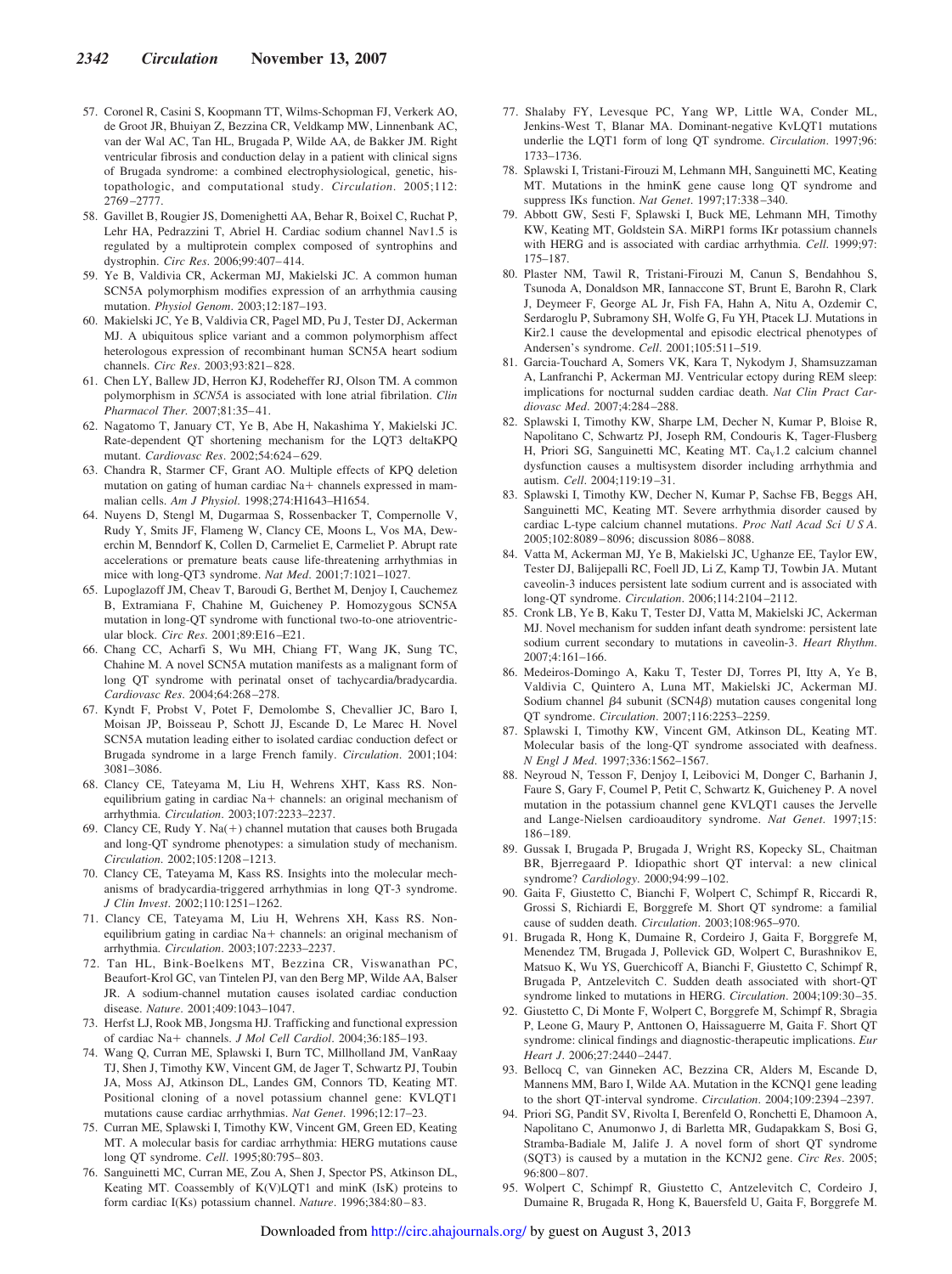Further insights into the effect of quinidine in short QT syndrome caused by a mutation in HERG. *J Cardiovasc Electrophysiol*. 2005;16:54–58.

- 96. Bienengraeber M, Olson TM, Selivanov VA, Kathmann EC, O'Cochlain F, Gao F, Karger AB, Ballew JD, Hodgson DM, Zingman LV, Pang YP, Alekseev AE, Terzic A. ABCC9 mutations identified in human dilated cardiomyopathy disrupt catalytic KATP channel gating. *Nat Genet*. 2004;36:382–387.
- 97. Kane GC, Behfar A, Dyer RB, O'Cochlain DF, Liu XK, Hodgson DM, Reyes S, Miki T, Seino S, Terzic A. KCNJ11 gene knockout of the Kir6.2 KATP channel causes maladaptive remodeling and heart failure in hypertension. *Hum Mol Genet*. 2006;15:2285–2297.
- 98. Liu XK, Yamada S, Kane GC, Alekseev AE, Hodgson DM, O'Cochlain F, Jahangir A, Miki T, Seino S, Terzic A. Genetic disruption of Kir6.2, the pore-forming subunit of ATP-sensitive  $K+$  channel, predisposes to catecholamine-induced ventricular dysrhythmia. *Diabetes*. 2004; 53(suppl 3):S165–S168.
- 99. Maury P, Hollington L, Duparc A, Brugada R. Short QT syndrome: should we push the frontier forward? *Heart Rhythm*. 2005;2:1135–1137.
- 100. Gaita F, Giustetto C, Bianchi F, Schimpf R, Haissaguerre M, Calo L, Brugada R, Antzelevitch C, Borggrefe M, Wolpert C. Short QT syndrome: pharmacological treatment. *J Am Coll Cardiol*. 2004;43: 1494–1499.
- 101. Weiss JN, Qu Z, Chen PS, Lin SF, Karagueuzian HS, Hayashi H, Garfinkel A, Karma A. The dynamics of cardiac fibrillation. *Circulation*. 2005;112:1232–1240.
- 102. Goldhaber JI, Xie LH, Duong T, Motter C, Khuu K, Weiss JN. Action potential duration restitution and alternans in rabbit ventricular myocytes: the key role of intracellular calcium cycling. *Circ Res*. 2005;96: 459–466.
- 103. Gomez AM, Valdivia HH, Cheng H, Lederer MR, Santana LF, Cannell MB, McCune SA, Altschuld RA, Lederer WJ. Defective excitationcontraction coupling in experimental cardiac hypertrophy and heart failure. *Science*. 1997;276:800–806.
- 104. Cheng H, Lederer WJ, Cannell MB. Calcium sparks: elementary events underlying excitation-contraction coupling in heart muscle. *Science*. 1993;262:740–744.
- 105. Litwin SE, Zhang D, Bridge JH. Dyssynchronous  $Ca^{2+}$  sparks in myocytes from infarcted hearts. *Circ Res*. 2000;87:1040–1047.
- 106. Gomez AM, Guatimosim S, Dilly KW, Vassort G, Lederer WJ. Heart failure after myocardial infarction: altered excitation-contraction coupling. *Circulation*. 2001;104:688–693.
- 107. Wehrens XH, Lehnart SE, Huang F, Vest JA, Reiken SR, Mohler PJ, Sun J, Guatimosim S, Song LS, Rosemblit N, D'Armiento JM, Napolitano C, Memmi M, Priori SG, Lederer WJ, Marks AR. FKBP12.6 deficiency and defective calcium release channel (ryanodine receptor) function linked to exercise-induced sudden cardiac death. *Cell*. 2003; 113:829–840.
- 108. Lehnart SE, Terrenoire C, Reiken S, Wehrens XH, Song LS, Tillman EJ, Mancarella S, Coromilas J, Lederer WJ, Kass RS, Marks AR. Stabilization of cardiac ryanodine receptor prevents intracellular calcium leak and arrhythmias. *Proc Natl Acad Sci U S A*. 2006;103:7906–7910.
- 109. Song LS, Sobie EA, McCulle S, Lederer WJ, Balke CW, Cheng H. Orphaned ryanodine receptors in the failing heart. *Proc Natl Acad Sci USA*. 2006;103:4305–4310.
- 110. Cannell MB, Crossman DJ, Soeller C. Effect of changes in action potential spike configuration, junctional sarcoplasmic reticulum microarchitecture and altered T-tubule structure in human heart failure. *J Muscle Res Cell Motil*. 2006;27:297–306.
- 111. Balijepalli RC, Lokuta AJ, Maertz NA, Buck JM, Haworth RA, Valdivia HH, Kamp TJ. Depletion of T-tubules and specific subcellular changes in sarcolemmal proteins in tachycardia-induced heart failure. *Cardiovasc Res*. 2003;59:67–77.
- 112. Lehnart SE, Wehrens XH, Laitinen PJ, Reiken SR, Deng SX, Cheng Z, Landry DW, Kontula K, Swan H, Marks AR. Sudden death in familial polymorphic ventricular tachycardia associated with calcium release channel (ryanodine receptor) leak. *Circulation*. 2004;109:3208–3214.
- 113. Bers DM. Cardiac ryanodine receptor phosphorylation: target sites and functional consequences. *Biochem J*. 2006;396:e1–3.
- 114. Brochet DX, Yang D, Di Maio A, Lederer WJ, Franzini-Armstrong C, Cheng H. Ca2+ blinks: rapid nanoscopic store calcium signaling. *Proc Natl Acad Sci U S A*. 2005;102:3099–3104.
- 115. Priori SG, Napolitano C, Tiso N, Memmi M, Vignati G, Bloise R, Sorrentino V, Danieli GA. Mutations in the cardiac ryanodine receptor gene (hRyR2) underlie catecholaminergic polymorphic ventricular tachycardia. *Circulation*. 2001;103:196–200.
- 116. Laitinen PJ, Brown KM, Piippo K, Swan H, Devaney JM, Brahmbhatt B, Donarum EA, Marino M, Tiso N, Viitasalo M, Toivonen L, Stephan DA, Kontula K. Mutations of the cardiac ryanodine receptor (RyR2) gene in familial polymorphic ventricular tachycardia. *Circulation*. 2001; 103:485–490.
- 117. Tester DJ, Dura M, Carturan E, Reiken S, Wronska A, Marks AR, Ackerman MJ. A mechanism for sudden infant death syndrome (SIDS): stress-induced leak via ryanodine receptors. *Heart Rhythm*. 2007;4: 733–739.
- 118. Paavola J, Viitasalo M, Laitinen-Forsblom PJ, Pasternack M, Swan H, Tikkanen I, Toivonen L, Kontula K, Laine M. Mutant ryanodine receptors in catecholaminergic polymorphic ventricular tachycardia generate delayed afterdepolarizations due to increased propensity to Ca2 waves. *Eur Heart J*. 2007;28:1135–1142.
- 119. Tiso N, Stephan DA, Nava A, Bagattin A, Devaney JM, Stanchi F, Larderet G, Brahmbhatt B, Brown K, Bauce B, Muriago M, Basso C, Thiene G, Danieli GA, Rampazzo A. Identification of mutations in the cardiac ryanodine receptor gene in families affected with arrhythmogenic right ventricular cardiomyopathy type 2 (ARVD2). *Hum Mol Genet*. 2001;10:189–194.
- 120. Lahat H, Pras E, Olender T, Avidan N, Ben-Asher E, Man O, Levy-Nissenbaum E, Khoury A, Lorber A, Goldman B, Lancet D, Eldar M. A missense mutation in a highly conserved region of CASQ2 is associated with autosomal recessive catecholamine-induced polymorphic ventricular tachycardia in Bedouin families from Israel. *Am J Hum Genet*. 2001;69:1378–1384.
- 121. Postma AV, Denjoy I, Hoorntje TM, Lupoglazoff JM, Da Costa A, Sebillon P, Mannens MM, Wilde AA, Guicheney P. Absence of calsequestrin 2 causes severe forms of catecholaminergic polymorphic ventricular tachycardia. *Circ Res*. 2002;91:e21–e26.
- 122. Mohler PJ, Splawski I, Napolitano C, Bottelli G, Sharpe L, Timothy K, Priori SG, Keating MT, Bennett V. A cardiac arrhythmia syndrome caused by loss of ankyrin-B function. *Proc Natl Acad Sci U S A*. 2004; 101:9137–9142.
- 123. Tester DJ, Arya P, Will M, Haglund CM, Farley AL, Makielski JC, Ackerman MJ. Genotypic heterogeneity and phenotypic mimicry among unrelated patients referred for catecholaminergic polymorphic ventricular tachycardia genetic testing. *Heart Rhythm*. 2006;3:800–805.
- 124. Haghighi K, Kolokathis F, Pater L, Lynch RA, Asahi M, Gramolini AO, Fan GC, Tsiapras D, Hahn HS, Adamopoulos S, Liggett SB, Dorn GW II, MacLennan DH, Kremastinos DT, Kranias EG. Human phospholamban null results in lethal dilated cardiomyopathy revealing a critical difference between mouse and human. *J Clin Invest*. 2003;111: 869–876.
- 125. Marks ML, Whisler SL, Clericuzio C, Keating M. A new form of long QT syndrome associated with syndactyly. *J Am Coll Cardiol*. 1995;25: 59–64.
- 126. Lahat H, Pras E, Eldar M. RYR2 and CASQ2 mutations in patients suffering from catecholaminergic polymorphic ventricular tachycardia. *Circulation*. 2003;107:e29; author reply e29.
- 127. Lehnart SE, Wehrens XH, Reiken S, Warrier S, Belevych AE, Harvey RD, Richter W, Jin SL, Conti M, Marks AR. Phosphodiesterase 4D deficiency in the ryanodine-receptor complex promotes heart failure and arrhythmias. *Cell*. 2005;123:25–35.
- 128. Liu N, Colombi B, Memmi M, Zissimopoulos S, Rizzi N, Negri S, Imbriani M, Napolitano C, Lai FA, Priori SG. Arrhythmogenesis in catecholaminergic polymorphic ventricular tachycardia: insights from a RyR2 R4496C knock-in mouse model. *Circ Res*. 2006;99:292–298.
- 129. George CH, Higgs GV, Lai FA. Ryanodine receptor mutations associated with stress-induced ventricular tachycardia mediate increased calcium release in stimulated cardiomyocytes. *Circ Res*. 2003;93: 531–540.
- 130. Huang F, Shan J, Reiken S, Wehrens XH, Marks AR. Analysis of calstabin2 (FKBP12.6)-ryanodine receptor interactions: rescue of heart failure by calstabin2 in mice. *Proc Natl Acad Sci U S A*. 2006;103: 3456–3461.
- 131. Wehrens XH, Lehnart SE, Reiken SR, Deng SX, Vest JA, Cervantes D, Coromilas J, Landry DW, Marks AR. Protection from cardiac arrhythmia through ryanodine receptor-stabilizing protein calstabin2. *Science*. 2004;304:292–296.
- 132. Schmitt JP, Kamisago M, Asahi M, Li GH, Ahmad F, Mende U, Kranias EG, MacLennan DH, Seidman JG, Seidman CE. Dilated cardiomyopathy and heart failure caused by a mutation in phospholamban. *Science*. 2003;299:1410–1413.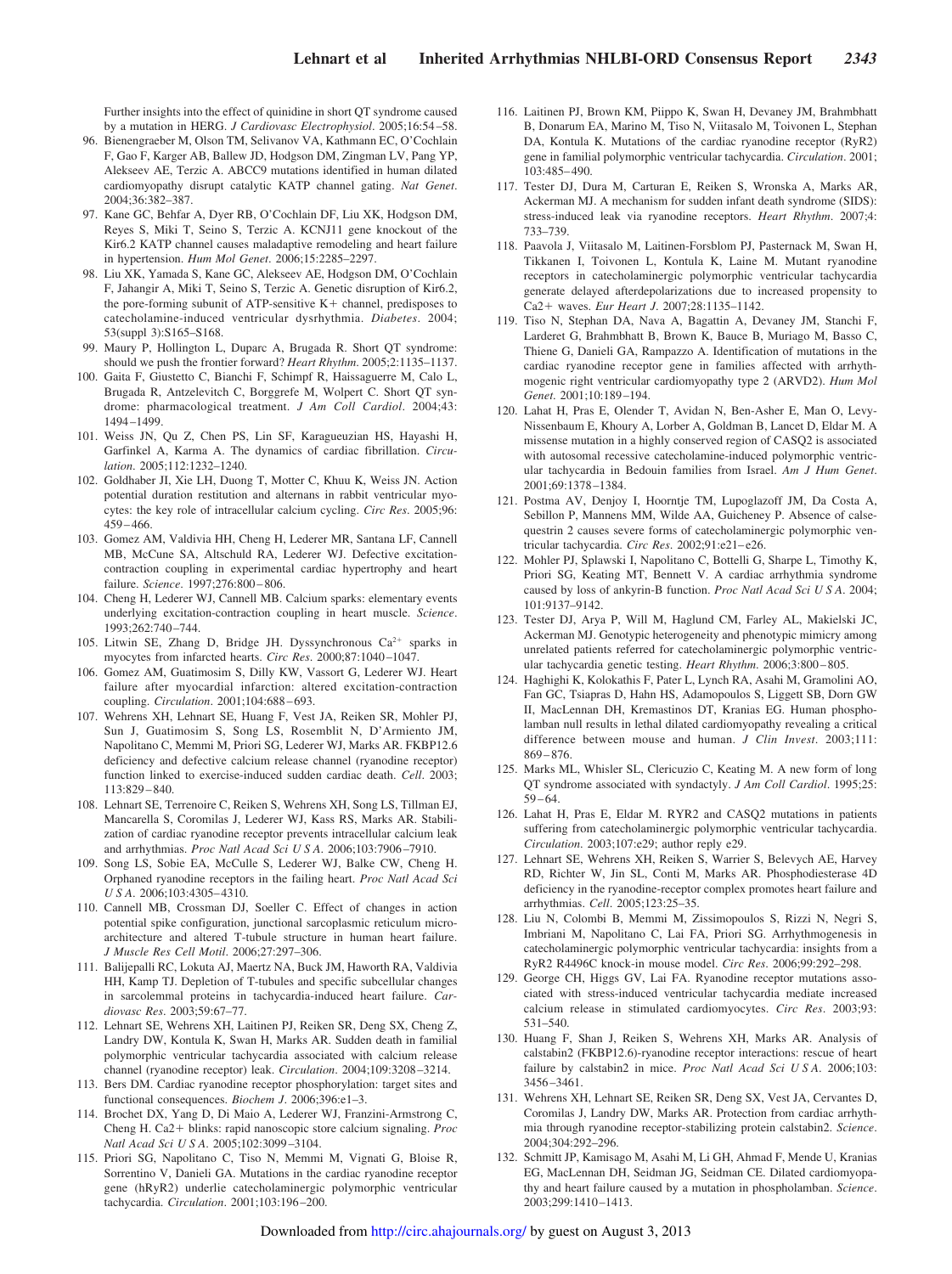- 133. Haghighi K, Kolokathis F, Gramolini AO, Waggoner JR, Pater L, Lynch RA, Fan GC, Tsiapras D, Parekh RR, Dorn GW II, MacLennan DH, Kremastinos DT, Kranias EG. A mutation in the human phospholamban gene, deleting arginine 14, results in lethal, hereditary cardiomyopathy. *Proc Natl Acad Sci U S A*. 2006;103:1388–1393.
- 134. Bennett V, Baines AJ. Spectrin and ankyrin-based pathways: metazoan inventions for integrating cells into tissues. *Physiol Rev*. 2001;81: 1353–1392.
- 135. Mohler PJ, Bennett V. Defects in ankyrin-based cellular pathways in metazoan physiology. *Front Biosci*. 2005;10:2832–2840.
- 136. Mohler PJ, Davis JQ, Bennett V. Ankyrin-B coordinates the Na/K ATPase, Na/Ca exchanger, and InsP3 receptor in a cardiac T-tubule/SR microdomain. *PLoS Biol*. 2005;3:e423.
- 137. Mohler PJ, Rivolta I, Napolitano C, LeMaillet G, Lambert S, Priori SG, Bennett V. Nav1.5 E1053K mutation causing Brugada syndrome blocks binding to ankyrin-G and expression of Nav1.5 on the surface of cardiomyocytes. *Proc Natl Acad Sci U S A*. 2004;101:17533–17538.
- 138. Hayashi T, Arimura T, Ueda K, Shibata H, Hohda S, Takahashi M, Hori H, Koga Y, Oka N, Imaizumi T, Yasunami M, Kimura A. Identification and functional analysis of a caveolin-3 mutation associated with familial hypertrophic cardiomyopathy. *Biochem Biophys Res Commun*. 2004; 313:178–184.
- 139. Tsubata S, Bowles KR, Vatta M, Zintz C, Titus J, Muhonen L, Bowles NE, Towbin JA. Mutations in the human delta-sarcoglycan gene in familial and sporadic dilated cardiomyopathy. *J Clin Invest*. 2000;106: 655–662.
- 140. Marx SO, Reiken S, Hisamatsu Y, Jayaraman T, Burkhoff D, Rosemblit N, Marks AR. PKA phosphorylation dissociates FKBP12.6 from the calcium release channel (ryanodine receptor): defective regulation in failing hearts. *Cell*. 2000;101:365–376.
- 141. Wehrens XH, Lehnart SE, Reiken S, Vest JA, Wronska A, Marks AR. Ryanodine receptor/calcium release channel PKA phosphorylation: a critical mediator of heart failure progression. *Proc Natl Acad Sci U S A*. 2006;103:511–518.
- 142. Liu N, Colombi B, Memmi M, Zissimopoulos S, Rizzi N, Negri S, Imbriani M, Napolitano C, Lai FA, Priori SG. Arrhythmogenesis in catecholaminergic polymorphic ventricular tachycardia: insights from a RyR2 R4496C knock-in mouse model. *Circ Res*. 2006;99: 292–298.
- 143. Berlin JR, Cannell MB, Lederer WJ. Cellular origins of the transient inward current in cardiac myocytes: role of fluctuations and waves of elevated intracellular calcium. *Circ Res*. 1989;65:115–126.
- 144. Schlotthauer K, Bers DM. Sarcoplasmic reticulum  $Ca(2+)$  release causes myocyte depolarization: underlying mechanism and threshold for triggered action potentials. *Circ Res*. 2000;87:774–780.
- 145. Wilde AA, Bezzina CR. Genetics of cardiac arrhythmias. *Heart*. 2005; 91:1352–1358.
- 146. Keating MT, Sanguinetti MC. Molecular and cellular mechanisms of cardiac arrhythmias. *Cell*. 2001;104:569–580.
- 147. Ackerman MJ. Cardiac channelopathies: it's in the genes. *Nat Med*. 2004;10:463–464.
- 148. Napolitano C, Priori SG, Schwartz PJ, Bloise R, Ronchetti E, Nastoli J, Bottelli G, Cerrone M, Leonardi S. Genetic testing in the long QT syndrome: development and validation of an efficient approach to genotyping in clinical practice. *JAMA*. 2005;294:2975–2980.
- 149. Splawski I, Shen J, Timothy KW, Lehmann MH, Priori S, Robinson JL, Moss AJ, Schwartz PJ, Towbin JA, Vincent GM, Keating MT. Spectrum of mutations in long-QT syndrome genes: KVLQT1, HERG, SCN5A, KCNE1, and KCNE2. *Circulation*. 2000;102:1178–1185.
- 150. Ackerman MJ, Splawski I, Makielski JC, Tester DJ, Will ML, Timothy KW, Keating MT, Jones G, Chadha M, Burrow CR, Stephens JC, Xu C, Judson R, Curran ME. Spectrum and prevalence of cardiac sodium channel variants among black, white, Asian, and Hispanic individuals: implications for arrhythmogenic susceptibility and Brugada/long QT syndrome genetic testing. *Heart Rhythm*. 2004;1:600–607.
- 151. Tester DJ, Will ML, Haglund CM, Ackerman MJ. Compendium of cardiac channel mutations in 541 consecutive unrelated patients referred for long QT syndrome genetic testing. *Heart Rhythm*. 2005;2:507–517.
- 152. Tester DJ, Will ML, Haglund CM, Ackerman MJ. Effect of clinical phenotype on yield of long QT syndrome genetic testing. *J Am Coll Cardiol*. 2006;47:764–768.
- 153. Tester DJ, Cronk LB, Carr JL, Schulz V, Salisbury BA, Judson RS, Ackerman MJ. Allelic dropout in long QT syndrome genetic testing: a possible mechanism underlying false-negative results. *Heart Rhythm*. 2006;3:815–821.
- 154. Tester DJ, Will ML, Ackerman MJ. Mutation detection in congenital long QT syndrome: cardiac channel gene screen using PCR, dHPLC, and direct DNA sequencing. *Methods Molec Med*. 2006;128:181–207.
- 155. Makielski JC. SIDS: genetic and environmental influences may cause arrhythmia in this silent killer. *J Clin Invest*. 2006;116:297–299.
- 156. Donaldson MR, Yoon G, Fu YH, Ptacek LJ. Andersen-Tawil syndrome: a model of clinical variability, pleiotropy, and genetic heterogeneity. *Ann Med*. 2004;36(suppl 1):92–97.
- 157. Priori SG, Napolitano C, Tiso N, Memmi M, Vignati G, Bloise R, Sorrentino VV, Danieli GA. Mutations in the cardiac ryanodine receptor gene (hRyR2) underlie catecholaminergic polymorphic ventricular tachycardia. *Circulation*. 2001;103:196–200.
- 158. Tester DJ, Spoon DB, Valdivia HH, Makielski JC, Ackerman MJ. Targeted mutational analysis of the RyR2-encoded cardiac ryanodine receptor in sudden unexplained death: a molecular autopsy of 49 medical examiner/coroner's cases. *Mayo Clin Proc*. 2004;79: 1380–1384.
- 159. Adamson PB, Barr RC, Callans DJ, Chen PS, Lathrop DA, Makielski JC, Nerbonne JM, Nuss HB, Olgin JE, Przywara DA, Rosen MR, Rozanski GJ, Spach MS, Yamada KA. The perplexing complexity of cardiac arrhythmias: beyond electrical remodeling. *Heart Rhythm*. 2005; 2:650–659.
- 159a.Chen L, Marquardt ML, Tester DJ, Sampson KJ, Ackerman MJ, Kass RS. Mutation of an A-kinase–anchoring protein causes long-QT syndrome. *Proc Natl Acad Sci U S A*. 2007;104:20990–20995.
- 160. He JQ, Ma Y, Lee Y, Thomson JA, Kamp TJ. Human embryonic stem cells develop into multiple types of cardiac myocytes: action potential characterization. *Circ Res*. 2003;93:32–39.
- 161. Moss AJ, Zareba W, Hall WJ, Schwartz PJ, Crampton RS, Benhorin J, Vincent GM, Locati EH, Priori SG, Napolitano C, Medina A, Zhang L, Robinson JL, Timothy K, Towbin JA, Andrews ML. Effectiveness and limitations of beta-blocker therapy in congenital long-QT syndrome. *Circulation*. 2000;101:616–623.
- 162. Hobbs JB, Peterson DR, Moss AJ, McNitt S, Zareba W, Goldenberg I, Qi M, Robinson JL, Sauer AJ, Ackerman MJ, Benhorin J, Kaufman ES, Locati EH, Napolitano C, Priori SG, Towbin JA, Vincent GM, Zhang L. Risk of aborted cardiac arrest or sudden cardiac death during adolescence in the long-QT syndrome. *JAMA*. 2006;296: 1249–1254.
- 163. Mohamed U, Gollob MH, Gow RM, Krahn AD. Sudden cardiac death despite an implantable cardioverter-defibrillator in a young female with catecholaminergic ventricular tachycardia. *Heart Rhythm*. 2006;3: 1486–1489.
- 164. Daubert JP, Zareba W, Rosero SZ, Budzikowski A, Robinson JL, Moss AJ. Role of implantable cardioverter defibrillator therapy in patients with long QT syndrome. *Am Heart J*. 2007;153:53–58.
- 165. Moss AJ, Shimizu W, Wilde AA, Towbin JA, Zareba W, Robinson JL, Qi M, Vincent GM, Ackerman MJ, Kaufman ES, Hofman N, Seth R, Kamakura S, Miyamoto Y, Goldenberg I, Andrews ML, McNitt S. Clinical aspects of type-1 long-QT syndrome by location, coding type, and biophysical function of mutations involving the KCNQ1 gene. *Circulation*. 2007;115:2481–2489.
- 166. Poelzing S, Forleo C, Samodell M, Dudash L, Sorrentino S, Anaclerio M, Troccoli R, Iacoviello M, Romito R, Guida P, Chahine M, Pitzalis M, Deschenes I. SCN5A polymorphism restores trafficking of a Brugada syndrome mutation on a separate gene. *Circulation*. 2006;114:368–376.
- 167. Priori SG, Napolitano C. Molecular underpinning of "good luck." *Circulation*. 2006;114:360–362.
- 168. Priori SG, Schwartz PJ, Napolitano C, Bloise R, Ronchetti E, Grillo M, Vicentini A, Spazzolini C, Nastoli J, Bottelli G, Folli R, Cappelletti D. Risk stratification in the long-QT syndrome. *N Engl J Med*. 2003;348: 1866–1874.
- 169. Belhassen B, Glick A, Viskin S. Efficacy of quinidine in high-risk patients with Brugada syndrome. *Circulation*. 2004;110:1731–1737.
- 170. Antzelevitch C, Fish JM. Therapy for the Brugada syndrome. *Handb Exp Pharmacol*. 2006;305–330.
- 171. Drolet B, Simard C, Mizoue L, Roden DM. Human cardiac potassium channel DNA polymorphism modulates access to drug-binding site and causes drug resistance. *J Clin Invest*. 2005;115:2209–2213.
- 172. Gong Q, Anderson CL, January CT, Zhou Z. Role of glycosylation in cell surface expression and stability of HERG potassium channels. *Am J Physiol*. 2002;283:H77–H84.
- 173. Anderson CL, Delisle BP, Anson BD, Kilby JA, Will ML, Tester DJ, Gong Q, Zhou Z, Ackerman MJ, January CT. Most LQT2 mutations